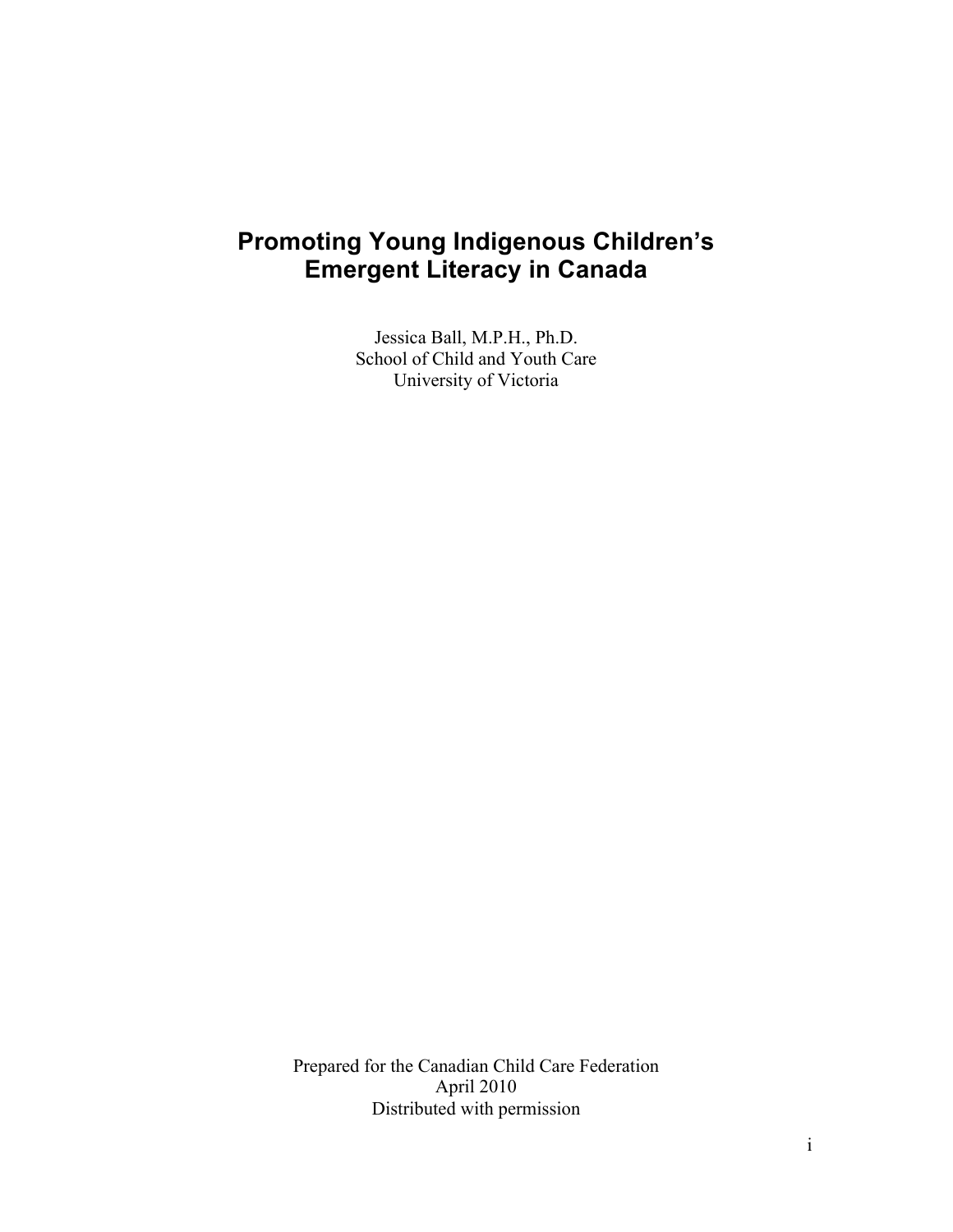# **Table of Contents**

| Overview of the unique educational challenges faced by Indigenous children 5 |  |
|------------------------------------------------------------------------------|--|
|                                                                              |  |
|                                                                              |  |
|                                                                              |  |
|                                                                              |  |
|                                                                              |  |
|                                                                              |  |
|                                                                              |  |
|                                                                              |  |
|                                                                              |  |
|                                                                              |  |
|                                                                              |  |
|                                                                              |  |
|                                                                              |  |
| Community involvement: Foundational for effective outreach and support 13    |  |
|                                                                              |  |
|                                                                              |  |
|                                                                              |  |
|                                                                              |  |
|                                                                              |  |
|                                                                              |  |
|                                                                              |  |
|                                                                              |  |
|                                                                              |  |
|                                                                              |  |
|                                                                              |  |
|                                                                              |  |
|                                                                              |  |
|                                                                              |  |
|                                                                              |  |
|                                                                              |  |
|                                                                              |  |
|                                                                              |  |
|                                                                              |  |
|                                                                              |  |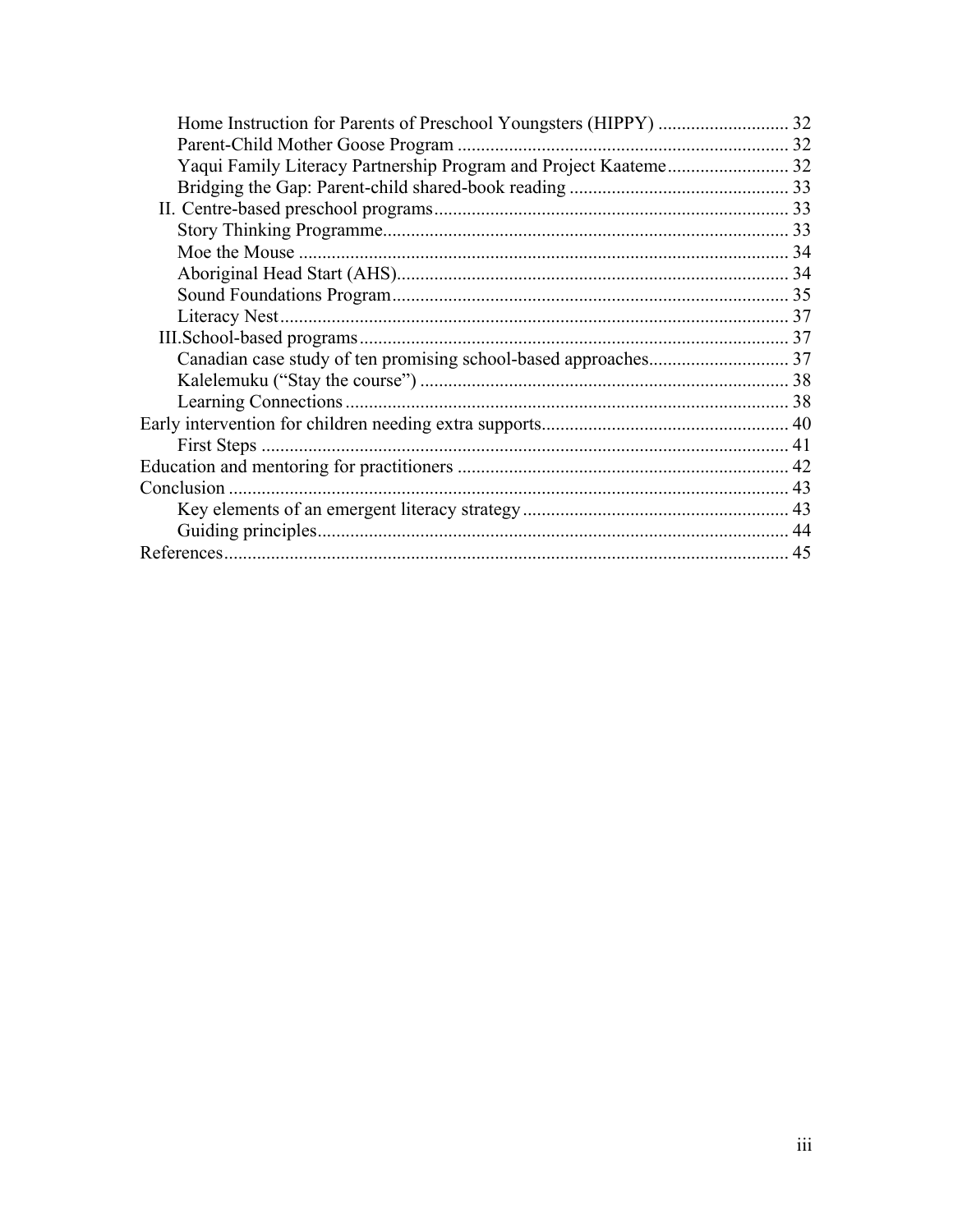## **Executive Summary**

In developing strategies to support young Indigenous children's emergent literacy and eventual educational outcomes, it is vital to consider the roles of early childhood practitioners and the relevance of early childhood programs in homes, child care centres, institutions, and community settings. Emergent literacy is the foundation upon which children's reading and writing abilities are built, and is usually acquired between birth and about 6 years of age. It includes, for example, the child's realization that print carries meaning, knowing how books work (front, back, which way to turn the pages), and knowledge about print concepts (e.g., directionality, lines, words, purposes of illustration, etc.) (Hall, 1987).

An earlier literature review, largely limited to work done in Canada (Ball, 2008), assessed current knowledge and described programs that have been implemented to support young Indigenous children's early learning focusing primarily on their language. The current review is intended as a companion to the earlier one, though focusing this time on emergent literacy, and expanding the scope of discussion to include initiatives for young Indigenous children (ages 0-6) in other countries as well as in Canada.

#### **Key elements of an emergent literacy strategy**

Literature reviewed for this report lends support for the following seven key elements of a comprehensive strategy to improve literacy development among young Indigenous children:

- (1) Increase provisions for young Indigenous children to have access and to regularly attend quality early learning programs, including home-based, centre-based, and communitybased drop-in programs;
- (2) Increase specialist services to ensure early identification of and treatment for hearing, dental, and other health problems that undermine language development and emergent literacy for many young Indigenous children;
- (3) Provide early years practitioners and specialists involved in speech and language, dental, vision, and hearing services, with professional development opportunities to sharpen their insights into how their own culturally-based understandings of early learning and literacies shape their practices; and to enhance their skills in culturally competent collaborations with parents, other caregivers, and other practitioners to ensure culturally appropriate program designs and cultural safety for Indigenous children and families;
- (4) Provide early years practitioners with training and resources to assess family literacy practices and to design group, parent-child, and individualized early literacy programs and early intervention program components for children identified as needing extra supports to develop literacy skills;
- (5) Create books and other print materials, as well as audio-taped story-telling and computer-based literacy materials, through collaboration with Indigenous community members, that:

(a) represent Indigenous children and families positively and accurately; (b) represent activities and surroundings that are familiar to many young Indigenous children; and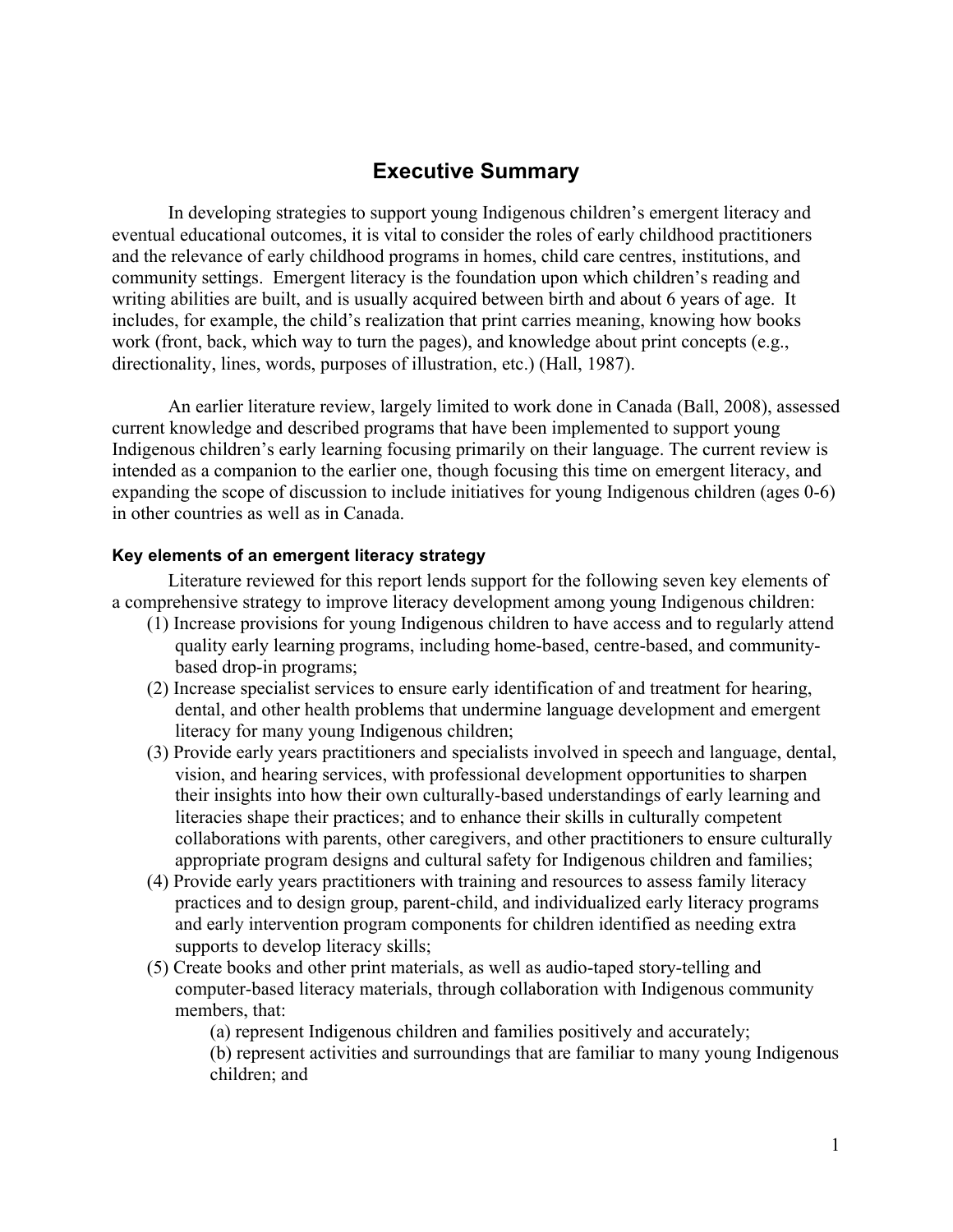(c) reflect the home and community experiences of specific populations of young Inuit, Métis, and First Nations children;

- (6) Involve early childhood services and schools in working together to develop continuity for Indigenous children's literacy development during the critical transition from home to school, focusing especially on schools' enhanced readiness to support these children's holistic development and culturally meaningful learning; and,
- (7) Institute a collaborative program of research involving Indigenous families, early years practitioners, and researchers to document, evaluate, and share promising practices, solve problems of access, attendance, program implementation and efficacy, and improve outcomes of emergent literacy support initiatives.

### **Guiding principles**

These elements must be delivered within a general framework, which recognizes that:

- (1) there is tremendous diversity between and within populations of First Nations, Inuit, and Métis young children and families in Canada and no one approach will be culturally meaningful or effective for all of them;
- (2) young Indigenous children's primary caregivers, including mothers, fathers, grandparents, and other caregivers, are the primary resource for promoting children's language and literacy development, especially in the early years from birth and throughout primary school; and
- (3) any efforts to promote young Indigenous children's health, development, early learning, and eventual success in school and in life requires political will. Structural reforms must improve the quality of life for Indigenous families. Actions must be taken to mitigate the intergenerational effects of the Indian Residential School experience as well as the ongoing disruption of culturally-based lifestyles among some Indigenous populations due to climate change, natural resource depletion, urban migration, and the hyperassimilationist pressures of globalization.

### **Multi-lateral engagement**

Carrying out a comprehensive early literacy strategy requires parent and community involvement; investments in training and service provision across sectors, and especially in the child care sector; targeted initiatives for children and communities identified as having greatest needs; coordination among federal, provincial, and territorial government agencies; researcher engagement to evaluate intervention approaches; and appropriate funding. Accurately assessing the nature of the literacy experiences of Indigenous children and families, empowering parents, and creating positive interactions with Indigenous communities will support the literacy development process.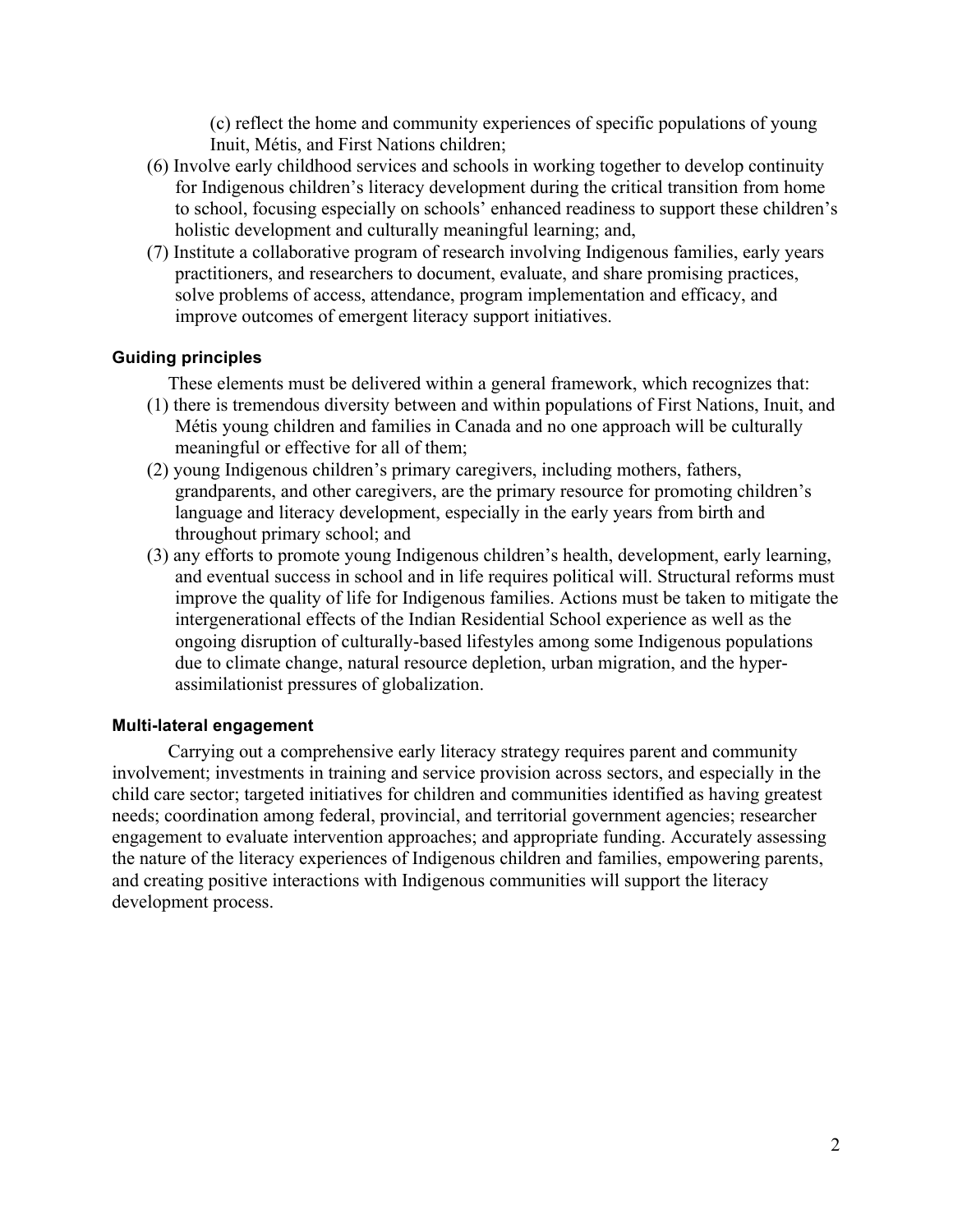### **Introduction**

*"Education is our buffalo. It is our new means of survival."* (Chief Barry Ahenakew, quoted by Christensen, 2000, p. xi)

Indigenous Peoples in Canada have long recognized the crucial importance of the early years for nurturing a child's capabilities, and have identified culturally-based early childhood care and education (ECCE) as a priority for federal investments.

*"Our recommendations emphasize the importance of protecting children through culturally-appropriate services, by attending to maternal and child health, by providing appropriate early childhood education, and by making high quality child care available, all with the objective of complementing the family's role in nurturing young children"* (Royal Commission on Aboriginal Peoples, 1996, Vol. 5, Ch. 1, s4.1).

ECCE provisions mitigate many risks faced by disadvantaged children and enhance their opportunities for health, development, and social belonging while equalizing readiness for school. Over the past decade, significant strides have been made in the provision of early childhood programs that are community-driven or operated (e.g. Aboriginal Head Start) and that have some Indigenous content. The federal government's long-term investment in ECCE provisions is a bright light in an otherwise gloomy landscape of federal initiatives for young Indigenous children. Since 1995 federal funding has been committed for Aboriginal Head Start (AHS) programs on reserves, and since 1999 for programs off reserves, resulting in growing capacity in First Nations, Métis, and Inuit communities to create and operate culturally-based ECCE programs.

Despite these proactive steps, a majority of young Indigenous children, particularly those between birth and three years of age, have little or no access in their homes or communities to quality early childhood programs with Indigenous content. In a report by the special advisor to the federal minister of health, it was estimated that about 15% of young Indigenous children in Canada are supported by Aboriginal Head Start (Leitch, 2008). Engagement in formal school remains uneven and inequities in education attainment persist, and early school leaving rates among Indigenous youth in Canada are still well above national averages (Mendelson, 2006). Educational outcomes are reflected in Indigenous unemployment rates, which are also significantly above the national average (Statistics Canada, 2006).

Programs within Indigenous communities and community-based organizations, as well as in regulated child care sector and teaching professions, continue to rely to a great extent on non-Indigenous staff with the post-secondary credentials. Delayed and low literacy in Standard English or Standard French – the principal languages of public preschools, kindergartens, and schools - is at the heart of many of these problems. In the Australian context, Indigenous leader Lester (1993) argues: "If we don't get a good education for them [the children], we're always going to have white advisers in the communities." There is an urgent need for an intensified focus at the level of government policy and community programs on outreach and support programs for young Indigenous children's emergent literacy in order to improve their education outcomes and life opportunities.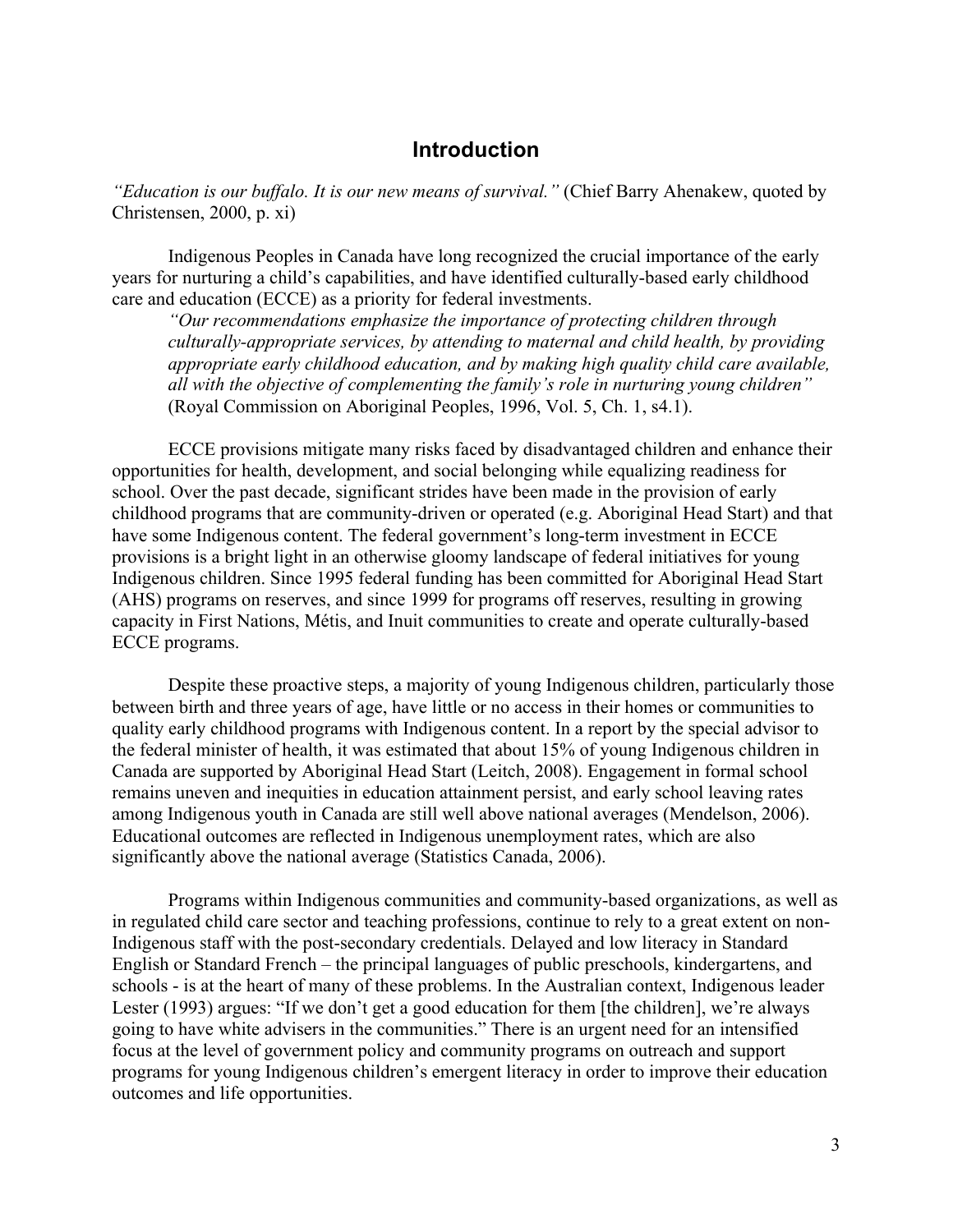Low academic readiness at the time of school entry is associated with unavailability of meaningful provisions for early learning (Whitehurst & Lonigan, 1998). Achievement gaps between low and high socioeconomic groups widen as children progress through elementary school, but the antecedents of educational inequities arise before children transition from home to school (Alexander & Entwistle, 1988), including health and nutrition deficits that can result in partial hearing loss, attention deficits, and speech and language delays. High quality early childhood programs, early intervention, and preschool programs can have significant impacts on cognitive, social, and behavioural outcomes (Shonkoff & Phillips, 2000). Decades of research in neuroscience, developmental psychology, and economics have produced voluminous evidence showing that early interventions that support the development of disadvantaged children have much higher returns than interventions delayed until children have started formal schooling (Heckman, 2006; Tremblay, Barr, & Peters, 2006). Young Indigenous children need increased access to early childhood programs that meet their holistic developmental needs, that provide planned, explicit instructional experiences with literacy, and that are designed to be culturally relevant, personally meaningful, and oriented towards increasing familiarity and competence with Standard English or French.

*"I read books late into the night, until I could barely keep my eyes open….I loved those books, but I also knew that love had only one purpose. I was trying to save my life."* (Sherman Alexie, 1997, pp. 5-6)

This quote from Indigenous novelist Alexie emphasizes that literacy is seen by some Indigenous people as key to achieving important goals. It also illustrates one end of a continuum from printoriented literacy to a primarily oral orientation that exists among some Indigenous Peoples, conveyed in the following quote:

*"Seeing English text bound in a book for me to do the solo act of reading is not an authentic piece of thinking that fits among the voices of my ancestors." (White Kaulaity, 2007, p. 563)*

The point is that there is neither a single form of communication nor a single learning style that characterizes all Indigenous children and families, despite the recurrence of simplistic stereotypes. In any Indigenous community it can be expected that people range across all stages between orality and literacy; furthermore, the importance they confer on these different forms of knowledge varies. Similarly, Indigenous children are diverse and there is no pattern of literacy development and appreciation that should routinely be expected for all of them.

There is general recognition that extra effort and resources are required for young Indigenous children in Canada to develop the kinds of emergent literacy skills needed to successfully meet the task demands of formal schooling. This review identifies some of the challenges to young Indigenous children's developing early literacy skills and strategies that may be helpful to them. The review draws upon understandings of young Indigenous children's development and Indigenous pedagogies from the perspectives of Indigenous authors, findings about young Indigenous children's circumstances, health, development, and early learning drawn from various population level statistics, and reports in the world-wide English language literature documenting outcomes of early childhood programs and early interventions targeting young Indigenous children's emergent literacy.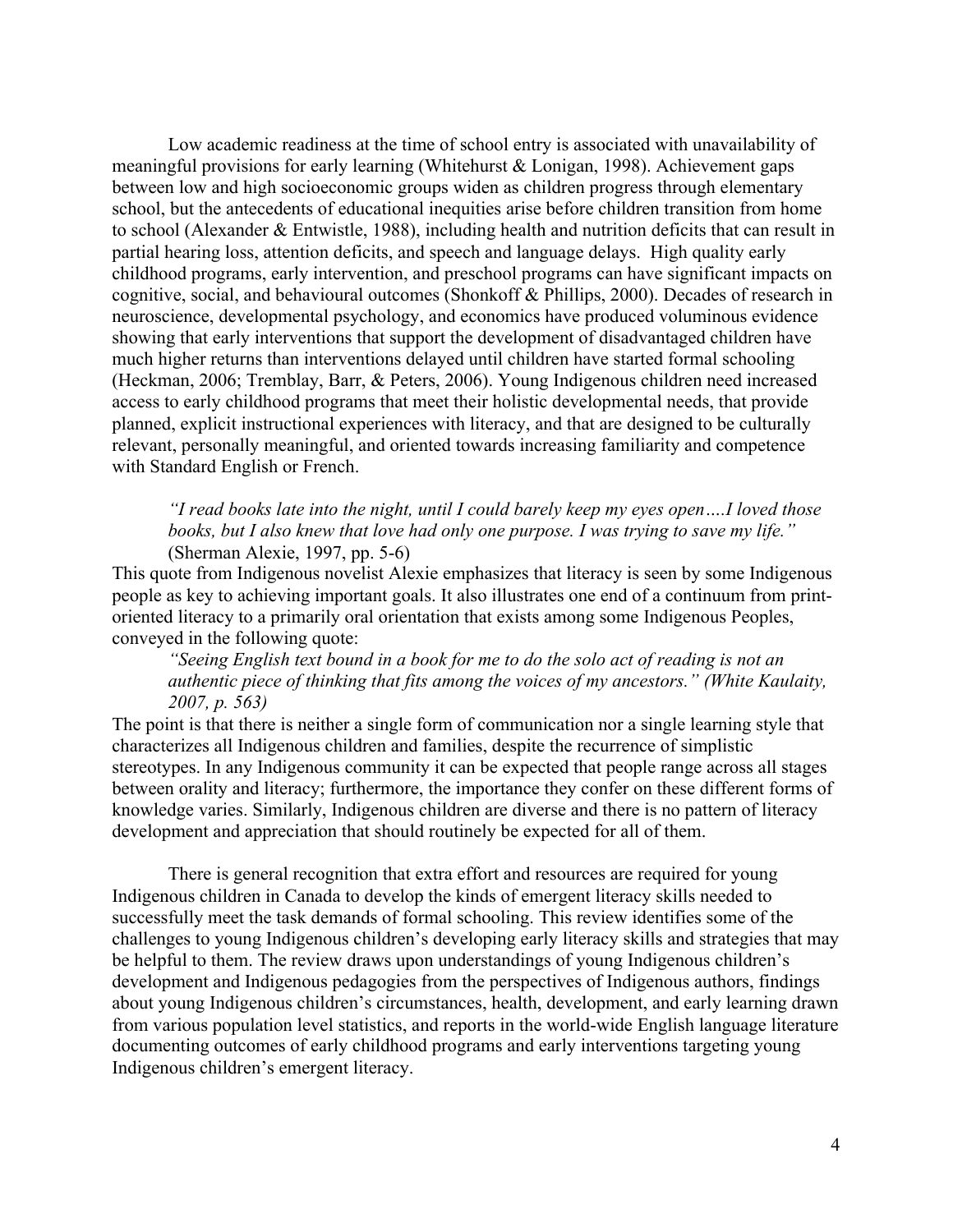A search of both published and informal reports on this topic yielded less than 50 directly relevant sources, many from outside of Canada. Few of these reports offered research-based findings about outcomes, almost none described randomized comparison studies, and only one offered insights about gains attributable to programs and interventions over several years. Clearly, an important component of an effective strategy to enhance literacy learning among young Indigenous children is a planned research program that documents interventions and evaluates effects using group comparisons and longitudinal study designs.

These caveats notwithstanding, some promising work is being carried out in this area. A search of literature in English about young Indigenous children's literacy yielded several reports of outstanding needs, government strategies, and some program successes involving Indigenous (or Native) Hawaiian children and Indigenous (or Aboriginal) Australians. A few reports were also found on programs tailored to Maori children in Aotearoa/New Zealand and Native American children in the mainland United States. For comparison purposes, some information about Hawaiian and Indigenous Australian children is provided here.

This review identifies elements of initiatives in the early years that appear to be helpful and could potentially inform the design of early literacy programs for young Indigenous children, within the context of family literacy, at least on a trial basis. The principles articulated in the current review may be applicable to Indigenous and minoritized young children around the world who tend to be marginalized and experience inequities in learning, health, and development during their formative years.

## **Indigenous children**

#### **Overview of the unique educational challenges faced by Indigenous children**

An estimated 370 million Indigenous people live in the world (UNESCO, 2010). Indigenous populations tend to have a young demographic, due to high birth rates combined with low life expectancies. In most countries, young Indigenous children are the most disadvantaged, and their quality of life very often provides suboptimal conditions for health, development, and early learning (Henriksen, 2009). In addition to conditions such as historical trauma and ongoing colonial incursions that sometimes involve sudden, forced relocations from homelands, many Indigenous children experience a combination of risk factors that studies identify as the most significant for educational attainment; namely, minority status, poverty, rural location, minority language, and having a disability or being raised by a parent with a disability (UNESCO, 2009). UNESCO (2008a) argues that "Among the main needs to be met in order for Indigenous children to have access to good quality education are appropriate and accessible schooling opportunities, adequate resources in schools and the cultural relevance of the education offered" (p. 14). Young Indigenous children are arguably the most socially excluded population in the world today. Globally, Indigenous children are less likely to participate in early childhood care and education (ECCE) than the average child in their country. These disparities persist despite increased recognition of the benefits of ECCE for all children and its equalizing impact for disadvantaged children.

#### **Young Indigenous children: A burgeoning population for years to come**

In Canada, Indigenous people are commonly known as 'Aboriginal'; they make up about 4 percent of the Canadian population, with 1,311,200 reporting Aboriginal identity in the 2006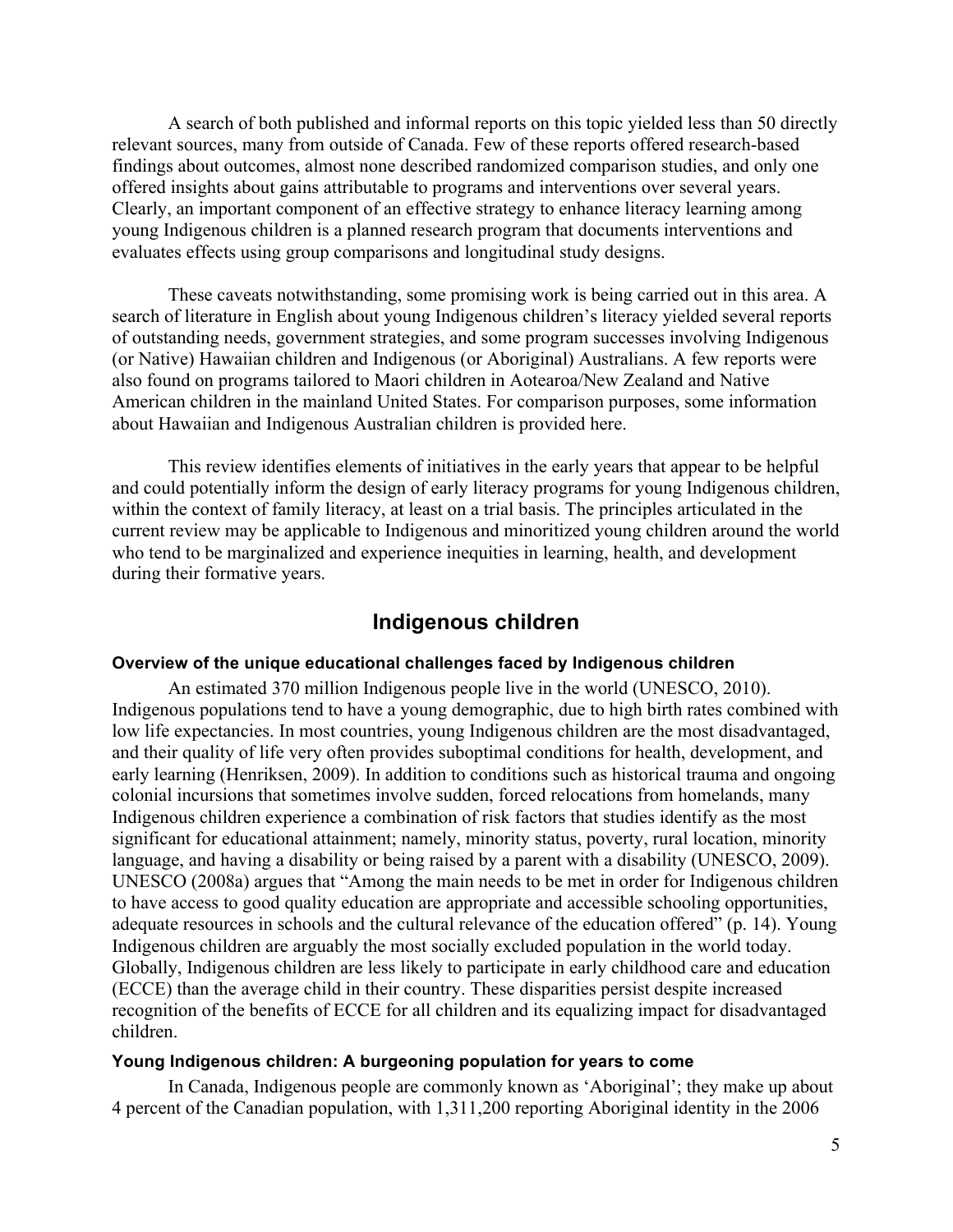census (Statistics Canada, 2006). The 1982 Canadian Constitution Act recognizes three separate peoples as original inhabitants: Inuit, Métis, and North American Indians, commonly known as First Nations. Between 1996 and 2006, the Aboriginal population in Canada grew by 45%, nearly six times faster than the 8% increase of the non-Aboriginal population (Statistics Canada, 2006). The population across all three Indigenous groups is much younger than the Canadian average, with a median age in 2006 of 26.5 years, compared to 39.5 years for all Canadians. The 2006 census enumerated 130,000 Indigenous children under 6 years old, including approximately 7,000 Inuit, 35,000 Métis, 48,000 First Nation children living off reserves and 40,000 First Nation children living on reserves.

Although Aboriginal children and youth currently comprise less than 5% of the population of Canadian children, they are a growing proportion of all Canadian children, particularly in the Yukon, Northwest Territories, Nunavut, Saskatchewan, and Manitoba. The Indigenous population will remain significantly younger and maintain its high growth rate relative to the non-Aboriginal population for at least the next 20 years (Steffler, 2008).

As a group, Indigenous families have the lowest quality of life and the shortest life expectancies (Cooke, Beavon, & McHardy, 2004; Salee, Newhouse, & Levesque, 2006).Indigenous children in Canada, as in the U.S., Australia, and elsewhere, experience inequities in infant mortality, health, development, education, and prospects for social inclusion throughout their lives. Indigenous children suffer from significantly higher incidence rates on nearly every health indicator, especially chronic middle ear infections and early hearing loss, respiratory tract disorders and asthma, fetal alcohol spectrum disorder (FASD), and accidental injury (Adelson, 2005; Kohen, Uppal, & Guevremont, 2007; Smylie & Adomako, 2009). As a population, Indigenous children begin to show difficulties early on in their educational trajectories (Bell, Anderson, Fortin, Ottoman, Rose, Simard, & Spencer, 2004), with gaps in school attainment persisting throughout secondary school (Mendelson, 2006).

These disparities persist despite their explicit recognition and commitments by the federal to remedy the situation (Assembly of First Nations, 2006). They result from a combination of risk factors, especially poverty and associated poor quality of life and social stigma, colonial history and associated depletion of cultural and family assets, racism, and lack of awareness on the part of the general public about how colonial policies created hardships for Indigenous families that continue to the present day (Hackett, 2005). This lack of awareness contributes to lack of political will to invest in structural reforms and deliver on promises made in "Canada's Aboriginal Action Plan" (Minister of Indian Affairs and Northern Development, 1997) – and reiterated in the federal government's second apology to Indigenous Peoples in 2008 (Office of the Prime Minister of Canada, 2008) – to rectify colonial abuses.

There are common problems facing Indigenous children and families and the early childhood profession in Canada, the United States (U.S.), and Australia. Reports from these three countries provide some examples of strategies to promote Indigenous children's literacy development and are included in this review.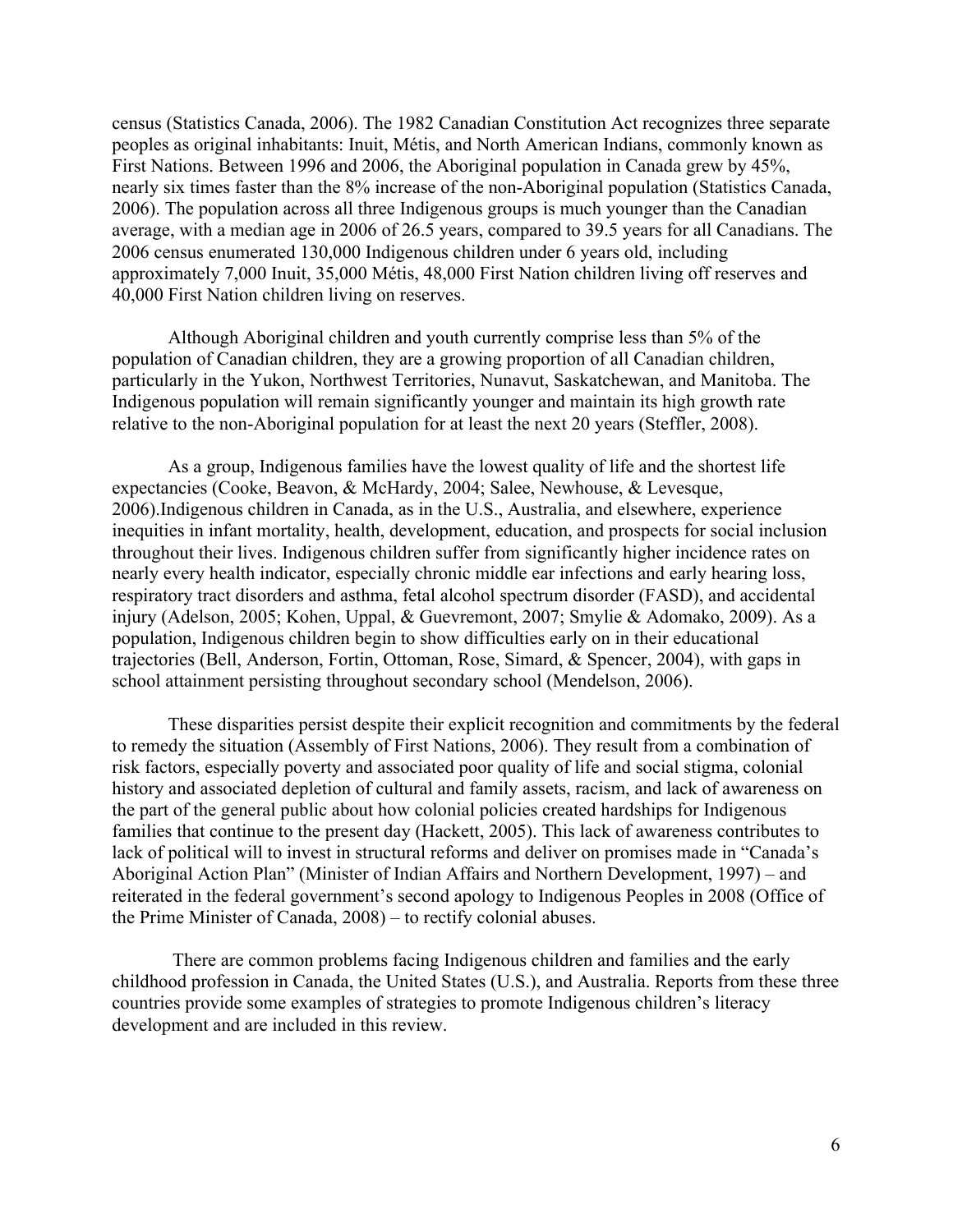#### **Young Indigenous children in the United States**

American Indian/Alaska Native (AI/AN) children and families share a similar history and many of the same cultures and languages as Indigenous Peoples in Canada, and their socioeconomic, health and educational outcomes show a similar pattern of disparities compared to non-Indigenous Peoples. For over two decades, the Head Start program in the U.S. has been the cornerstone of services for low-income young children and families, including for AI/AN children. Little is known about outcomes of various early childhood initiatives for AI/AN children, and not much has been learned about what are the most promising practices to prevent ongoing language endangerment, cultural assimilation, low literacy and low educational attainment. More concerted efforts have been reported from the U.S. state of Hawaii, where Hawaiian and part-Hawaiian students constitute 26% of the overall student enrollment in public schools. This population is rapidly growing. Like Canada, where Indigenous children appear to be disproportionately represented in special needs programs, Hawaiian and part-Hawaiian students represent 37% of the students in special education (Hawai'i DOE Students Information System, 2003).

#### **Young Indigenous children in Australia**

In Australia, Indigenous children are the most at-risk group of learners in terms of literacy attainment (Australian Bureau of Statistics, 2002; Hamston & Scull, 2007; Masters & Forster, 1997), despite considerable attention given to increasing their educational engagement and success. Chronic ear infections and early hearing loss are prevalent and disabling issues for young Indigenous Australians, and is seen to affect their language acquisition and overall development. Just as in Canada, Indigenous Australian children are less likely to have access to or attend preschool than their non-Indigenous peers. They have higher rates of absenteeism beginning in primary school, and as a group they have lower educational attainment early in their school years compared to non-Indigenous children (MCEETYA, 2000).

Hamston and Scull (2007) note that many young Indigenous children move between their Indigenous languages, Aboriginal English – which can been construed as a dialect of English or a language in its own right – and standard (or school-based) Australian English. Australia has been at the forefront of explorations into the nature and implications of the use of non-standard varieties of English, including the distinctive form of the English language used by many Indigenous Australians (Malcolm, Haig, et al., 1999; Malcolm, 2002), discussed subsequently.

### **Children ready for school; Schools ready for children**

For most children there is an uneven transition from early childhood programs up to school entry and the formal, elementary school environment and curriculum (MCEETYA, 2000). Transitional difficulties can affect Indigenous children in particular, especially those from rural and remote communities and those growing up with an Indigenous language or non-Standard dialect of English or French as their primary, home language. A great deal of work is being done in Canada, as in the U.S. and Australia, to plan for children to become more 'school ready.' More work is needed to prepare teachers and create routines, and curricula that are 'child ready,' especially to provide a welcoming and effective transition experience for Indigenous children.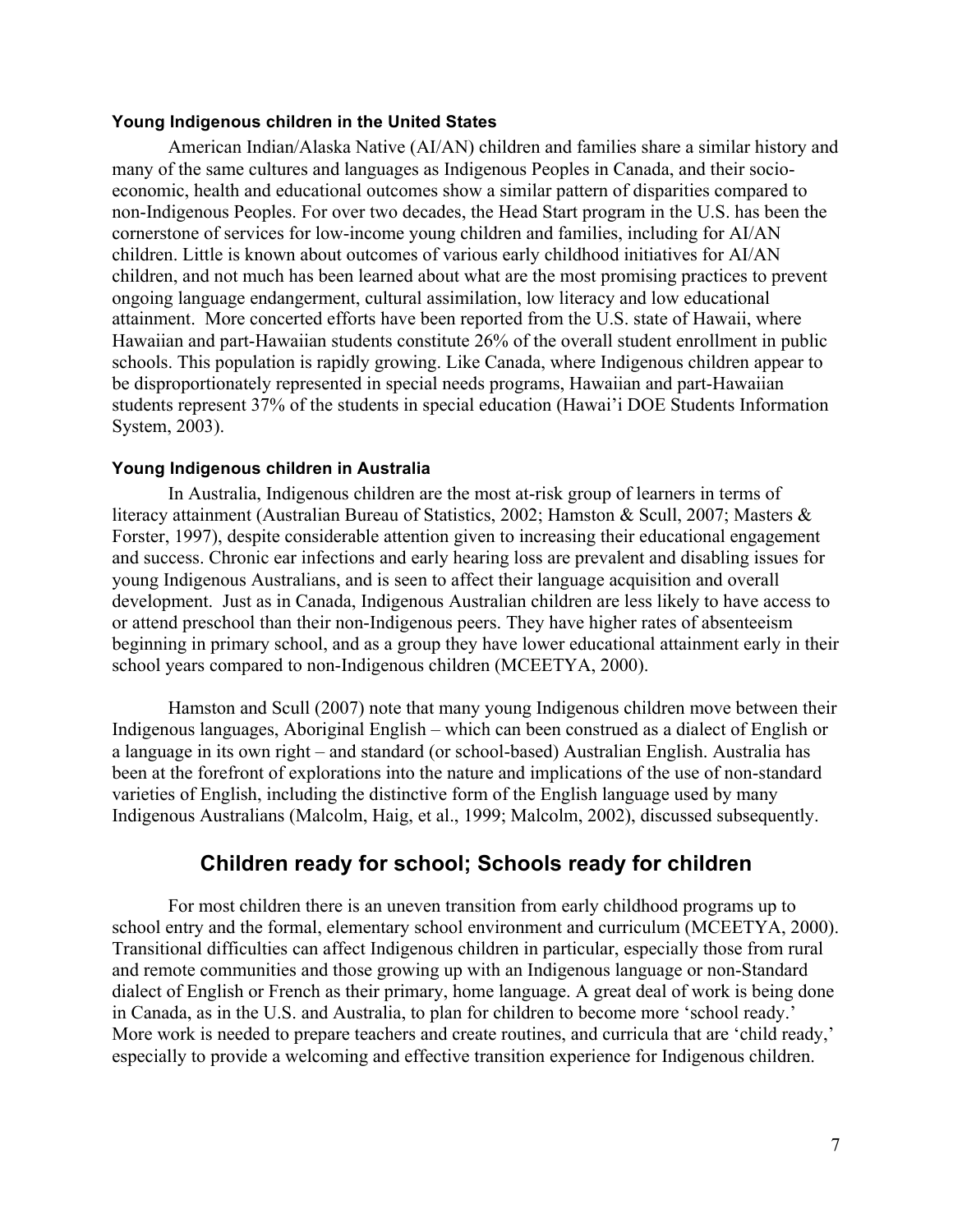There is too little acceptance of the capacity of Indigenous children to achieve as well as other students, and as a result Indigenous children frequently are taught in an environment of low expectation (e.g., Australian Department of Employment, Education, Training and Youth Affairs, 2000). Further, research has not established that there are distinctive 'Indigenous learning styles' (e.g., 'learning by doing,' or 'visual learning') that indicate a need for certain pedagogies that may limit children's opportunities to develop literacy skills on par with non-Indigenous children.

Indigenous children should not be 'painted with the same brush' just because Canadian data show persisting inequities in educational attainment among Indigenous children as a group. Similarly, Indigenous children who use a non-Standard variety of French or English, or who arrive at preschool or school with an Indigenous language as their primary language, should not be identified as being "at risk." A holistic learning model is needed to support children's transition to formal schooling that includes:

- more attention to the inclusion of culturally meaningful learning activities and content;
- more attention to bilingualism; and
- more effort to reach out proactively to develop relationships with children's primary caregivers and to involve them as partners in the child's learning.

Early childhood practitioners tend to be oriented and prepared to observe and engage with individual children and to tailor teaching and learning strategies to build upon each child's particular learning preferences, needs, and strengths. Herein lays the potential of ECCE to contribute significantly to improving Indigenous children's emergent literacy and subsequent school success.

## **The pivotal role of language in literacy development**

Linguistic, cognitive, social, and emotional competencies are interdependent. While some scholars see literacy and language as inseparable and developing simultaneously, other scholars seeing language as the foundation upon which literacy rests. **For the current purposes, literacy is seen as resting on a foundation of speaking and listening skills, but as primarily involving the development of understandings and skills that lead to reading and writing.**

Early language learning contributes in primary ways to learning in all other domains, and makes learning at later ages more efficient and therefore easier, self-reinforcing, and more likely to continue (Shonkoff & Phillips, 2000). By the time children reach formal schooling, the most common reason that teachers refer a child for special education services is for reading difficulties (Shaywitz, 2003). Because Indigenous youngsters often encounter difficulties early in their formal schooling, there is a risk that early years practitioners will tend to focus attention on emergent reading and writing skills at the expense of attention focused on speaking and listening skills, thereby narrowing the early years curriculum. Yet it is well known that success in school requires vast exposure to, practice with, and proficiency in oral language (Hart & Risley, 1995). Children's expressive and receptive vocabulary and the ability to engage in extended, connected, verbal discourse are the best predictors of early literacy (Gee, 2004; Snow, Burns. & Griffin, 1998).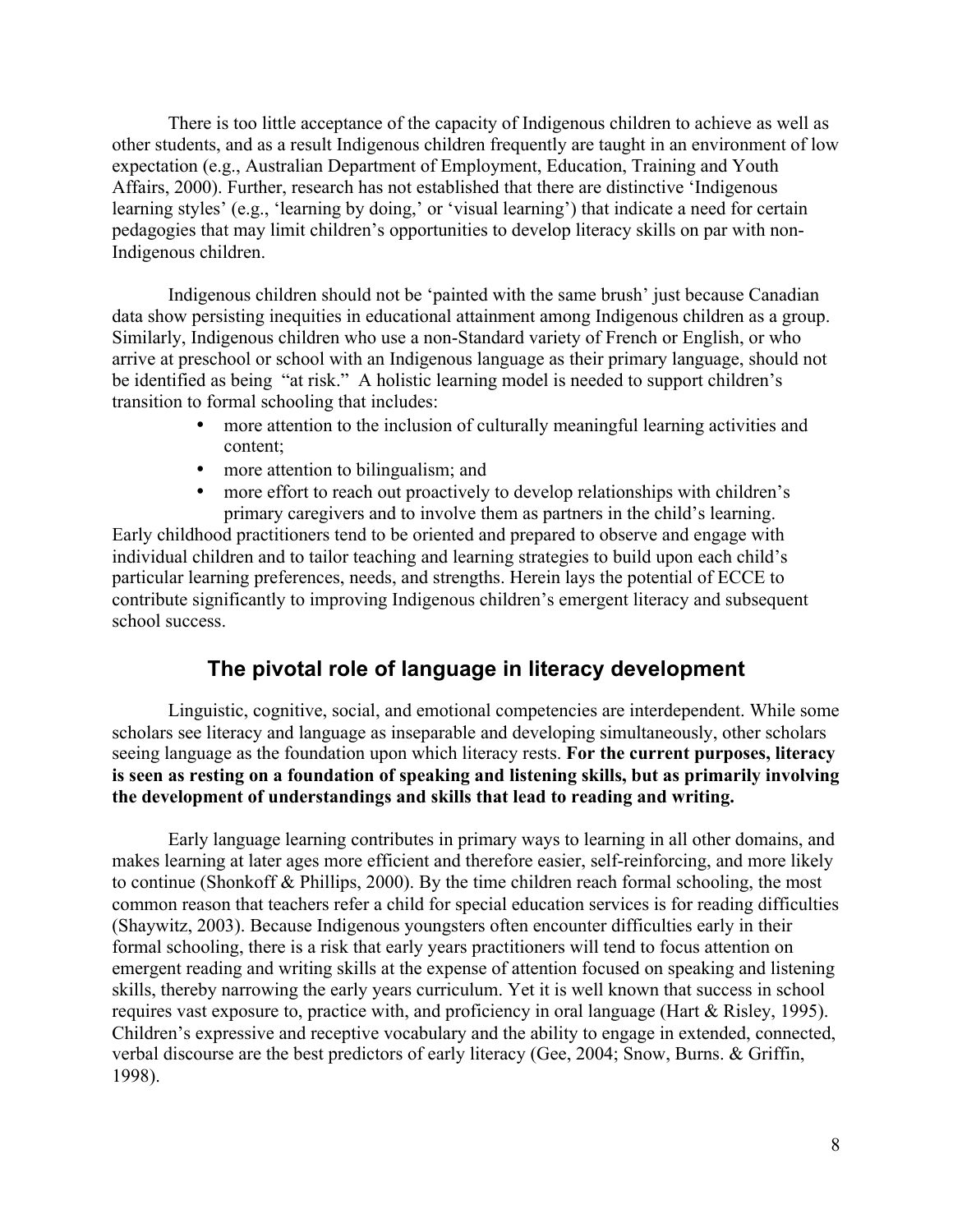## **Contributors to Indigenous children's emergent literacy**

Many factors can influence emergent literacy, as illustrated in Figure 1.

### *Figure 1*

## **10 key contributors to promote Aboriginal language and literacy development**



Ecological, holistic, and cultural perspectives emphasize the complex balance of elements in the child's ecology that must be understood in planning emergent literacy strategies. Children's early literacy development must be supported through coordinated actions that address their overall health, safety, nutrition, dental health, sensory processing, early learning, and basic needs including housing, clothing, and caregiving arrangements. A holistic emergent literacy strategy must address hearing, dental, and other health problems that are prevalent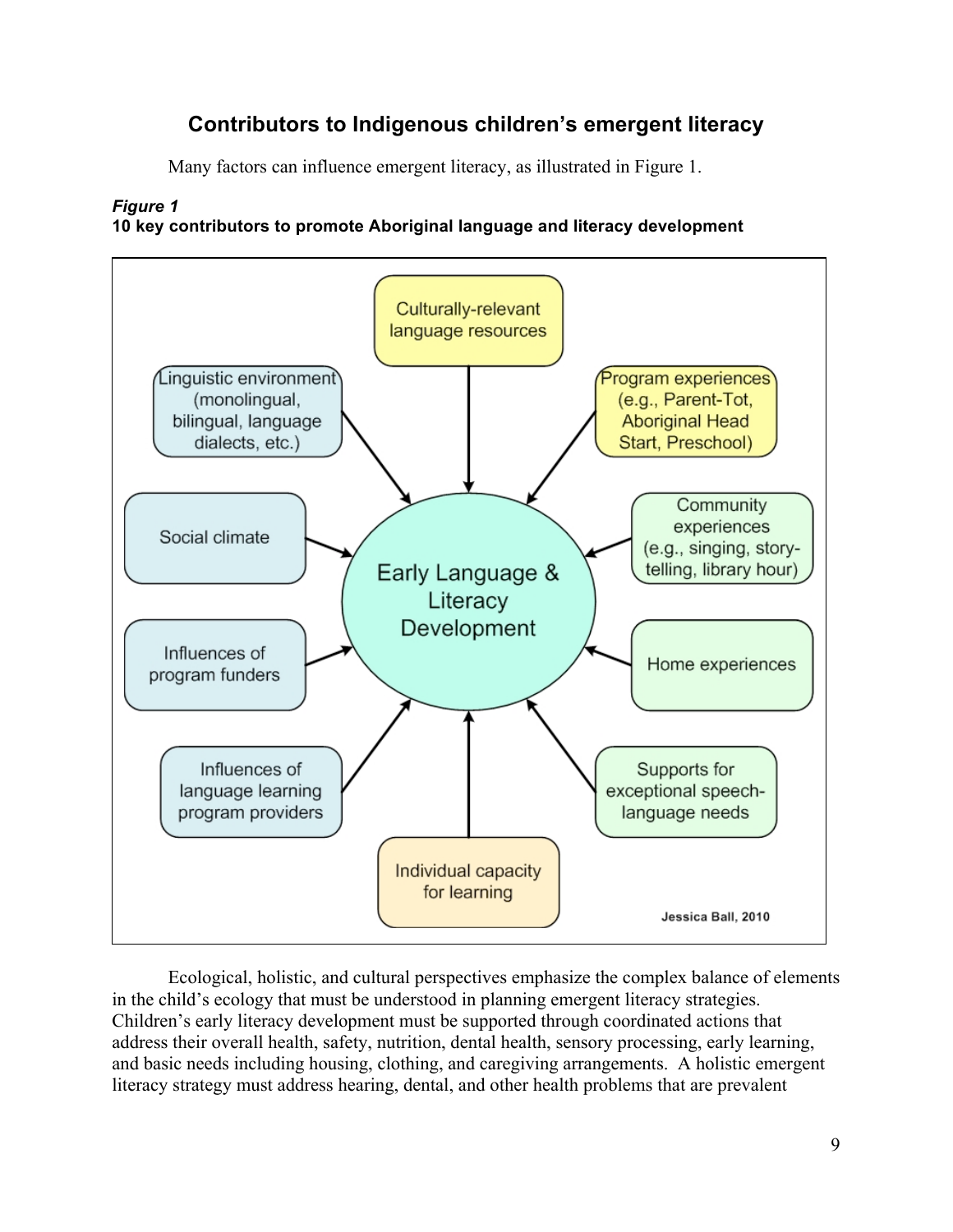among Indigenous children, and that undermine attentional processes, listening, speaking, and overall cognitive development.

As well, low self-efficacy on the part of a child regarding their literacy learning capacity can contribute to low literacy attainment later in school. Low confidence in one's learning capacity is often attributable to poverty, racism, low family engagement in literacy-based interactions with the child, inadequate support for emergent literacy in preschool and school programs, and the inability of some early childhood practitioners and teachers to respond substantially to a child's literacy learning preferences can combine to produce (Dunn, 2001).

It is quite well accepted that many Indigenous children face an unfamiliar language environment when they reach formal schooling. In some schools in Canada and Australia, various English as a Second Dialect programs are available (Partington & Galloway, 2005). But early childhood programs are not set up to recognize and support these children as bilingual and multilingual learners who may need support to transition from home languages to the language medium of preschools or schools. And when mainstream standards of literacy are used to measure literacy outcomes of Indigenous children, a view of these children as deficient tends to prevail. This view, in turn, can lead to low-level and decontextualized literacy instruction and low expectations of students (Rose, Gray, & Cowey, 1999).

### **Multiliteracies**

Literacy develops according to the abilities, needs, and interests of individuals in a given community because of whom those people are or perceive themselves to be. A useful way to think about literacy in relation to young Indigenous children and their families is with reference to the concept of 'multiliteracies' (Cazden, Cope, et al., 1996). Doige (2003) points out that Indigenous forms of literacy have long been part of Indigenous history in Canada. Cree scholar Leroy (1995, p. 6) expresses "how we read and write cannot be separated from who we think we are, and what we think counts as meaning." Battiste (1986), a Mi'kmaq leader in First Nations education in Canada, maintains that the Mi'kmaq people displayed a well-developed literacy in their pictographs, petroglyphs, notched sticks, and wampums, all of which existed long before the arrival of the first French settlers on the east coast. Describing a case of a six-year-old Indigenous Australian child**,** Clancy and Simpson (2001) illustrate how literacy not only entails how to read and write identifiable genres of texts, but also requires strategic knowledge of how to read social situations and institutional rule systems.

Children may be literate in a variety of ways. Indigenous parents' and Elders' goals for children's development, which often encompass learning to 'read' the signs and symbols on the land in order to subsist on the land, to regulate community life according to changes of seasons, and to participate in collective cultural activities (Ball  $&$  Lewis, 2006). The literacies that Indigenous children develop in their families and communities are important not only because these forms of literacy embody certain kinds of cultural knowledge, but also because their literacies can reveal their ways of thinking and understanding the world. For some Indigenous children, their developing literacy may be founded in traditional Indigenous culture and language. Other Indigenous children may be growing up in Euro-western cultural traditions and language.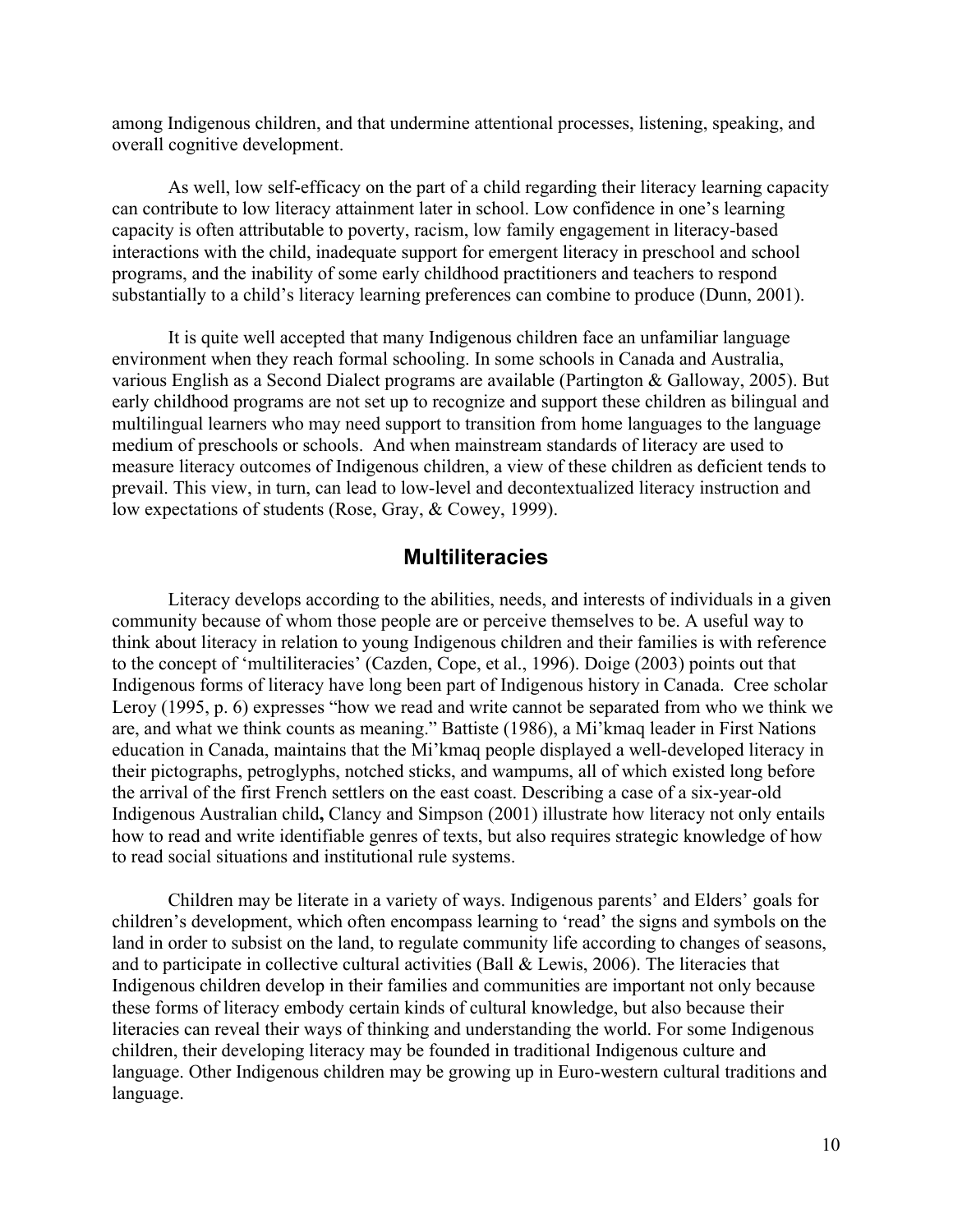## **Emergent literacy**

#### **Literacy acquisition**

Emergent literacy develops from infancy and encompasses a range of behaviours, skills, and concepts of young children that precede and develop into conventional literacy (Kaderavek & Sulzby, 1998). The linguistic skills of reading and writing depend heavily on two distinct but highly interrelated areas of language awareness: *phonological awareness* (Stuart & Coltheart, 1988) and *graphophonic (or written language) awareness* (Harley, 1995). Both phonological awareness and graphophonic awareness contribute uniquely to conventional literacy outcomes (for review, see Scarborough, 1998).

Phonological awareness is the ability to attend consciously to the sound structure of language, and to implicitly and explicitly represent spoken language as comprising discrete and recurrent sound elements (e.g., phonemes, syllables, words) (Bradley & Bryant, 1985; Torgesen & Davis, 1996; Whitehurst & Lonigan, 1998; Wise, Ring, & Olson, 1999). The child must develop skills of:

- phoneme recognition; and
- phoneme segmentation (e.g., knowing what sounds are in 'hat' "/h/ /ae/ /t/")

Graphophonic or written language awareness begins with developing an implicit and explicit knowledge concerning the fundamental properties of print, including the relationship between print and speech. Two complementary skills must develop:

- the ability to make grapheme-phoneme correspondences, enabling words to be sounded out; and
- the ability to associate visual representations of whole words with their corresponding phonological representations, enabling whole words to be recognized.

As well, written language awareness extends to understanding the functions and forms of punctuation marks and other written language units (Hiebert, 1981; Justice & Ezell, 2000, 2002; Lomax & McGee, 1987; Whitehurst & Lonigan, 1998).

### **Early intervention for children needing extra support**

Knowledge across both phonological and graphophonic domains is acquired gradually and, for many children, incidentally during the early years beginning with hearing and responding to language from birth. Children who are struggling with speech and/or language development or who have difficulties developing phonological or written language awareness are likely to be 'at risk' for subsequent poor literacy outcomes. It is generally believed, though not well documented, that Indigenous children are especially at risk for language delays that can harm their prospects for success in school, good jobs, and quality of life (Canadian Council on Learning, 2007). For these children, a strong, deliberate focus on emergent literacy in early years programs is needed ((deLeeuw, Fiske, & Greenwood, 2002; Snow, Burns, & Griffin, 1998).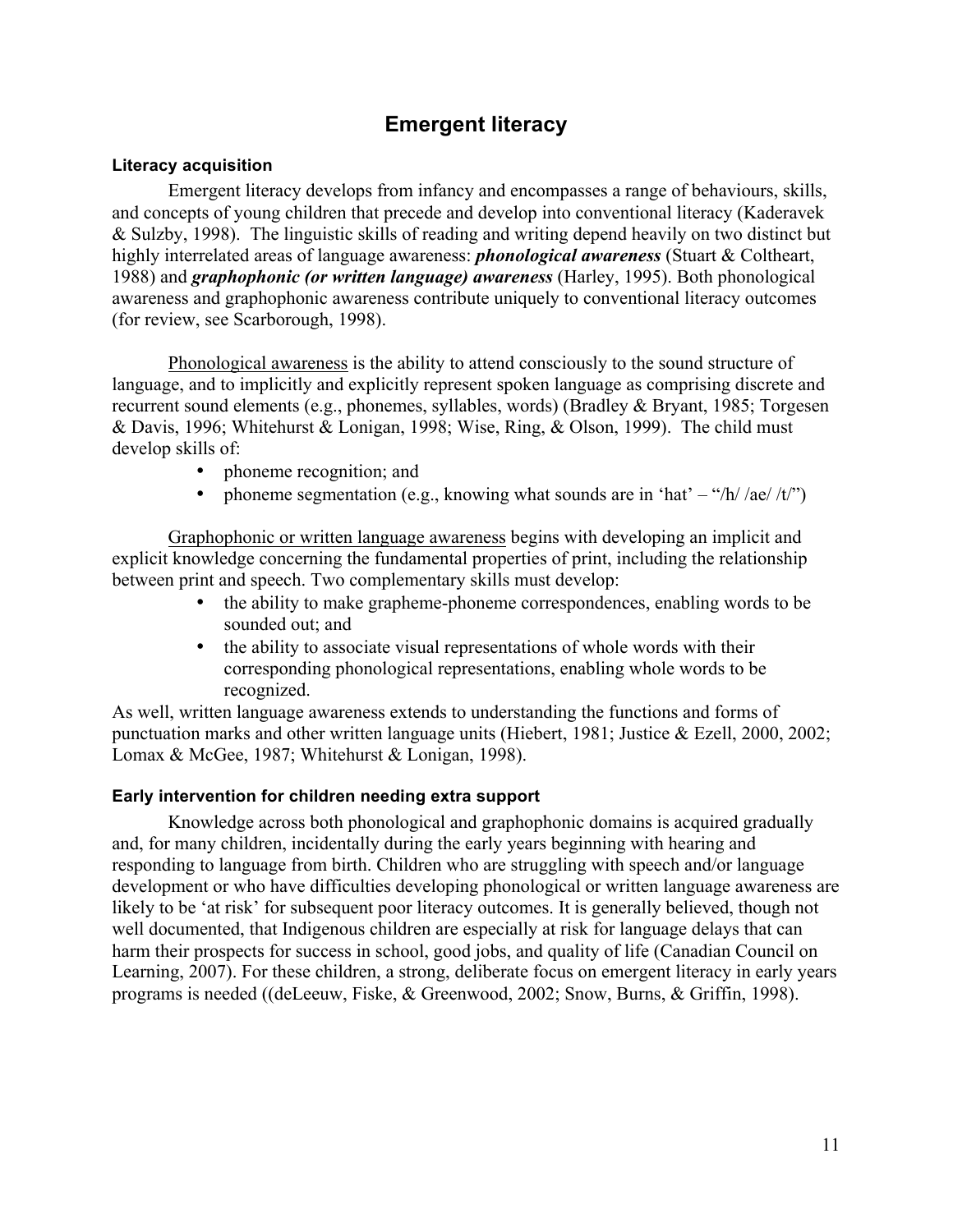## **Pedagogical approaches**

#### **Performance (skills) vs. competence (process) approaches**

There are perennial debates in education about whether 'performance' (skill-oriented) or 'competence' (process-oriented, focusing on the child's innate competencies) models of pedagogy are more appropriate and which is more or less oppressive for cultural minorities (Rose, 1999). The position taken in the current review is that the question should not be which approach is better, but rather *how can both approaches be deployed* in the service of goals articulated by primary caregivers in regards to children early learning. Understanding divergent viewpoints on the place, pace, direction, and content of education is important for early childhood practitioners to be prepared for good working relationships with Indigenous family members as well as with school-based educators.

Ideological debate over skills- versus process-oriented pedagogies preoccupies much of the discussion in Canada about Indigenous education. The view of Canadian Indigenous scholar Doige (2003), Australian Indigenous scholars Simpson and Clancy (2001), and some other Indigenous educators in many ways contrasts sharply with the view promulgated by Rose (1999) and those mentioned above. These Indigenous scholars assert that the Euro-Western system of education remains blind to some of the most important aspects of Indigenous education, especially orality, Indigenous epistemologies, and spirituality, and that these must be elevated to a central position in schooling before children will become ready to respond to the demands of mainstream, academic learning.

As Battiste (2000), Hebert (2000) and others have argued that reducing the social exclusion of Indigenous Peoples through language and literacy initiatives requires new approaches. Rather than being based on an assumption that colonial languages and literacies are normative and ideal, new approaches must be based on an assumption that Indigenous languages and Indigenous varieties of English or French, literacies, parenting styles, and pedagogies are equally valid and useful for promoting optimal developmental outcomes.

Taking up these controversial issues, Rose (1999) argues for promoting literacy in the standard variety of the dominant language (Standard Australian English in his context). Rose cites Indigenous Australian leaders who point to the political value of high levels of literacy, and who question the hidden political agenda of those who emphasize traditional Indigenous literacies and pedagogies at the cost of watered-down English literacy education. Indigenous leader Nakata (1996) argues that the job of formal early learning programs and schools is to support children to succeed in education in order to secure their participation in commerce, social life, and political processes. He contends that children's cultural belonging, knowledge, and spiritual wellness is the proper domain of the family and the outcome of learning within the home and cultural community.

Illustrating the same point with reference to Native American and African American education, Delpit (1988) quotes a parent who demands that *"my kids know how to be Black – you all teach them how to be successful in the white man's world."* Rose (1999, p. 7) argues that *"while schools must value children's cultural identities, the dichotomy drawn by ' key competence' theorists between cultural identity and performance in school does not serve the*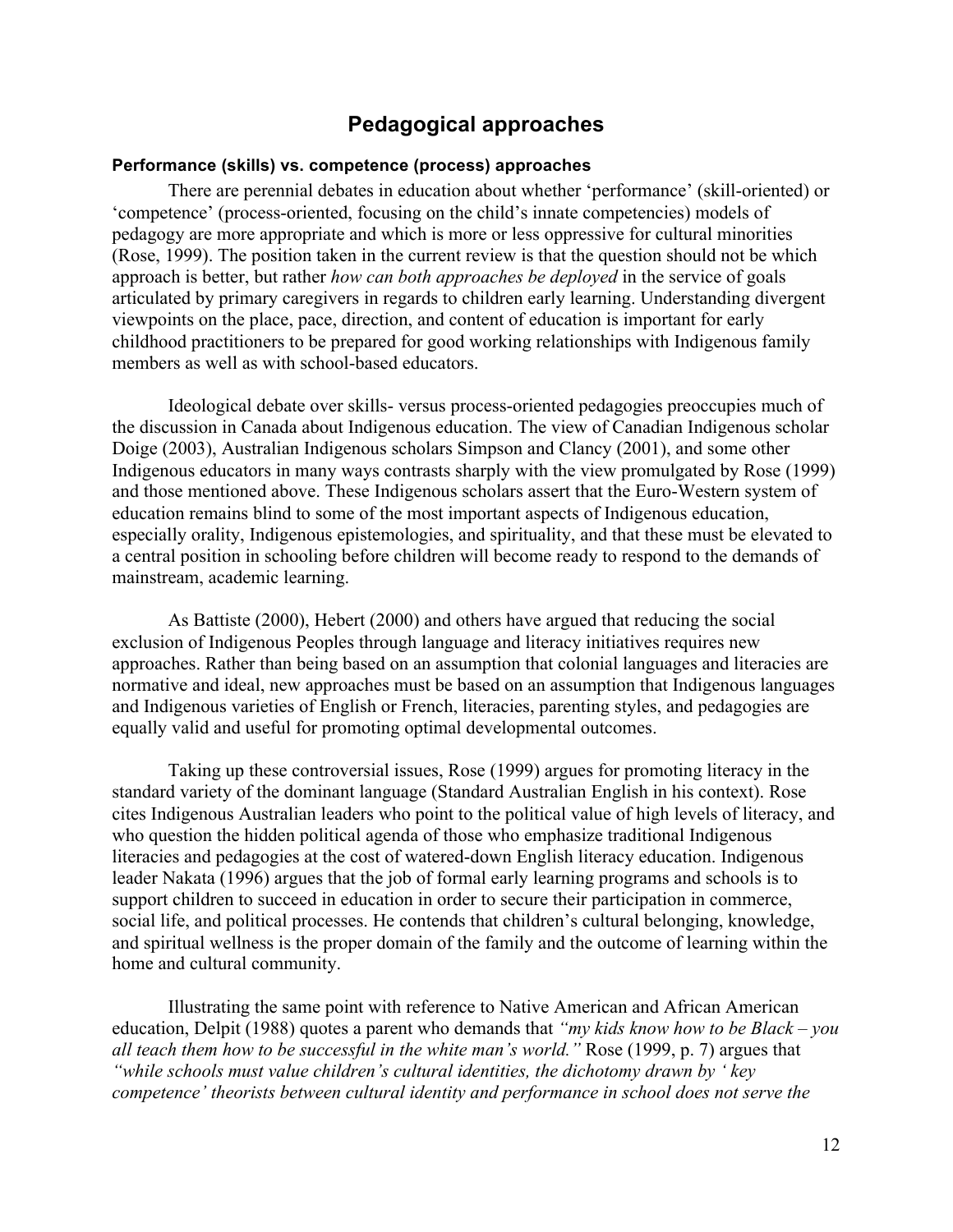*interests of marginalized minorities."* As Delpit (1988) puts it: *"those who are most skillful at educating Black and poor children do not allow themselves to be placed in "skills" or "process" boxes. They understand the need for both approaches, the need to help students to establish their own voices, but to coach those voices to produce notes that will be heard clearly in the larger society.*" From this standpoint, early childhood practitioners must recognize the learner's home culture, language, and literacy and their evolving competencies and use these as *starting points* for exploring with the child and his or her family new ways of meaning and expression; their emergent literacy will eventually enable discursive 'performances' that are successful in formal educational contexts.

Reports of various community-based early childhood programs and advocacy organizations (e.g., BC ACCS, 2006a; Canadian Council on Learning, 2007) express how Indigenous parents and leaders in Canada place a priority on educational and personal success for Indigenous children and youth, *and* they also want to sustain their cultural identity and valued traditions. In the past, Canadian institutions presented these as mutually exclusive directions for Indigenous Peoples. Today, early childhood practitioners and other educators can work collaboratively with Indigenous parents in ways that support educational success through positive cultural identity and culturally meaningful learning experiences and curriculum content. As Kiowa writer Momaday (1990, p. 96) emphasized, Indigenous learners must be supported to explore new horizons, including learning to read, while bringing their "Indian-ness" into the new experiences. Supporting literacy development of Indigenous children requires approaches that reflect cultural values, beliefs, and experiences of Indigenous families (Pesco & Crago, 2008).

#### **Branded vs. customized curricula**

Another challenge for early childhood practitioners is somewhat opposite to these debates, namely, the inundation of the field of emergent literacy with branded programs presented as the latest and greatest 'best practices.' The tendency for governments and training institutions to value innovation often results in early childhood practitioners feeling forced to chose between competing sets of pedagogical approaches or being seduced by tantalizing, new approaches that may not be well matched with learners' needs. A "both/and approach", rather than an "either/or approach," encourages early childhood practitioners to craft a pedagogy that embraces multiple forms of literacy and literacy promotion practices for diverse learners and contexts.

## **Community involvement: Foundational for effective outreach and support**

In some settings, the whole community may be the most effective focus of supports and intervention, especially in communities where singling out individual children or families for special attention or services is not well accepted. *'Nothing about us without us'* is a principle asserted by many Indigenous people (Ball, 2005). The ethics and prospective utility of collaborative approaches involving communities have been demonstrated in cross-cultural practice (Ball 2002; Crago, 1992; Johnston & Wong, 2002; Schieffelin, 1990; Schieffelin & Ochs, 1986; van Kleeck, 1994). As relationships with community members develop, everyone can be encouraged to make suggestions about the goodness of fit and potential benefits of early learning strategies, tools, and resources. This means that practitioners must have skills for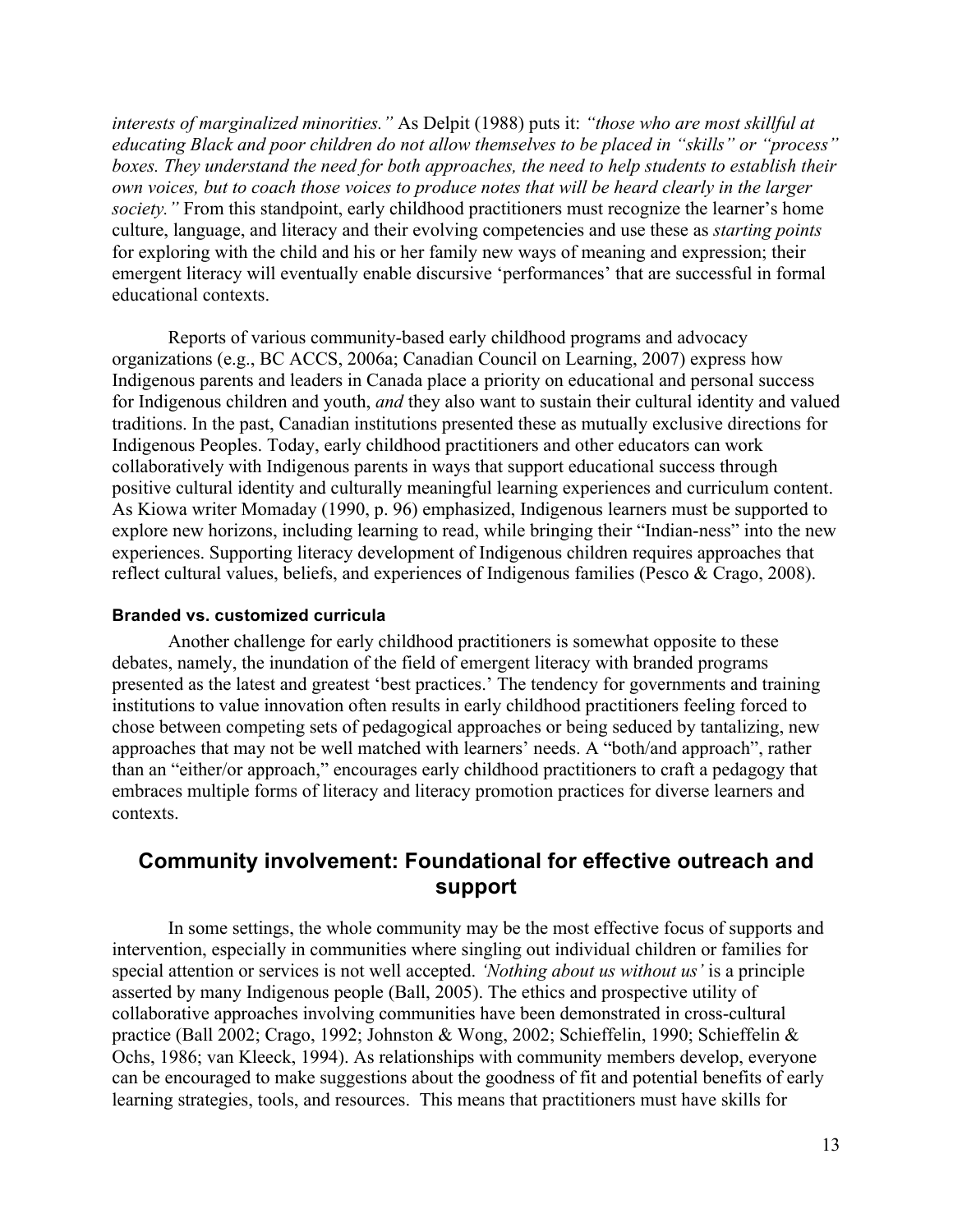working collaboratively with the community and not only with the child and his/her primary caregivers.

Participation in local events and developing relationships with parents of infants and young children will expose the practitioner to culturally-based forms of interaction, including language/literacy preferences and conventions practiced by families in their homes and community settings. Supporting emergent literacy must begin with familiarity and a positive attitude towards children's cultural and social milieu, an orientation towards drawing upon strengths, and a willingness to work collaboratively with children and their primary caregivers in environments most comfortable to them. Skill development must use curriculum activities, resources, and content – as well as learning measurement approaches - that are locally relevant and meaningful.

With reference to effective general literacy programs and targeted early interventions, there are many reasons for pursuing an agenda for Indigenous children's literacy development elaborated collaboratively with Indigenous leaders, community-based practitioners, and the children's primary caregivers:

- Indigenous families and practitioners are more likely to participate in initiatives that they have helped to plan and design and in which they see reflections of their own culture and preferred first language.
- Indigenous community leaders and program managers have their pulse on what children, families, and program staff need and are in positions to take actions that respond to established needs, goals, and readiness of community members.
- Programs designed, adapted or adopted by communities are more likely to fit within the community's visions for community development, increasing the likelihood of coherence and coordination of language initiatives with concurrent or consecutive initiatives for children and families.
- Sustainability is increased when a community or community-based organization initiates programs in which they have a sense of ownership, control and pride.

Stiles (1997) identifies community involvement as foundational to the comparative success of four programs in Canada, the United States, and Aotearoa/New Zealand for teaching Indigenous language starting in preschools. Compared to program attempts with poor outcomes, these four programs involved community members not only in creating the program and ensuring cultural relevance, but also in training teachers for linguistic excellence and creating linguistic resources.

## **Bilingualism and multilingualism**

It is important for early childhood practitioners to recognize the high value placed upon Indigenous language revitalization and maintenance by many Indigenous parents and Elders. Further, it is a basic principle of language and literacy development that children should be supported to gain literacy in their primary language, regardless of whether this is French, English, or another language It is estimated that there are several hundred discrete Indigenous languages and over 60 separate Indigenous language groups in Canada. Some Indigenous people are skilled in code-switching from an Indigenous dialect or variety of English or French. The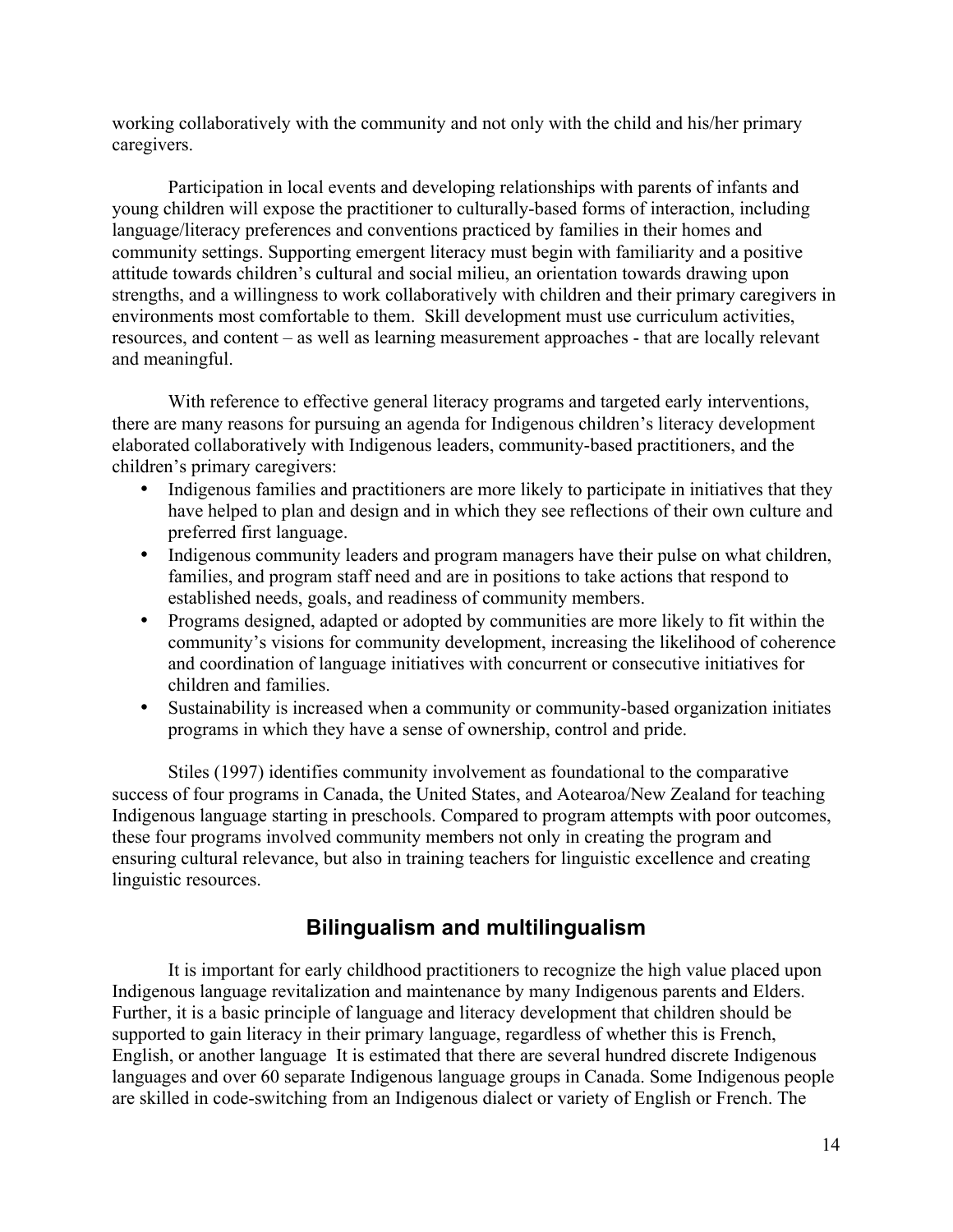extensive use of non-verbal and non-linguistic forms of communication among Indigenous Peoples has also been noted. Indigenous languages and dialects are one way that Indigenous cultures and identities are maintained. It is also important to recognize that any language carries with it a large number of rules and conventions regarding such things as social protocols, turntaking, question and answer sequences, pausing, and the content and structure of good storytelling. In early childhood programs in dominant cultural settings, Indigenous children may often be confronted with literacy activities that assume culturally-embedded understandings, as well as by assessment practices that are culturally embedded (or culturally biased).

Tabors (2000) defines a bilingual child as a child who is exposed to two languages, no matter what her level of proficiency is in the two languages. Given this definition, Indigenous children are bilingual if they have any contact with family members, caregivers, or a community that is rooted in an Indigenous language or culture. In this sense, early childhood programs for many Indigenous children could be seen as bilingual programs. Tabors (2000) provides an overview of bilingualism relative to how much the dominant language (e.g., English or French, in the context of Canada) and the home language is spoken in the home. These distinctions are useful when planning early literacy strategy and developing effective early intervention for different Indigenous populations and individual Indigenous children. Based on a home language observation, practitioners can work with family members and/or community leaders to develop emergent literacy activities that involve:

- English or French only
- Bilingual learning support in an Indigenous language and English or French
- Indigenous language only
- Cultural and language enrichment

Bilingual learning in early childhood is a complex topic which is beyond the scope of the current review. Briefly, Lightbown (2008) has summarized research showing that:

- children can learn more than one language simultaneously as well as sequentially;
- languages do not 'compete' for mental space;
- children can differentiate contexts in which one or another language is more effective for communication; and
- there can be certain cognitive advantages to learning more than one language in childhood.

The use of mother tongues other than English or French in early childhood programs raised a number of challenges for early childhood practitioners, not least of which is the probability that the practitioner does not speak the home language of infants and children whose literacy they wish to support. Little research has been done around the world on this topic, though UNESCO has recently produced a bibliography and a compendium of examples of promising programs around the world (e.g., UNESCO, 2008a,b,c). A positive Canadian example is a Mi'kmaq immersion program in Nova Scotia, where Mi'kmaq early childhood educators provide full immersion preschool followed by elementary school provided in Mi'kmaq with English as an academic subject of study (Timmons, Walton, O'Keefe, & Wagner, 2008). Ball (2010) has reviewed principles and strategies of mother tongue based bilingual/multilingual early education programs.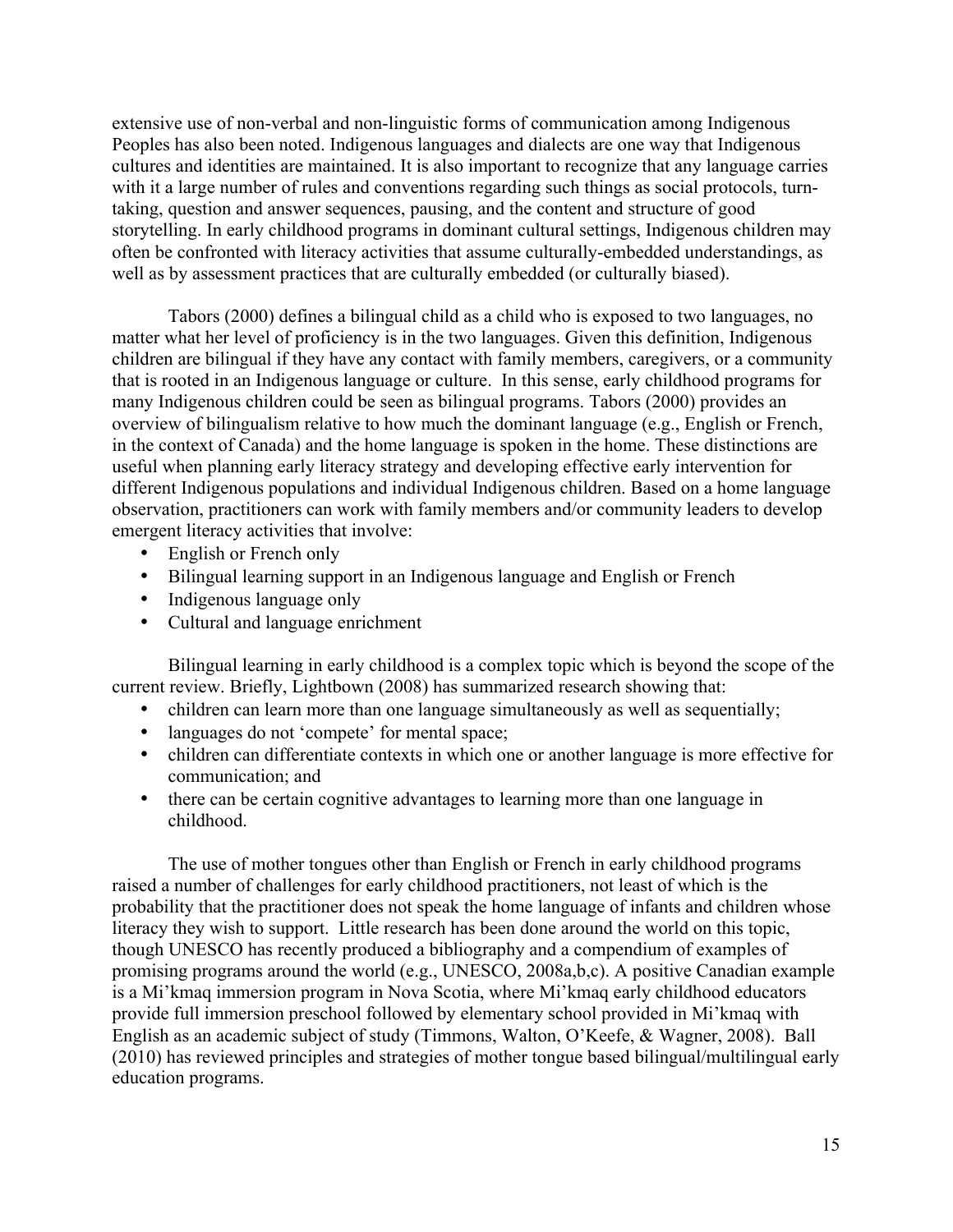## **Indigenous dialects of English or French**

As noted, emergent literacy programs in the *home language* of any child has a better chance of being successful (Dunn, 2001). It is important to accept a child's primary discourse as a legitimate mode of expressing themselves. Many children from various cultural and linguistic backgrounds start life with exposure to a dialect of the dominant language that is distinctively different in their home compared to the dialect of the same language used in community and institutional settings, including in early childhood programs and schools (Delpit, 1998; Heath, 1983). In Australia, the predominance of 'Aboriginal English dialects' among a majority of Indigenous children and families is well established (Gould, 2008; Malcolm & Kaldor, 1991; Walton, 1986). In the United States, the phenomenon has been documented in some Native American populations (Leap, 1977) and is generally assumed to exist in others (e.g., Trujillo, 1997). In Canada, this is a recent area of investigation, however a body of research and anecdotal reports indicates a variety of 'Aboriginal English dialects' (Bernhardt, Ball, & Deby, 2007; Ball & Bernhardt, 2008). In these varieties of English or French, the lexical 'content' words are likely to be mainly English or French, but grammatical structures may be hybrids of English/French and Indigenous language grammar structures. English/French grammatical items such as prepositions, reference items, relational verbs, or auxiliary verbs of tense and modality may be absent or transformed. Dialect differences may extend from the ways that words, syllables, and letters are pronounced, to the pragmatics of communication including appropriate protocols for speaking, listening, questioning, interrupting, and so on, and culturally-based ideas of what constitutes a 'good story' that is told in a good way (Ball & Bernhardt, 2008; Disbray, 2008).

Despite these differences, the meaning potential of Indigenous dialects of English or French is just as functional for spoken communication as are other dialects of English or French spoken by other speech communities. Language differences should not be construed as deficiencies, language difficulties, or disorders (e.g., Ball & Bernhardt, 2008; Harkins, 1994; Labov, 1972). However, regardless of the language or dialect children speak at home, literacy skills in Standard English or Standard French are still central to success in formal education as it is delivered in Canada today, unless formal schooling is available in an Indigenous language (as it is for Mi'kmaq children in Nova Scotia and for many children in Inuit Nunagat). Most Indigenous parents are likely to be keen for their child to learn Standard English or French. However, using or at least accepting (i.e., not correcting and certainly not diagnosing as disordered) Indigenous English or French dialects will reduce the cultural and linguistic distance between early childhood practitioners and the child and his/her caregivers. In programs outside the home, this will reduce discontinuities between the home and school setting, increasing the likelihood of successful literacy teaching.

Many parents, while competent in the oral form of the home language, may not read and write their language or speak Standard English or Standard French. The risk of poor educational achievement by these children, especially those whose parents have low education attainment, is especially high (Coppola, 2005). Accordingly, Rose et al. (1999, p. 30) assert that Indigenous youngsters need "concentrated language encounters" over long periods of time to develop proficiency in Standard English, including skills in phonological awareness, reading and writing.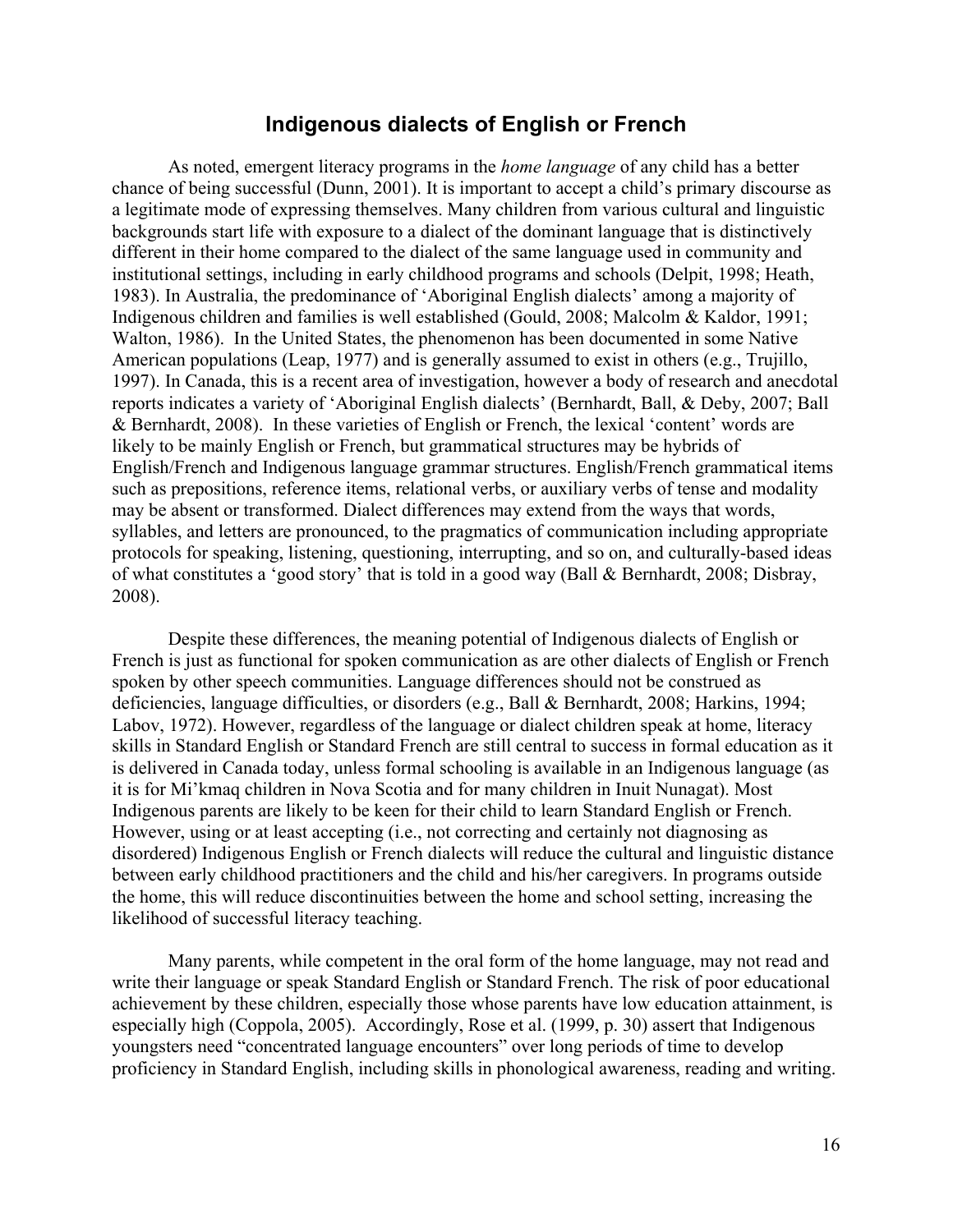For early childhood practitioners, knowledge of the conventions of Indigenous English or Indigenous French used in the local community is advantageous. There are no guidebooks for dialects of the national languages spoken in homes, and wide variation exists even within cultural communities. To become familiar and comfortable with dialectal conventions, practitioners need to spend time with families and in the community, and ask for help to understand what one is hearing and seeing. Practitioners must learn to observe important conventions and anticipate varieties of language that children may present in home or centrebased programs.

Little has been written about how to negotiate between primary and secondary discourses in order to support emergent literacy through early childhood programs or formal schooling, and practitioners are likely to be unskilled in this area (Eades, 1995). Exploratory work in this area is being carried out in some Canadian provinces under the rubric of 'English as a Second Dialect' (ESD) programs (no information about French as a Second Dialect was available for this review). While some of these programs appear to involve little more than adaptations of English as a Second Language or English Language Learning programs, some build upon Australian programs that *teach children code-switching skills.* This is a skill area that needs to be introduced for practitioners aiming to provide supports for language and literacy development of young Indigenous children.

## **Cultural safety**

Cultural sensitivity, cultural competence, cultural safety, and cultural knowledge are prerequisites for the development of culturally meaningful and relevant pedagogies and curriculum content. This is a recurrent theme in the broader literature on health (Papps & Ramsden, 1996; Smye & Browne, 2002), education (Schick & St. Denis, 2005), and speech-language services (Ball, 2007) for Indigenous Peoples and in the literature on supporting emergent literacy (e.g., Simpson & Clancy, 2005; White-Kaulaity, 2007).

Early childhood practitioners must develop an understanding of cultural-historical experiences of groups of Indigenous children and their families with whom they work, especially with regard to local experiences of education (Dunn, 2001; Lankshear, Gee, Knobel, & Searle, 1997). Practitioners cannot be expected to know about the literacy challenges and general educational inequities facing Indigenous children based on their personal experiences and mainstream professional training. They need strong professional development opportunities and access to proactive networks of like-minded educators. This kind of in-service training and networking has also been identified in Australia as a critical component of strategies to enhance literacy development of Indigenous children (Simpson & Clancy, 2005). Promisingly, a growing number of professional education and development programs in Canada are adding cultural competence in working with Indigenous children and families as a starting point to help practitioners develop their reflectivity, confidence, and competence.

Delpit (1995, p. 56) suggests that "If teachers hope to avoid negatively stereotyping the language patterns of their students, it is important that they be encouraged to interact with, and willingly learn from, knowledgeable members of their students' cultural groups." Cultural accompaniment works both ways: as an avenue for practitioners to learn about the cultural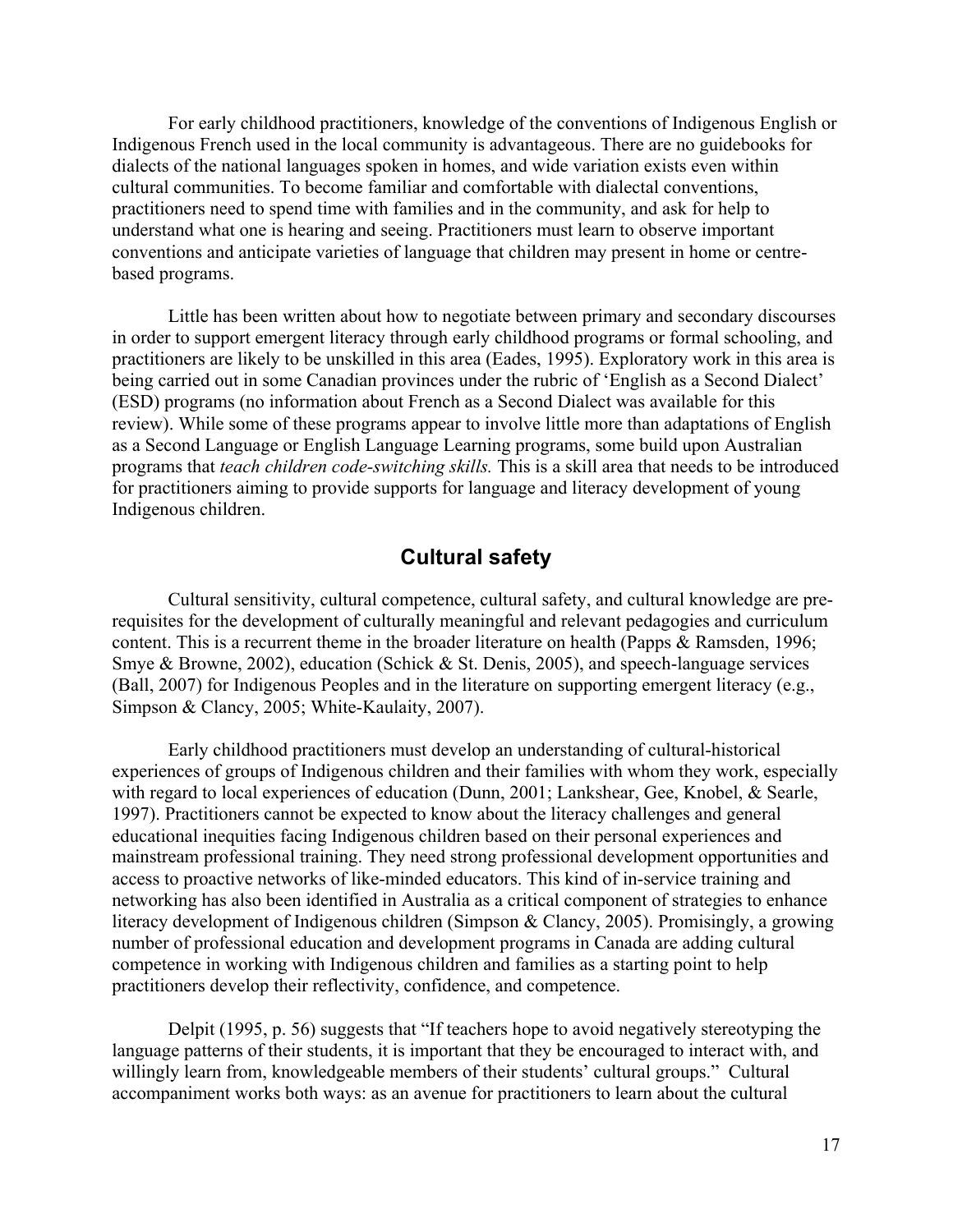practices, goals, needs, and skills of Indigenous children and families whom they hope to serve in their programs, and as an avenue for children and caregivers to learn the cultural practices, goals, demands, and skills of literacy in mainstream settings, including early childhood programs and formal schooling.

## **Involving family members**

Virtually all of the literature written by Indigenous scholars and/or by investigators and government agencies directly involved with Indigenous early learning and formal schooling underscores the critical importance of involving children's primary caregivers in planning, delivering, monitoring, and evaluating programs of support for young Indigenous children. When parents model positive values in relation to reading and writing, and when parents are involved in early language and literacy stimulation programs such as preschools and formal schooling, children's literacy skills develop more readily (Dunn, 1999).

Adult-child shared storybook reading is a context that is naturally occurring for many children and is viewed by many theorists as particularly potent in stimulating emergent literacy as well as speech, listening, and other developmental skills (Bus, 2001; Clay, 1998; Dickinson & Smith, 1994). Other naturally occurring contexts in which young children can develop emergent literacy knowledge are informal interactions with print encountered in the ambient environment in the home and community (see Neuman & Celano, 2001), for example, during play with toys, outings around the community, or in programs for young children. Increased exposure to and participation in literacy events normally enhances children's emergent literacy knowledge in an implicit manner; that is, without direct instruction (Justice  $\&$  Ezell, 1999).

However, both naturally occurring encounters with print and adult-child shared storybook reading may be relatively lacking in young Indigenous children's everyday experience. Also, early childhood practitioners should not assume that adults or older children in a child's life are literate in Standard English or French, that these people engage in reading or writing with any enjoyment, or that they have time or inclination to engage with a young child in literacy-related activities. Presumptions about the prior exposure of young Indigenous children to the same kinds of literacy events and learning opportunities as are common for non-Indigenous, middleclass children underpin many of the problems that Indigenous children and their teachers face during the early days of formal schooling (Purcell-Gates, 1996). Combined with the possibility of mild to moderate hearing loss, nutritional deficits, and other risk factors, these children may require a more targeted, explicit early intervention.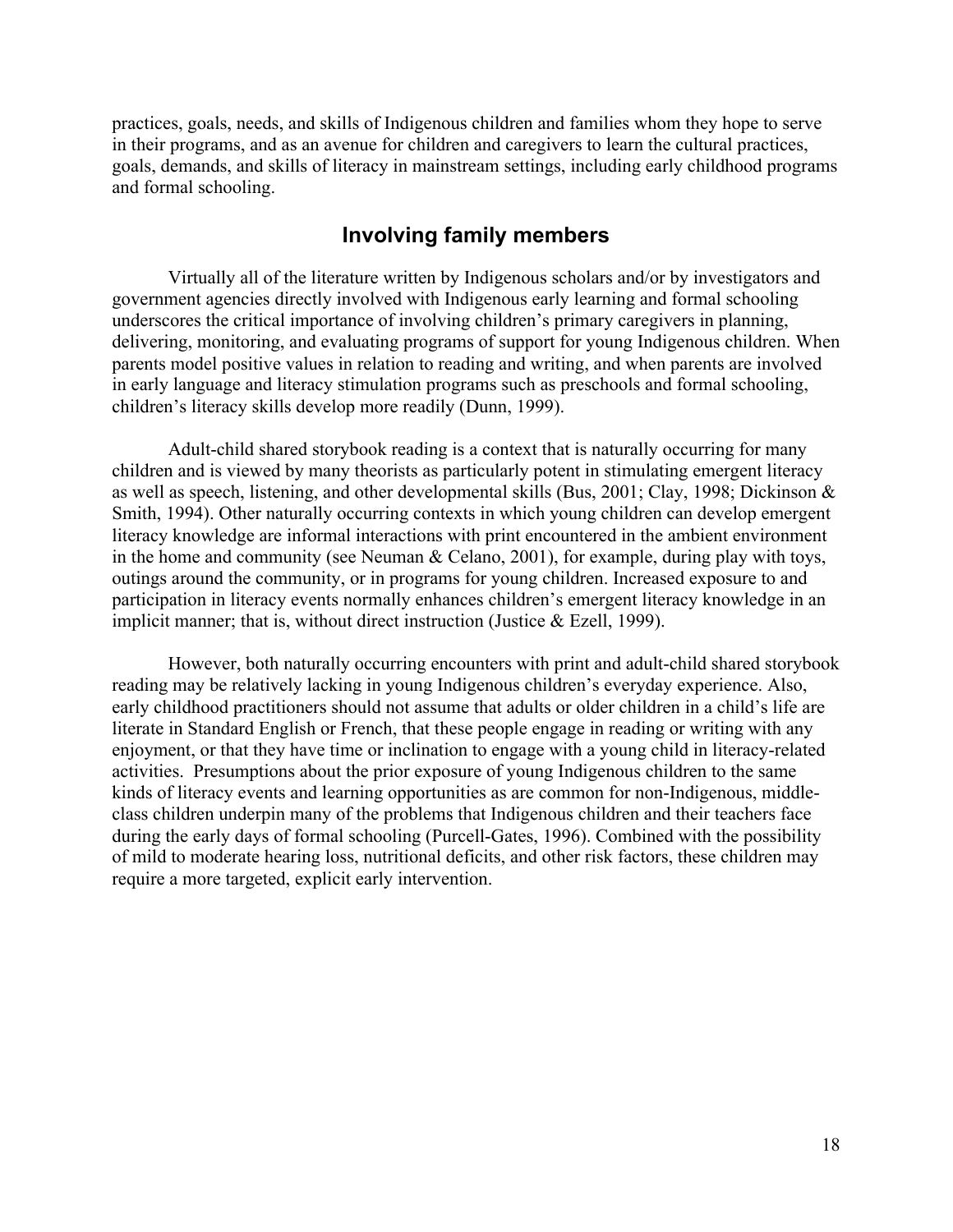## **Involving Family Members**

Developing relationships with parents and other caregivers of young Indigenous children is a critical first step in addressing this issue, including listening to their goals for their child's development and their views about language and literacy. Early childhood practitioners should be able to convey simply and clearly the nature and purposes of emergent literacy as seen from the perspective of ensuring the child's optimal development and helping the child to enjoy learning through various sources of text. At the same time, it is important to convey respect for multiple forms of literacy and multiple pathways to promoting children's literacies.

Three common patterns of family involvement are:

- Involving older family members (e.g., parents, grandparents, older siblings) as educators, building on the concept of 'parents as first teachers'.
- Facilitating partnerships between older family members and programs outside the home (e.g., in centre-based programs or activities offered in other community settings).
- Providing opportunities for older family members to enhance their own literacy in English or French, including language fluency, reading, and writing. Family members who are literate in Standard English or Standard French, who enjoy reading and are confident readers, are more likely to engage successfully in story-book reading, language games, and print-based play activities that promote their children's literacy development.

Strategies for involving families include:

- Identifying family and community interests, strengths, needs, and goals for their young child and for the family, and using these insights as a basis for program planning.
- Exploring with parents and other community members the historical, political, and social significance of language acquisition and literacy in the community.
- Involving parents and other community members in designing, implementing and evaluating programs, including whether to base programs in homes, community centres, in rotating sites, or using mobile centres such as book lending library vans, etc.
- Sharing information about program events with parents and the community.
- Encouraging family members to talk, sing, tell stories, and hold conversations with children that extend beyond giving directions or speaking about household matters.
- Using the family's home language or at least their communication styles in communications with family members as much as possible.
- Inviting Elders, extended family, and community members to be involved in the program either as paid staff or as volunteers.

**Toolkits** for adult family members and older children can include a variety of knowledge, skills, and practical resources for promoting phonological awareness and print awareness. **Pihana Na Mamo** is a toolkit for parents produced by the Hawaiian Education Programs Section of the Department of Education. Two booklets offer tips and suggest resources for parents to stimulate phonological awareness and print awareness as their children approach formal school age (www.pihananamamo.com).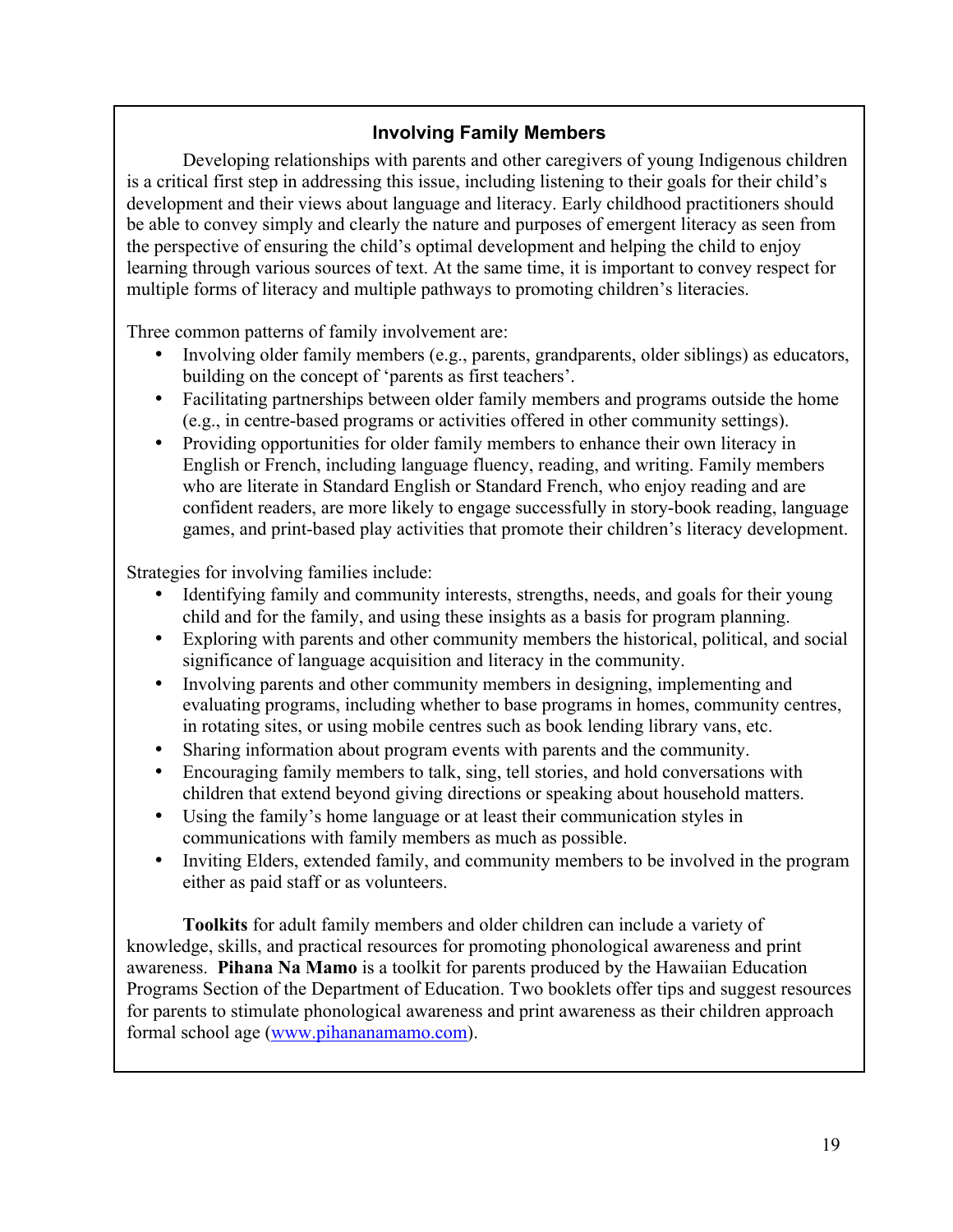### **Home environment as the key setting for emergent literacy**

Literacy develops in the context of everyday life in the home from birth (Teale & Sulzby, 1989; Vygotsky, 1986). This is an aspect of childhood learning that is determined by culture and lifestyle (Heath, 1983), as well as by access to language and literacy resources, programs, and services. The Canadian Child Care Federation focuses on supporting early childhood practitioners to provide a holistic model of child care within community settings. Working with Indigenous leaders in early learning is part of the core work of the Federation and one of the key ingredients to achieving excellence in early learning and child care. In the United States, the National Association for the Education of Young Children (NAEYC) position statement, "Responding to Linguistic and Cultural Diversity: Recommendations for Effective Early Childhood Education," emphasizes that children learn and grow to their fullest potential when the home language and culture are valued and integrated within the curriculum and learning environment (NAEYC, 1995). Both organizations recognize that the language and culture of the home is what children know and it is the basis for their unique perspective on life and on learning.

McCarty and Watahomigie (2001) borrowed from Tohono O'odham linguist Ophelia Zepeda the concept of the "literacy continuum," suggesting that teachers can draw on the events and practices from the home and continue them or use them as a base upon which to build when children enter their program. "Within this continuum, Indigenous children are encouraged to connect orality with literacy" (p. 493). They note that this continuum depends upon a broad definition of literacy including not only printed text but other kinds of literacies and literacy sources. Navajo scholar White-Kaulaity (2007, p. 581) found that during preschool, Native American children, especially those living in isolated communities on reserves, did not have much experience of libraries or bookstores. However most had experience with listening to stories generated by the storyteller – usually a relative with whom the child is close - sometimes while looking at pictures in books.

Similarly, in the context of Australia, Malcolm (2002) has encouraged a careful examination of the communication experiences that young Indigenous children are likely to have in their home and community environments, and to build on this naturally occurring learning context as well as to assess children's prior learning in oral language, expressive arts, and literacy when they reach school. He emphasizes that just because Indigenous children may not have experiences with the kinds of reading, writing, and listening that is valued in formal schooling, it is important not to overlook the relevant experiences they may have had.

A primary goal of collaborations with parents and other caregivers during infancy and early childhood is to stimulate speaking and listening skills. It would appear that Indigenous Peoples share among them a strong appreciation for listening and for encouraging youngsters to be attentive to their surroundings, to listen carefully, to remember what they see and hear, and to learn through observation and listening. Some Indigenous people may have some hesitation about the value of actively engaging in verbal exchanges with very young children, and while this appears to be instrumental in stimulating oral language development, sensitivity is needed on the parts of early childhood practitioners about how this topic is approached with parents and others caregivers.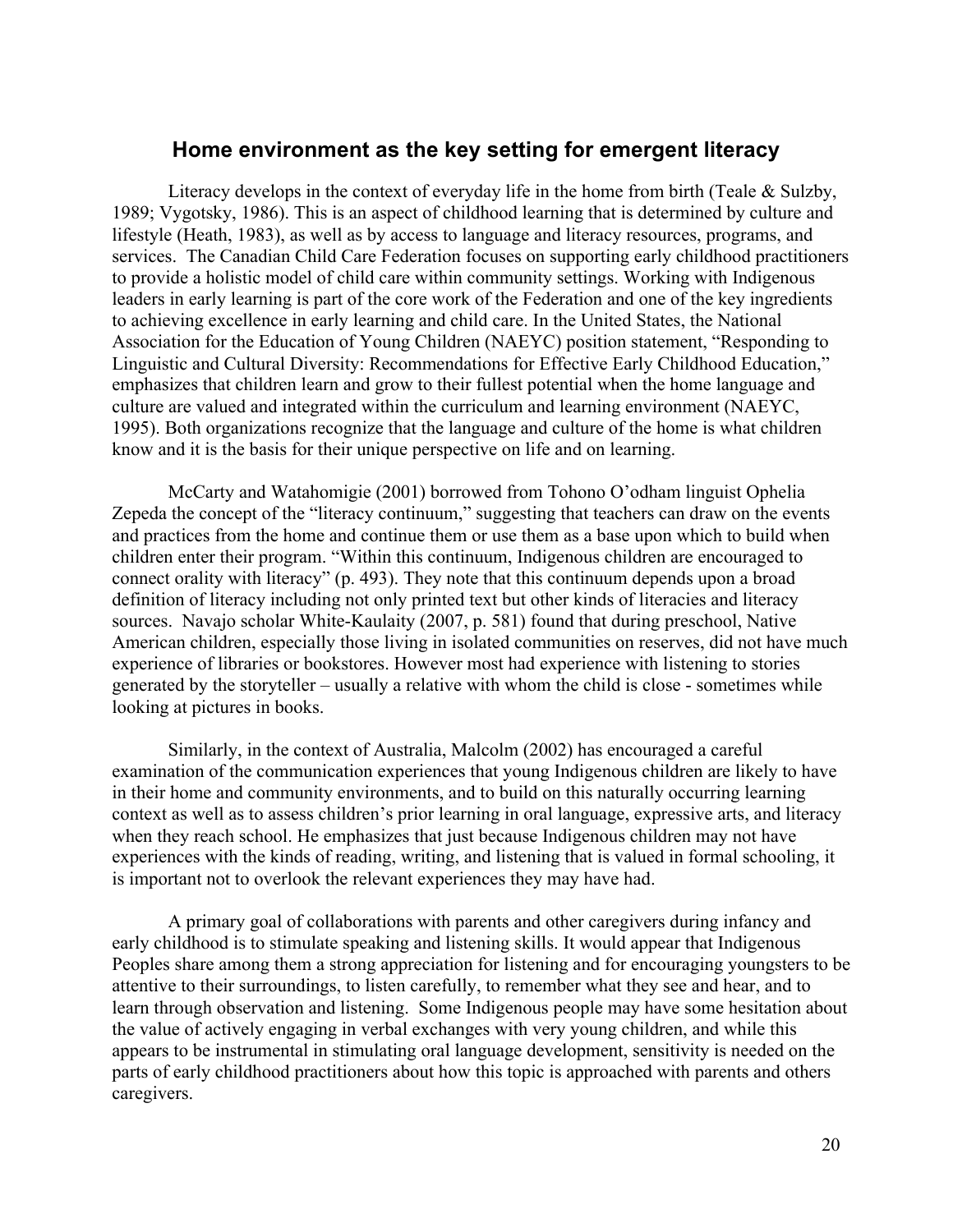Research shows that children in homes that are strongly oriented to print and reading often become literate without formal instruction (Bissex, 1980). Typically, however, children need instruction in phonemic awareness in order to become literate (Ehri & Wilce, 1985). And children growing up in homes that are not oriented to print-based literacy are likely to need intensive supports to develop literacy skills. Thus, an important component of early childhood initiatives with Indigenous families is to work with children's primary caregivers as early as possible after a child's birth to encourage family members to expose the child to picture books and simple story books (e.g., Freeman & Bochner, 2008).

### **Culturally meaningful literacy resources**

A key to successfully engaging young Indigenous children and their caregivers in printbased literacy activities is having resources that are culturally relevant and meaningful to the particular group of children and caregivers served by a program. There is an outstanding need in Canada for books and other print materials that generally present Indigenous children and families positively and accurately, and that reflect the home and community experiences of young Indigenous children specifically. Moreover, there are few resources to support literacy development in any Indigenous language, and in some communities, particularly those where Cree, Mohawk, and Inuttitut are spoken, children's primary language is an Indigenous language and emergent literacy should be encouraged in that language.

**BC ACCS Curriculum Boxes.** B.C. ACCS has produced Curriculum Boxes to support various components of early childhood education programs, designed by Dr. Jan Hare, an Ojibway scholar of Indigenous literacy based at the University of British Columbia. They are available on a loan basis to community-based programs (BC ACCS, 2010). A "School Readiness" Curriculum Box (Box #7), focusing on literacy and numeracy. The box includes a tag reader kit, magnetic phonics letter set, alphabet blocks, alphabet Bingo cards and wooden disks, wordless books, CDs, DVDs, and books selected to appeal to First Nations children and families (e.g., *The Northern Alphabet*). The kits include information for practitioners on each learning objective, and corresponding activities for children and parent/community involvement.

**Compendium of education resources for AHS programs.** A compendium of language, literacy and early learning resources was compiled by Ball and Moselle (2001) with funding from the AHS in Urban and Northern Communities program of the Public Health Agency of Canada. The compendium is intended to support the educational component of AHS, and includes over 800 resources that portray Indigenous children and/or situations and/or were created specifically for Indigenous children, families, and social institutions, with item descriptions indicating the type of resource, target age range, and cultural group depicted.

An update of this compendium or a fresh start focusing on specific regions or language/culture groups would be timely as part of a general intensification of efforts to improve literacy and education outcomes for Indigenous children. An article by Moomaw & Jones (2005) provides a list of quality Native American children's books that would lend themselves well to early childhood programs within the home, community, or child care centre. Examples of books include *Jingle dancer* by Muscogee author Cynthia Leitich Smith (2000), *Did you hear wind*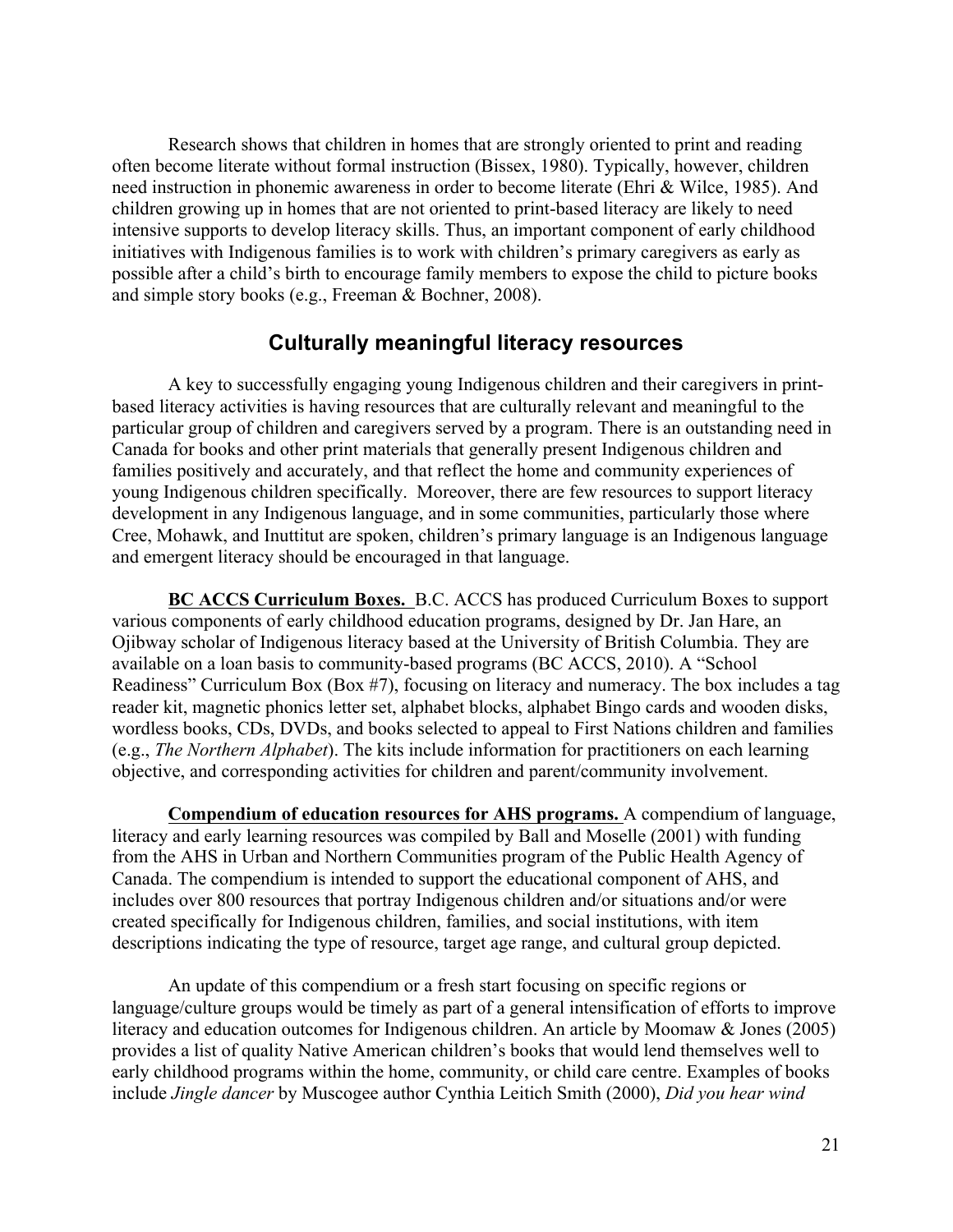*sing your name?* by Oneida author Sandra De Coteau Orie (1995), and *Baseball bats for Christmas* by Michael Arvaarluk Kusugak (1996). Books featuring boys and men involved in the lives of young Indigenous children can help to engage boys and may be especially appealing for fathers and father figures to read to their children. Canadian examples include: *Jason's new dugout canoe* by Joe Barber-Starkey, illustrated by Paul Montpellier (2000); and a series of books written and illustrated by Darrell Pelletier (1992), including titles such as *Alfred's summer*, *The big storm*, and *Alfred's first day at school*.

**CIRCLE program.** The CIRCLE program, developed in the Modern Language Centre of the Ontario Institute for Studies in Education, with funding from the Ontario Regional Office of the Ministry of Indian and Northern Affairs (1987), remains a unique and still useful integrated language/literacy resource. A series of increasingly more complex stories feature First Nations characters, traditional and rural cultural activities and situations, and engaging plots often involving extended families and animals found in Canada's hinterlands. Though targeted at lower primary school-aged children, these are seriated "Listen and Read" books that might work well for older family members to participate with young children while listening to stories on tape.

**Inuit story books.** The need for culturally and linguistically meaningful resources is felt most strongly in Inuit Nunagat, including Nunavut, Nunavik, parts of the Northwest Territories, and Labrador, where books, songs, stories, posters, and materials for activities in local Indigenous languages and dialects are in very short supply. These are costly and time-consuming to develop, and generally beyond the capacity of individual community-based programs to develop. A project in Nunavik entitled "Let's Tell A story" *("Unikkaangualaurtaa")* demonstrates a productive approach to gathering community members together to tell stories, record the stories, and create a song, craft, and game to accompany each story. The volume of collected stories and activities has been distributed to Aboriginal Head Start (AHS) programs throughout Canada (Avataq Cultural Institute, 2006). A subsequent project brought Inuit early childhood educators together to develop a set of Inuttitut language books for young children in child care (Rowan, in press).

**Generated stories.** Collecting stories and illustrations of stories from children, older siblings, and adult family members is another promising approach to gathering locally relevant, meaningful story material. Short books generated by children themselves may hold great interest to the children and may also facilitate their participation in telling and embellishing stories with personal meaning.

**Translated books.** Canadian children's book authors might be engaged in projects to produce Indigenous language versions of their books. For example, in 2008, Canadian author Robert Munsch made over a dozen of his children's story books available to the government of Greenland for translation into Greenlandic.

**Writing resource kits.** Families can also benefit from being provided with kits, including writing implements (paper, writing tablets, pencils, crayons, chalk, felts), and letter shapes (blocks with letters, letter shaped toys, puzzles, magnets, etc.).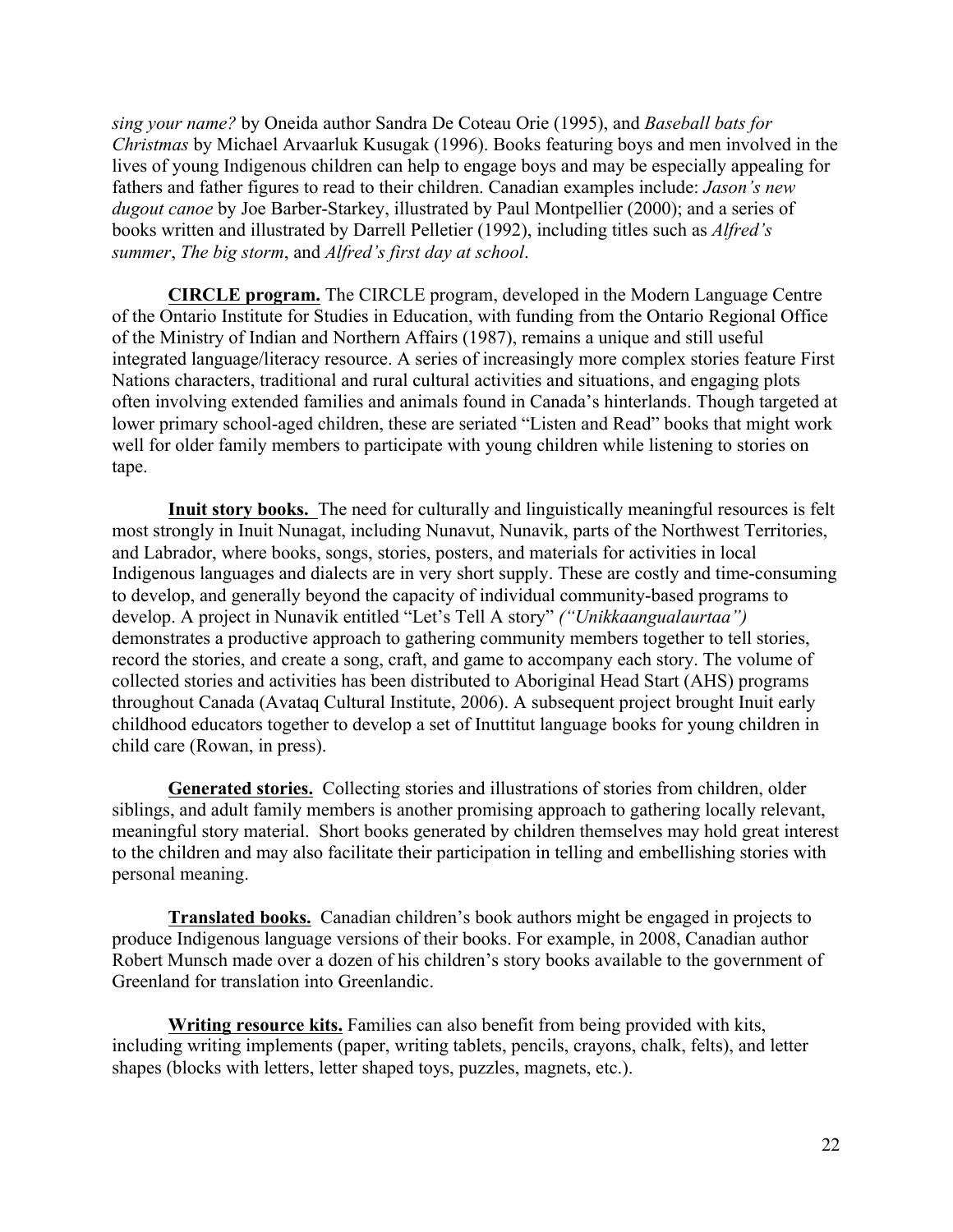## **General literacy strategies**

Evidence of the growth of literacy in children before they can read or write has been the subject of considerable research in a number of specific areas, including the effects of the home culture (Heath, 1983; Sulzby & Teale, 1991; Sulzby & Zecker, 1991; Taylor & Dorsey-Gaines, 1988); story reading (Evans, 1994; Harste, Woodward & Burke, 1984; Mason & Au, 1990; Ruddell & Ruddell, 1994); environmental print (Goodman, 1986; Hall, 1987; Suzby & Teale, 1991); and the alphabetic principle and decoding (Adams, 1994; Byrne, 1997; Stanovich, Cunningham, & Kramer, 1984).

### **A "whole program" approach**

The early childhood program can be infused with literacy learning opportunities. It is conceivable to orient an entire full-day preschool program with early literacy as an organizing framework that extends throughout outdoor activities, free choice, play-based learning centres, circle time, and even meal times and drop off and pick up routines. The emphasis of a developmentally appropriate emergent literacy support program is "on providing children with daily opportunities for holistic, functional, meaningful experiences with spoken and written language" (Teale & Martinez, 1988, p. 10), which is an approach that is consistent with the way young children learn (Weir, 1989). In this way, literacy becomes an integral part of "doing school" (Kantor, Miller, & Fernie, 1992, p. 199).

Walter (1994) and others state that early childhood programs that support emergent literacy should be:

- feasible:
- prepared to build on what children know already about language, reading, and writing
- informed by research on speech and language acquisition, early literacy, and early childhood pedagogy;
- combine empirically validated learning activities;
- incorporate culturally-based curriculum content;
- provide purposeful instruction at the large group, small group, and individualized level;
- involve children's primary caregivers in the program;
- include some home-based parent-child activities; and
- delivered in developmentally appropriate ways.

When a practitioner observes or assesses a child or talk with family members, it is important to learn about and respond to:

- the child's overall developmental health and wellness;
- the languages spoken in the home;
- the nature and level of stimulation of literacy in the home;
- the child's stance, or orientation, to language, reading, and writing; and
- the child's specific literacy interests and approaches to learning activities.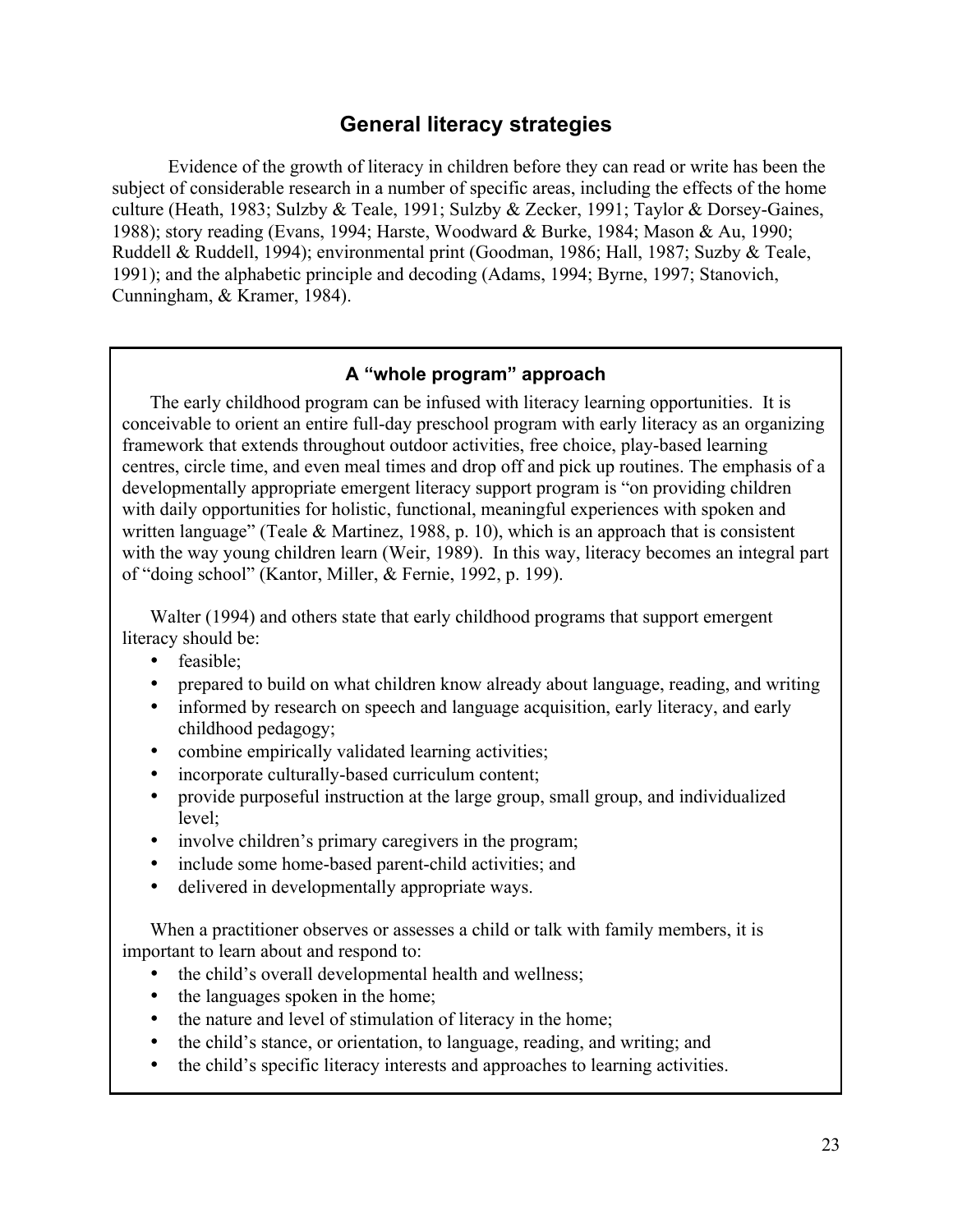Surveys of research into early literacy (e.g., Adams, 1994) identify several broad areas important to literacy development in early childhood:

- Spoken language competence
- Story knowledge
- Book-handling knowledge
- Print knowledge
- Reading knowledge
- Writing knowledge
- Family literacy events

Key strategies to support emergent literacy in early childhood programs

To be most effective, the early childhood program – whether based in homes, centres, drop-in locations in the community, or rotating settings as in mobile programs – must be oriented towards literacy, but it is not enough to provide exposure or to offer choices for speaking, listening, emergent reading, and emergent writing. Rather, the practitioner needs to *instruct, guide, and give feedback directly and explicitly in various skills areas.* For children who show little or no interest in literacy activities, research has shown that they are unlikely to choose literacy activities during free play or play centres or other times. The practitioner needs to work with individual children, and in small groups that include these children, to stimulate interest and encourage growing confidence on the part of the child in literacy areas.

A longitudinal study of 3- and 4-year-old children on the Lummi Indian reservation in northwest Washington state, where more than 60% of the children showed developmental delay in emergent literacy for more than 60% of the children, yielded the following recommendations (Walter, 1994).

To stimulate reading and writing, practitioners should cultivate children's:

- increased level of interest in print material
- print awareness
- interpretation of environmental print
- pretend reading
- interest in name representation
- writing development, starting with scribbling and drawing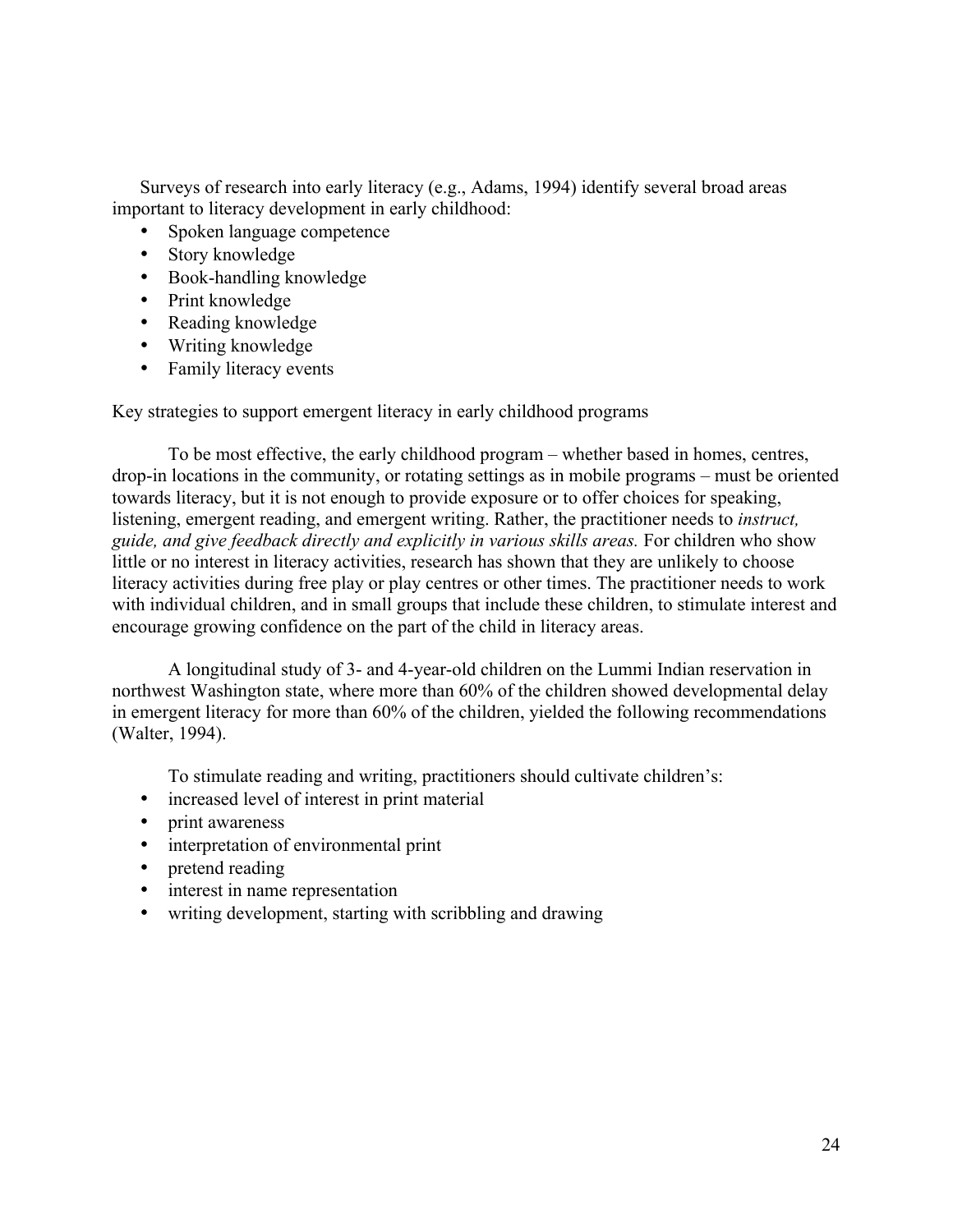## **Key strategies to support emergent literacy in early childhood programs**

- (1) Encourage children to participate in read-alouds more than once a day. Big Books are useful for large group, shared, dialogic, and cloze reading where children provide the missing word or phrase. As well, read anything meaningful to children, from recipes, to instructions for games, to invitations, to labels on food.
- (2) Encourage children to explore books and stories, including pretend reading, and relating provided stories to their own experiences. A Library Corner that includes open-faced shelves, accommodates up to four children, and includes props for dramatic enactments, is invaluable for this purpose.
- (3) Encourage children to explore writing through a writing table, including providing crayons, pencils, markers, and paints to draw, scribble, and pretend write. A Writing Table that includes a variety of materials to which children can return throughout the program (during free choice, and learning centres) is invaluable for this purpose.
- (4) Make use of print in the classroom, developing an understanding that speech can be written down, and appreciation of print as useful for real purposes (not simply labeling objects and posting signs).
- (5) Use small-group activities with the same children in the groups over a few weeks, and work with children on a one-to-one basis as much as possible.
- (6) Work together with parents as partners in their children's literacy development. In particular, encourage parents and other caregivers to engage with and encourage children even when they make mistakes or their performances make no apparent sense (e.g., pretend reading, pretend writing, scribbling, made up songs).

These elements are all part of a comprehensive "whole program approach" to support emergent literacy.

## **Storytelling and re-telling**

Emergent literacy programs can build upon the oral tradition of Indigenous Peoples using stories that reflect children's family, community relationships, environments, and culture (Zepeda, 1995). Historically and today, Indigenous Peoples share cultural knowledge through storytelling (Archibald, 2008). Stories may be used to provide a sociocultural and historical account of community knowledge, ensuring the intergenerational transmission of history, language, culture, traditions, and identity (Fixico, 2003). Anishnaabe scholar Sharla Peltier notes that storytelling is: *"a natural area that we as Aboriginal people can draw upon as a form for oral history, language retention, extending memory capacity, and learning and practicing formal English language. It is also a great way to bring adults and Elders in to connect with children and to make program content and activities culturally relevant*" (cited in Ball, Bernhardt, & Deby, 2006). Similarly, Ottman, Abel, Flynn, and Bird (2007) and McKeough, Bird et al. (2008) assert that storytelling can play a critical role for Indigenous children acquiring language and learning to read and write.

While little empirical research has focused on the development of Indigenous children's storytelling and its cultural roots, there is much research on narrative capabilities of children and the use of narrative with young children in general, and on the practice of dialogic reading to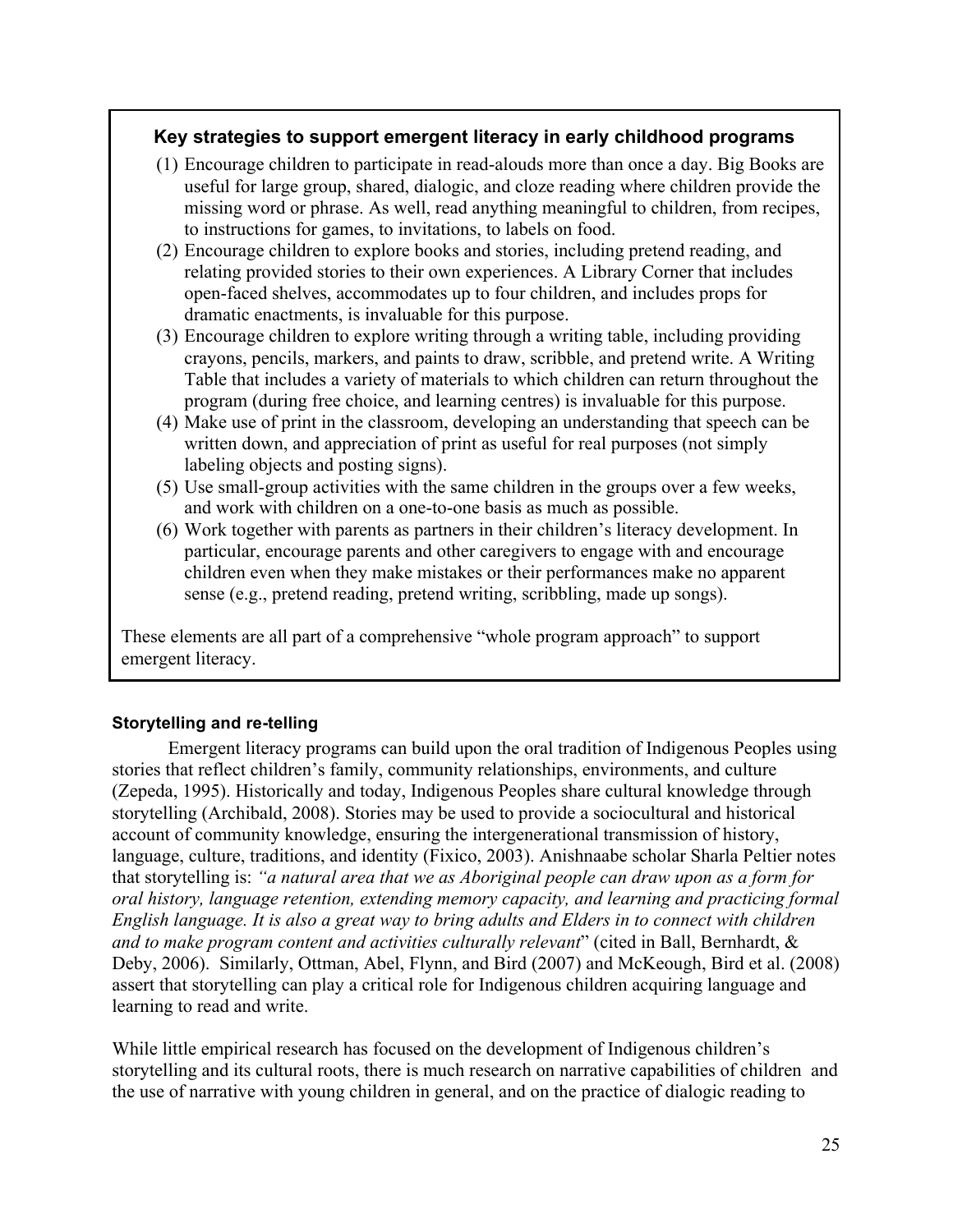support children's emergent literacy (e.g., Habermas & Bluck, 2000; McAdams, 2006; Peterson & McCabe, 2004). Instruction focused on oral storytelling decreases cognitive demands placed on young learners, relative to written text (Hidi & Hildyard, 1980). Francis and Reyhner (2002) argue that once children acquire an understanding of story structure and are proficient in creating and sharing stories and legends, they are well positioned to use them in school in literacy-related language tasks. These investigators explain that pairing oral storytelling with their written form supports literacy development because "when discourse patterns that correspond to the children's experience with Indigenous oral forms are recognized and incorporated into the school-based literacy programme, discontinuities between community and classroom begin to break down" (p. 52). When oral stories are written by children, or represented in drawings and writing with the assistance of teachers, they begin to think deliberately about the story's structure, and verbal expression is transformed into composing a text.

**Family involvement in storytelling.** Caregiver-child conversations that help to interpret, reminisce, and recount experiences are central to the development of a child's beginning personal narratives (Haden, 2003; Peterson & McCabe, 2004). Several emergent literacy programs incorporate storytelling, and the central role that older family members can play using storytelling. Stories for and by young children are often spontaneous narratives recounting immediate, local events. Given that some Indigenous children may be more accustomed to spontaneous telling and re-telling of personal narratives of family events, they may respond most readily to caregivers or practitioners engaging with them in spontaneous, co-generated storytelling. Vygotsky (1978) emphasized the role of scaffolding in social relationships. Thus, practitioners can work with parents and other caregivers to encourage children to tell their stories of everyday events and provide guidance and feedback that reaches slightly beyond what the child has generated. This process stimulates more confident and complex narratives. Over time, this externally guided process is internalized by the child and becomes part of his or her inner thought.

## **Storytelling tips for parents or practitioners**

- Tell a story about something that has just happened, or ask the child to tell about something that has happened. (Use of hands, puppets or other things can enhance the dramatic aspect of the telling.)
- Ask the child to participate with them to embellish the story.
- Engage in re-telling activities, asking questions about who did what in the story, what happened in various sequences, and so on.
- Work with the child to express various aspects of the story on paper, poster board, in the sand, on a board or writing tablet (for example, thinking of a name of an important person in the story and writing the first letter of that name, or the written word for an important object in the story, such as a fish, fire, or fort).

**Stories featuring dialogue.** A report by White-Kaulaity (2007) of Navaho adults' recollections of listening to stories told to them by relatives during their early childhood experiences suggests that Indigenous children may prefer stories with lots of dialogue. For example, one interviewee described how he selects books in which he can "listen to people"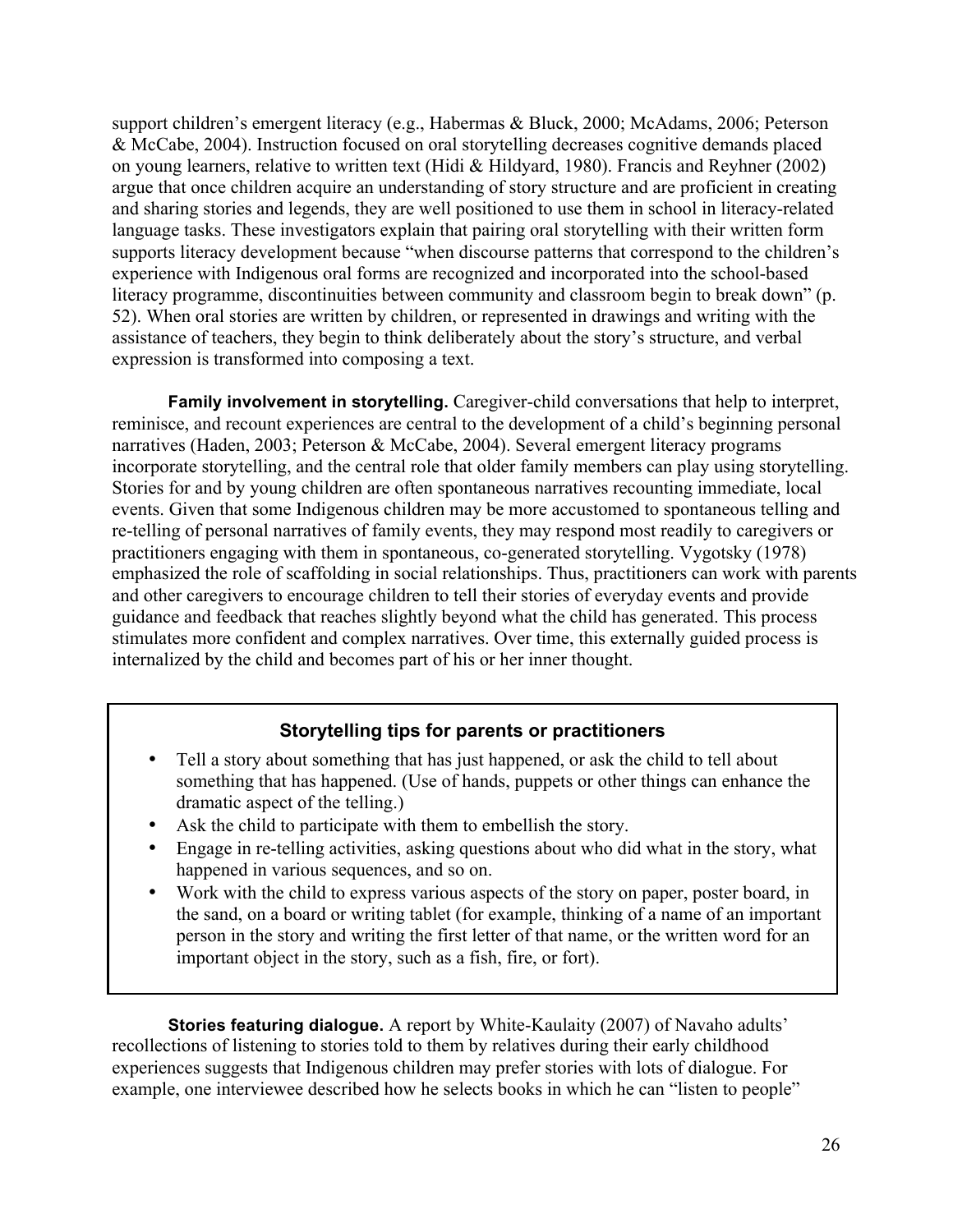talking, rather than reading long descriptions (because of this, Canadian Cree author Thomas King's novels are among his favourites). Another interviewee described how, even as an adult he enjoyed reading Archie comic books and "hearing" the dialogue. This report gives a clue, perhaps, to the kinds of storybooks that might be enjoyed by Indigenous children.

**Individual child preferences.** Early childhood practitioners are generally skilled in observing and acting upon young children's individual and group learning preferences. When there are just one or a few Indigenous children in a larger, culturally diverse group, it is especially important to pay attention to individual literacy preferences. Practitioners can observe, discuss together, and ask individual children directly about the following:

- What kinds of literacy activities does the child enjoy most?
- What ways of involving the child in making decisions about their own literacy learning seem to be working well?
- What genre of language and literacy material does the child prefer (e.g., rhymes, songs, stories from a book, generated stories using puppets or other dramatic play)?
- Which stories does the child prefer?
- What are the child's preferences for literacy activities in terms of solitary, paired, or group activities?
- Does the child prefer to engage in these activities indoors or outdoors?
- Where in the indoor or outdoor space of the home or centre does the child gravitate to literacy activities?

## **Adult-child shared storybook reading.**

The positive impact of participation in shared storybook reading interactions on overall oral language development, early phonemic awareness, and early literacy competence is well established (e.g., Crain-Thoreson & Dale, 1999; Senechal, LeFevre, Thomas, & Dalye, 1998; Whitehurst, Falco et al., 1988). Again as Vygotsky (1978) described, emergent literacy is advanced through adult mediation and scaffolding, as well as through the child's own active interest and engagement as an increasingly literate partner (Justice & Ezell, 1999). Small-group sessions over 30-minute periods, featuring adult-child shared storybook reading can be designed to actively engage children in literature-based activities featuring an implicit focus on oral and written language.

## **Shared Storybook tips for parents and practitioners**

Sessions can include two components:

- 1. Adult-child shared storybook reading.
	- Use a variety of storybooks including different genres (e.g., narrative, rhyming) and formats (e.g., big books, lift-the-flap).
	- Promote active involvement by asking children to predict what the story will be about, what will happen, and so on.
	- Use dialogic reading strategies (Whitehurst et al., 1988) to promote oral language and literacy orientation, by asking open-ended questions, responding to children's interests, giving positive feedback.

2. Story re-telling. After the story reading, ask children to re-tell various parts of it, and to participate in mapping out the story on a felt story board, in drawings, or on a chalk board.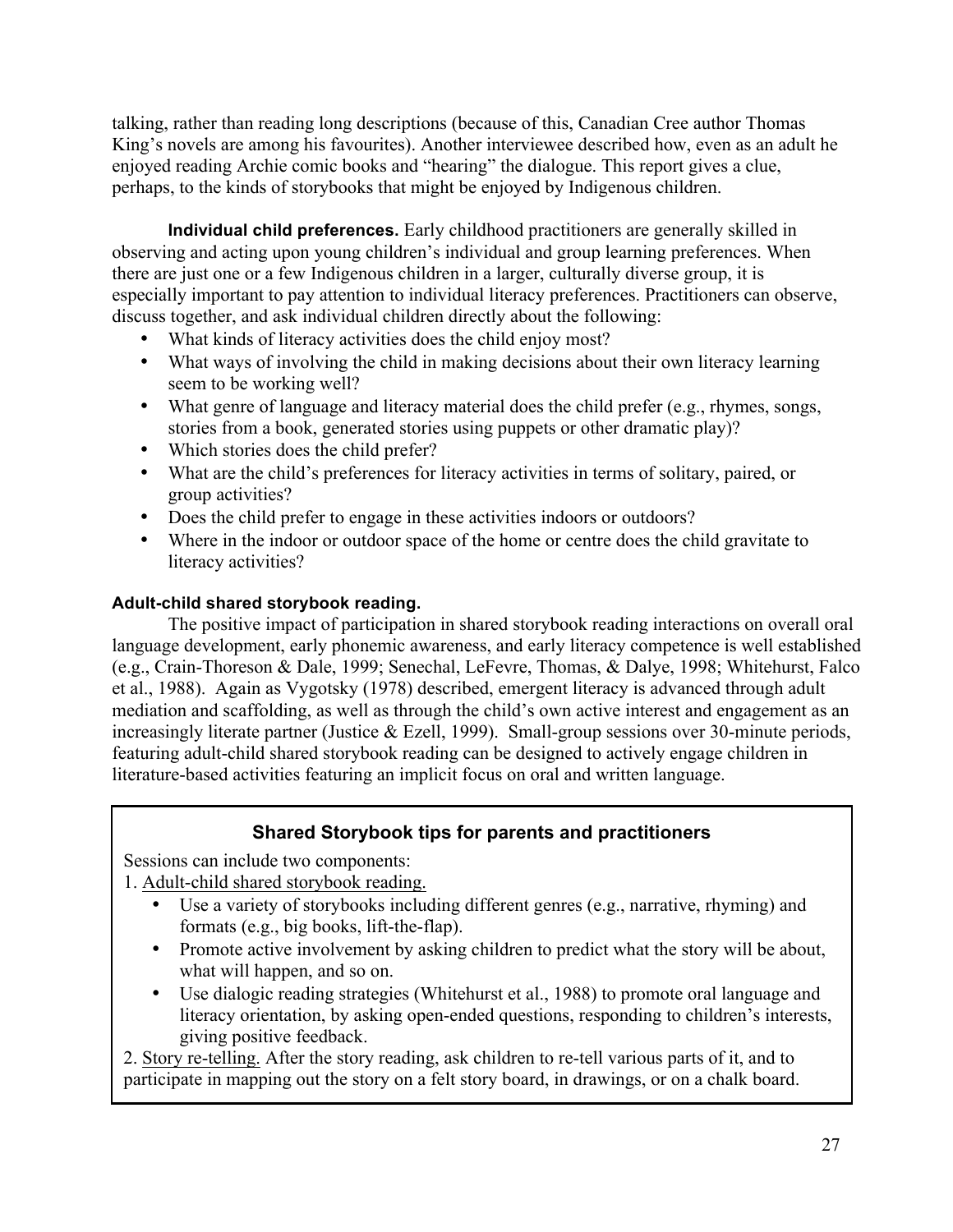### **Understanding the purpose of text**

Drawing on experience in Australia, Malcolm (2002) suggests that young Indigenous children entering formal schooling may need particular help in the following areas:

- Using basic strategies to locate, select, and read texts;
- Recalling and discussion ideas from texts;
- Understanding that people write about both real and imagined experience:
- Integrating strategies to interpret and discuss ideas, information, and events in texts;
- Giving possible reasons for varying interpretations of a text;
- Justifying one's own interpretation of ideas, information, and events in texts;
- Discussing and comparing texts to examine issues, ideas, and effects;
- Synthesizing information from different sources to construct reasoned responses;
- Drawing on strategies, including sociocultural context, for understanding of reading:
- Reading critically and discussing a wide range of texts;
- Identifying ways that text structure can influence reader reactions;
- Conveying ideas about texts in a compelling way;
- Relating specific issues and ideas in texts to wider social experiences.

### **Cooperative learning**

Indigenous cultures are often described as traditionally 'collectivist,' 'communal,' and 'non-competitive.' Thus, some authors have encouraged cooperative rather than competitive approaches to learning activities with Indigenous children, including shared literacy experiences, emphasis on the development of skills in the context of authentic literacy episodes, and working and talking in groups to promote social and cooperative skills (Hirst & Slavik, 1989). The Shared Book Experience Approach is a cooperative learning strategy developed by Holdaway (1980) in response to concerns that Maori children in Aotearoa/New Zealand were not succeeding in conventional reading and language programs. Two goals for instruction are that the children are not segregated by ability, and that children of different cultural backgrounds experience success. Using Big Books, the practitioner's role is to *induce, rather than directly teach*, a reading process. As the class enjoys books, active participation is encouraged. Children respond in unison, discuss, and become involved in extension activities. The activity is presented to involve children in using their visual, auditory, and kinesthetic senses. Each child's progress is monitored individually and there is no competition among peers.

### **Multiple channeling**

Multiple channelling is a term coined in the 1980s to draw attention to the various senses and motor movements involved in learning and the potential to explicitly engage multiple channels in various learning tasks (Quina, 1989). For example, an action research project in B.C. provided descriptive evidence that using songs and movement enhanced young Indigenous children's acquisition of pre-reading skills (Walton, Canaday, & Dixon, 2010). Anishnaabe educator Sharla Peltier suggests that this is: *"a fantastic way to reach and draw out those children who are challenged with attention deficits, hearing impairments due to otitis media, autism spectrum, and severe speech or language delays… The drum, shakers, and games involving rhythm and sequences of movement like social and ceremonial dancing would be excellent program components, all with a view to nurturing communication skills"* (cited in Ball, Bernhardt, & Deby, 2006). The involvement of children and older family members in singing,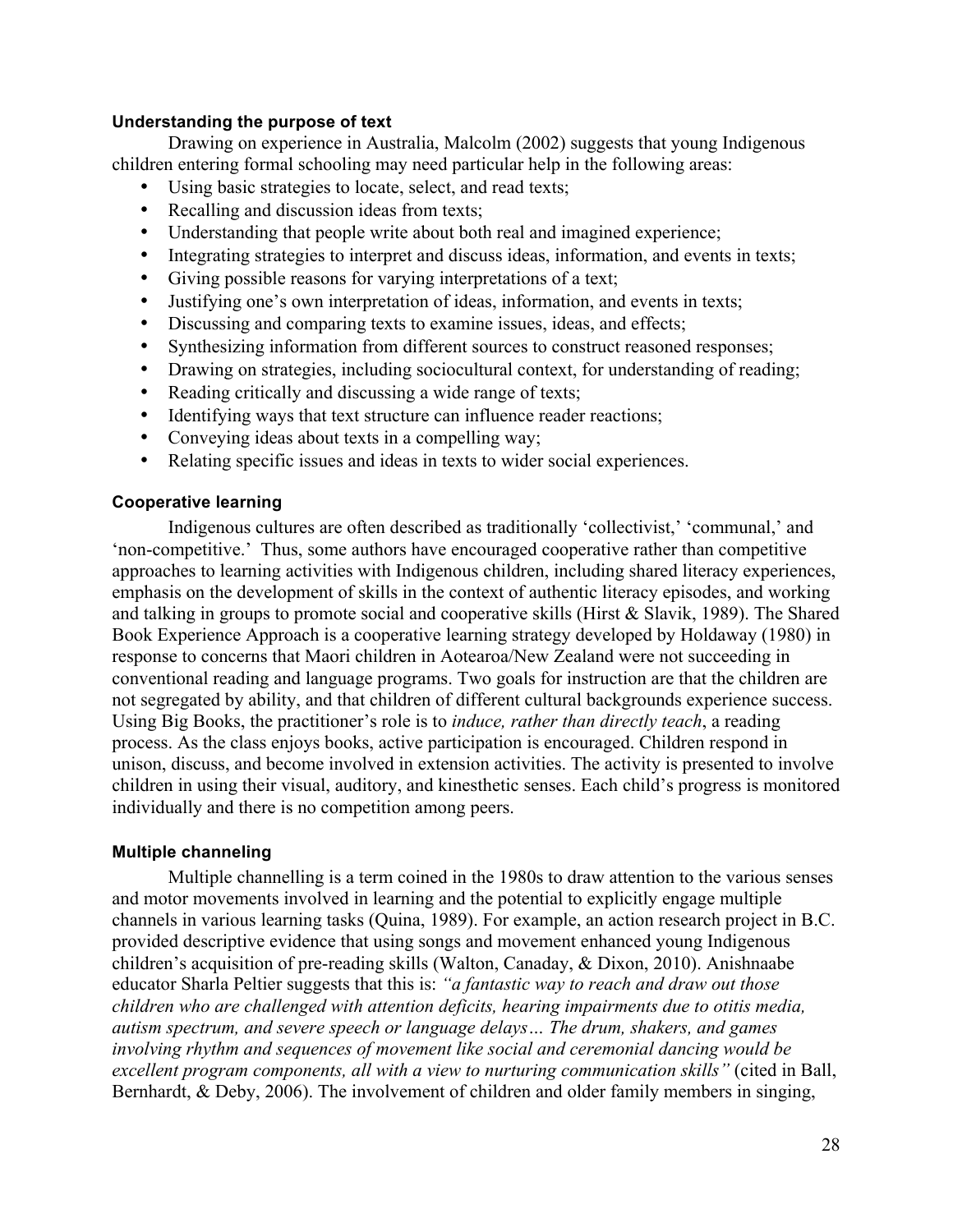such as community song evenings and singing groups, is another example. Many Indigenous language immersion programs, such as the Maori Te Kohanga Reo (Durie, 1997; King, 2001) and the Punana Leo Program in Hawaii (Wilson & Kamana, 2001), use 'total physical response.' Hirst and Slavik (1989) report effective use of visual, auditory, and kinaesthetic channels in language education practices with Native American children. This concept is very familiar to early childhood educators, who often use singing with movement activities to engage children in activities that enhance phonemic awareness, expand vocabulary (e.g., 'Head and shoulders, knees and toes'), and storytelling ('the eensy weensy spider').

#### **Outdoor literacy activities**

Many Indigenous early childhood practitioners have advocated an emphasis on outdoor activities, where speaking, listening, reading, and writing skills can all be developed, especially through storytelling and re-telling. Letter writing and recognition activities can also involve outdoor play with sticks as writing implements, stones, leaves and so on to create letter forms in sand and so on.

#### **Logographic reading**

Environmental print refers to text that children are exposed to in community settings, such as labels on groceries, advertising billboards, signs on buildings, posters in windows, and so on. Logographic reading refers to reading while being presented with the text information in a context that also provides information about the item and clues about the meaning of the written text. Research has shown a relationship between logographic reading and oral and visual/pictorial skills. In contrast, conventional reading involves being able to read decontextualized print, and requires graphophonic, syntactic, and semantic information. Some scholars have reported that logographic reading can be fun for young children and can help them to understand that print is meaningful and useful.

#### **Home visiting literacy programs**

Beyond encouraging family members and providing literacy resources to enhance literacy opportunities in the home, discussed earlier, some programs involve structured, regularly scheduled sessions delivered in the home by practitioners to primary caregivers and children. Home visiting can sometimes be a useful approach to building relationships with parents and other family members (often grandparents) who are caring for infants and young children. Once a relationship is formed, caregivers can be encouraged to participate in family and community activities that promote language. Programs to promote attachment, bonding, positive social interaction, and language enhancement at home require a high degree of flexibility and ingenuity and can be expensive because of the travel and visiting time required for individual home visits. Home visitors require special training, easy access to supervisory consultation, and back-up support. Smith-Moran (2005) produced a curriculum to prepare home visitors to work with parents using the Home Instruction for Parents of Preschool Youngsters (HIPPY) program, discussed subsequently, after a number of Indigenous home visitors were overwhelmed by the complexities of the process of 'entry' into Indigenous communities and homes.

#### **Community wide activities**

Community-wide special events and ongoing programs can enhance the literacy environment for children. Community wide activities involving storytelling and dramatic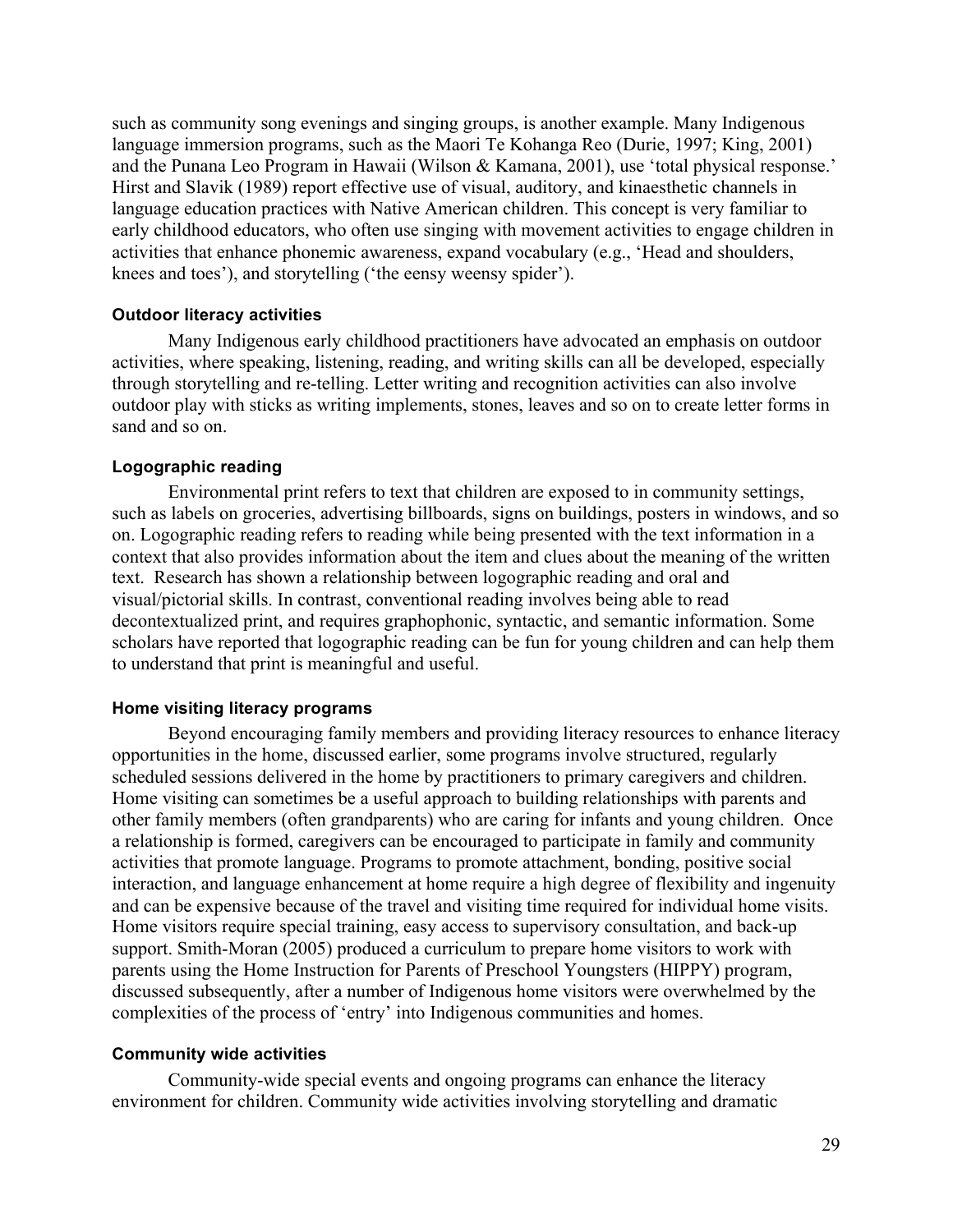enactments of stories can also be an enjoyable way to promote the full use of language and exposure to print materials while offering children, youth and adults the social safety of a provided role or mask. The use of dramatic play in ways that are grounded in the cultures of children and families participating in early childhood education programs has been discussed in the literature (Roopnarine, Suppal, Shin, & Donovan, 1999).

#### **Book drives**

Gathering donations of new and gently used books for infants, toddlers, and young children can help to fill the gap in access to printed material for many Indigenous children, particularly those living in poverty, and in more remote areas. This approach has been used successfully in Ontario following an appeal by the Lieutenant Governor (CBCA, 2007). In New Brunswick, the Eskasoni First Nation used a book drive to gather materials that were then sorted by age level and distributed on loan to family homes using a monthly rotation. This approach could be coupled with home visiting to share approaches to using the books with children and to discover children's literacy preferences and needs, and by community events following the example of Parent-Child Mother Goose, supporting parent involvement in emergent literacy activities.

#### **Emergent literacy strategies using television and computers**

Most young Indigenous children have access to radio and television. A growing number of Indigenous households have computers and access to the Internet. There is a striking lack of program reports and research commenting on how computers or television have been used, or could be used, for home-based or centre-based literacy programs targeting children under 7 years old. It would seem that there is tremendous potential for both television mediated and computer mediated early literacy learning supports, from story telling to alphabet recognition to gross motor activities that combine rhymes, songs, and guessing games. A further search and assessment of the literature focusing on media and emergent literacy would be useful.

#### **Gender differences**

Before concluding this section, it should be noted that recent research identifies specific challenges faced by many boys in the transition to school and throughout schooling. Research indicates that gender is a key predictor of literacy attainment. As a group, boys tend to achieve significantly lower scores on reading and writing benchmarks than girls (Aman & Ungerleider, 2008; Hamston & Scull, 2007). Combined with other key variables including low socioeconomic background, racism and associated social exclusions, and the possibility of a home language or dialect other than Standard English, the relationship between gender and literacy needs to be explored. Research on the kinds of literacy strengths and challenges of boys versus girls would be useful to guide early childhood practitioners.

## **General literacy program examples**

Most reports of emergent literacy programs for young Indigenous children in Canada and elsewhere fall into three categories. The following summary of program examples uses these categories:

- (1) Family literacy;
- (2) Centre-based programs;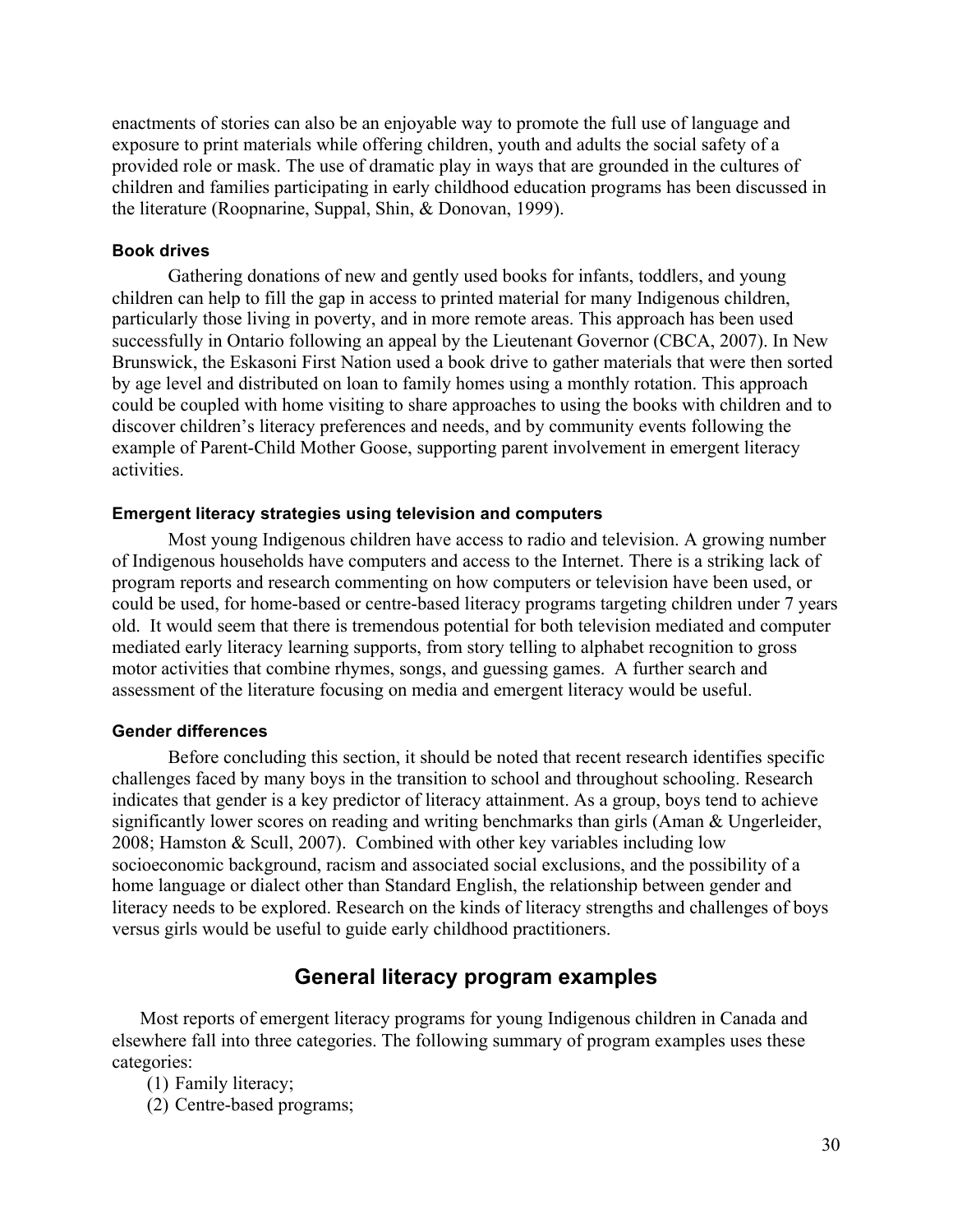#### (3) School-based programs.

Many programs are hybrids, especially centre-based preschool programs that make a significant commitment of staff time and resources to work with parents both in their homes and in the centre-based program.

#### **I. Family literacy programs**

Reciprocal teaching and learning among family members can create a home environment that supports emergent literacy. Family literacy programs recognize and build upon existing linguistic forms of communication (whether in an Indigenous language, dialect, French or English), literacy learning preferences, as well as culturally appropriate, meaningful content themes.

#### **Family Literacy Program with Mi'kmaq Communities**

A culturally-based family literacy program with Mi'kmaq communities Ten culturallybased, themed modules were developed, piloted, and implemented in consultation with members of Mi'kmaq communities in Atlantic Canada (Lennox Island, PEI, Pictou Landing, NB, Afton, NS, and Eskasoni, NS) (Timmons, Walton et al., 2008). Interestingly, parents asked that the program stress decoding, phonics, and comprehension strategies, homework, and motivational strategies to encourage their children to read more often and become better readers. Parents asked that their culture and heritage be reflected in the modules. Parents also requested that the program include some non-reading activities, especially strategies for dealing with bullying and parenting.

From 2003 to 2006, 31 families with children aged 5 to 12 years participated in the 10 week program. Indigenous facilitators from the communities received training to implement the program with families. Research funded by the National Literacy Secretariat and by the Canadian Language and Literacy Research Network yielded encouraging results. Children advanced on average more than seven months in their basic reading skills compared with two months advancement among wait-listed children. In particular, listening comprehension significantly improved with over two years' advancement over the 10 weeks compared to 2.5 months for the wait-listed group. Participating children showed increased interest in reading. As well, many parents reported increases in family bonding and their own literacy and skill in knowing how to help their children with reading, and parents showed great interest in their children's education.

This program, as well as the culturally adapted Story Thinking Program, described subsequently, are good examples of programs that created modules that were original to the communities where they would be delivered, and were ultimately owned by the communities. Although involvement of community advisory committees and the module design phase can be time consuming and somewhat costly, the approach has significant advantages over importing branded programs. When a community is involved in identifying their own needs, goals, and program preferences, they are more likely to participate and to sustain the program if it shows early promise. The modules created in these two Canadian family literacy programs may be useful as examples or potentially adaptable curricula for other early literacy initiatives.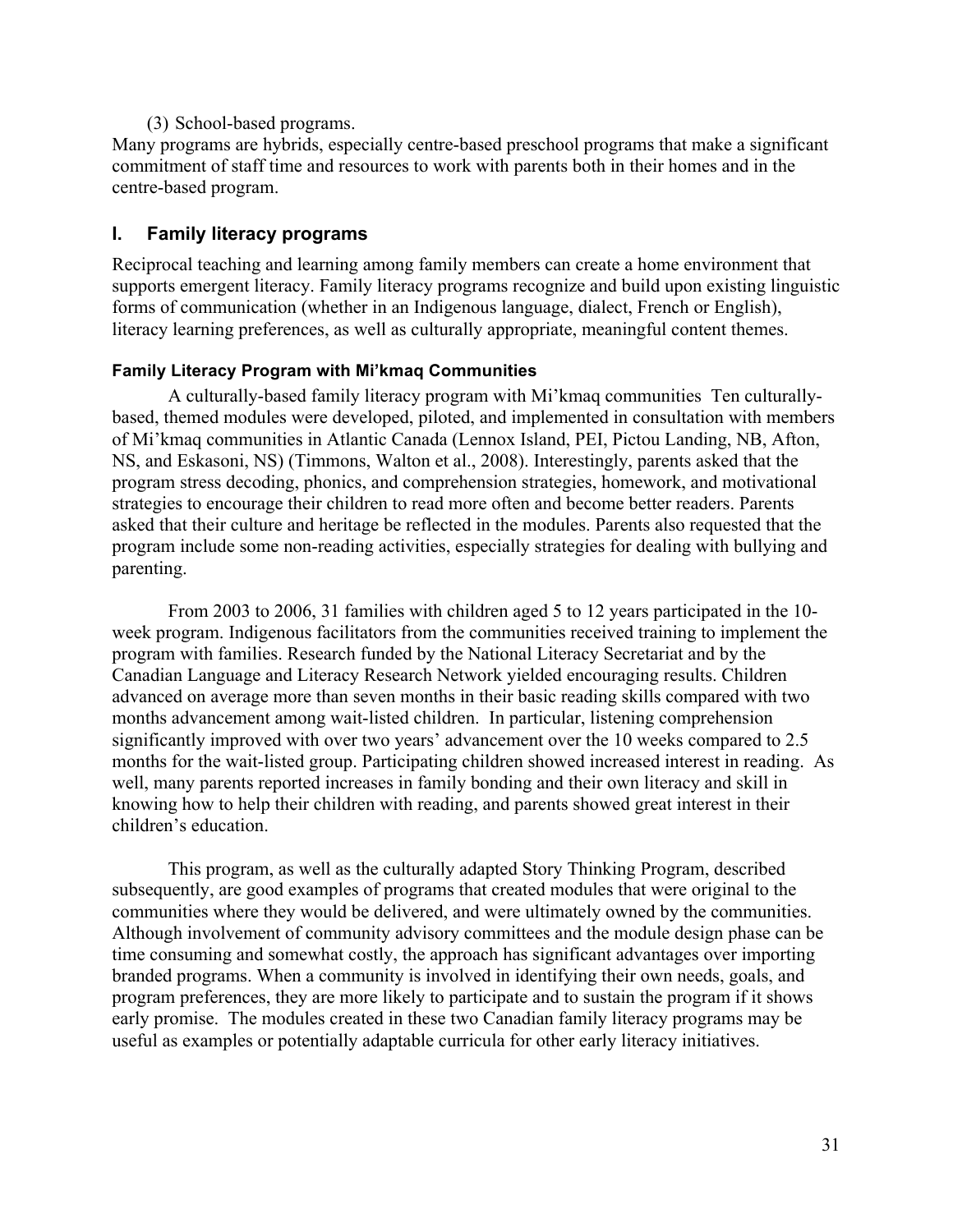#### **Home Instruction for Parents of Preschool Youngsters (HIPPY)**

HIPPY, described earlier, originated in Israel shortly after the Jewish holocaust when many young parents had not had the benefit of learning from their own childhood experiences about parents' involvement in supporting children's literacy development. Following a highly structured and prescriptive teaching and homework curriculum, role plays by trained home visitors show parents how to teach pre-literacy and literacy skills to their 3-5 year-old children at home. Parents are instructed to spend 10-45 minutes a day in interactions their child about a provided storybook, puzzle, or learning game. The B.C. Aboriginal Infant Development Program has set out to create a "treasure box" of culturally-based books, toys, and other media for HIPPY programs involving Aboriginal parents. Over a dozen First Nations in British Columbia are registered with Aboriginal HIPPY. A study by LeMare and Beatch yielded insights about the impacts of HIPPY on the home visitors themselves (Beatch, 2006), as well as the generally positive program experiences of parents in five First Nations in B.C.(LeMare, Harkey & Beach, 2007).

#### **Parent-Child Mother Goose Program**

While the Parent-Child Mother Goose Program (P-CMGP) has not been evaluated in terms of its effectiveness with Indigenous children and families, its simplicity, pace, and focus recommends it as a potentially useful approach (Joshi, 2006). P-CMGP began in 1986 in Toronto in low-income neighbourhoods. It tends to target parents who have low incomes, are isolated, educationally disadvantaged, are new to the country or city, and/or are lacking in positive role models for parenting. The program aims to support language development through the relationship between parents and their children as well as to give parents experiences and skills in engaging in language-mediated play. Program activities use shared words, actions, and images and feelings of rhymes and stories. Like the HIPPY program, teaching is directed to adults. In a ten-week series of sessions, two teachers teach the parents rhymes, songs, and stories to use with their children. Printed versions of the rhymes and songs are supplied at the end of a series of meetings. Instruction in the program is delivered at a slow pace, with material repeated. Issues and questions are discussed as they arise. P-CMGP uses small groups to ensure that the needs of the individual parents or the group as a whole are met. The climate of the program is meant to be accepting, supportive, and confidence-building. The program is often delivered at public libraries. The mother-centric bias implicit in the name of the program has stimulated the development of a similar language-oriented program intended to attract father's involvement: 'Man in the Moon.' In comparison, Indigenous spiritual frameworks generally refer to the moon as a feminine creative force.

#### **Yaqui Family Literacy Partnership Program and Project Kaateme**

Two programs in the U.S. exemplify community-driven, collaborative efforts to create a family milieu literacy program that have potential for Indigenous communities in Canada (Trujillo, 1997). Partnerships united the Pascua Yaqui Tribe Education Department, a community college, and the public school district. The programs equally emphasized two generations and two goals: early literacy support for youngsters and literacy instruction for adults and out-of-school older siblings. A series of weekly classes delivered in tribal education facilities and built around culturally relevant themes engaged youth and parents in discussion of cultural themes, comparisons of Yaqui and European scientific perspectives and lifeways, critical reading of newspapers, oral and written reports, group discussions, and language-based work skills. A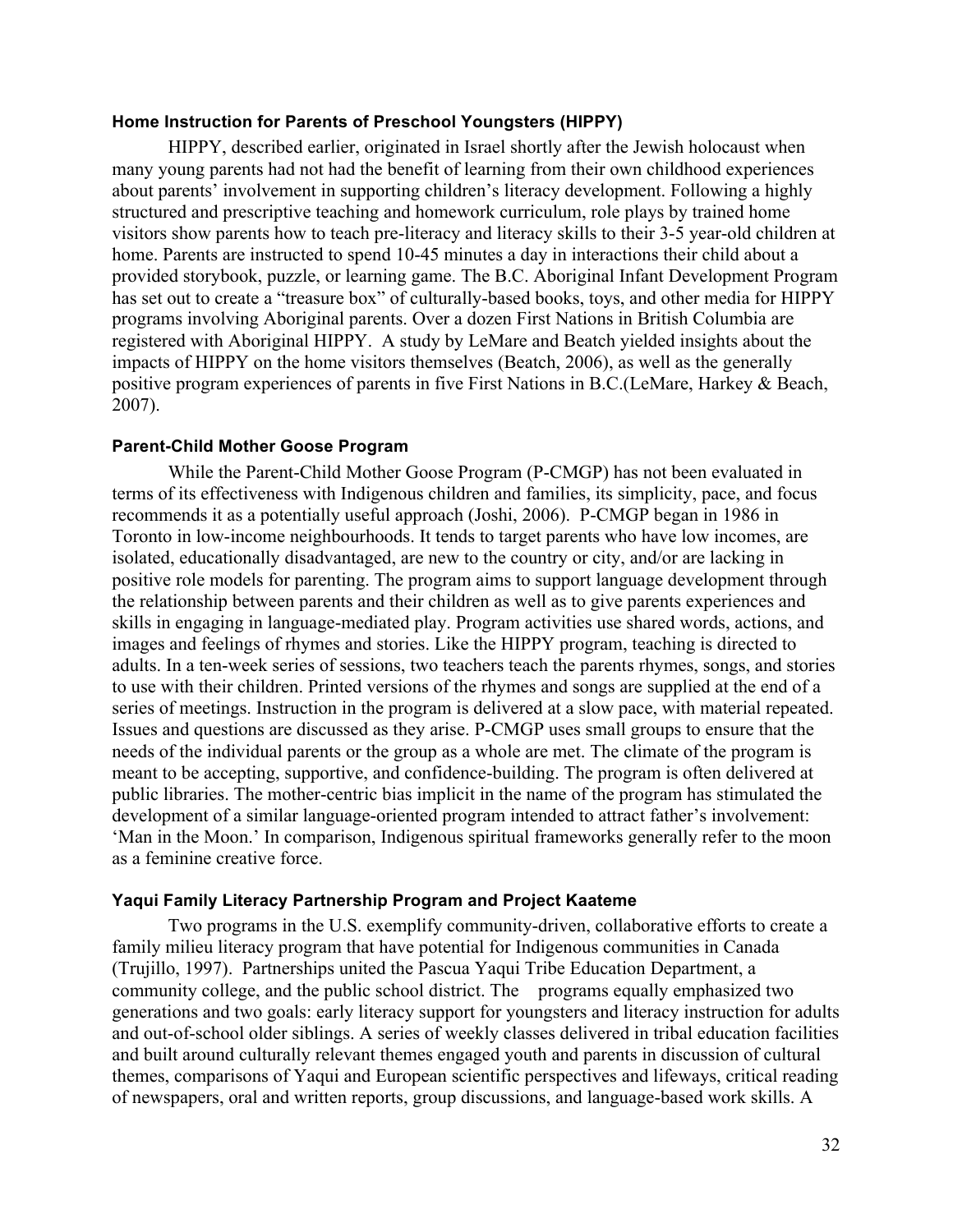highly acclaimed conference ("The First International Yaqui Language and Family Literacy Conference") drew attention to the program and the opportunity it provided for the Indigenous community members to identify and articulate in their own terms the meaning and significance of literacy.

#### **Bridging the Gap: Parent-child shared-book reading**

In Australia, the Bridging the Gap program (Freeman & Bochner, 2008) illustrates the potential a shared-book reading approach. Aboriginal Education Assistants selected 10 books that would appeal to Indigenous children and parents, helped to games, and created a Tutor Book to guide their bi-weekly home visits. Parents and their 6 year old children were given a story box to store materials for the project, which they were encouraged to decorate. Books, materials for games, drawing, and writing were provided. Responding to some parents' concern that reading the story books would be too difficult for them, parents were given audio-taped recordings of the books being read by Aboriginal Education Assistants. Book reading strategies that home visitor's role modeled and taught included: encouraging an interest in books, print, and the alphabet; activating prior knowledge before story reading; listening to the story and asking questions during story reading; vocabulary extension; reviewing and re-telling the story and applying it to their own experiences. Parents' questions and suggestions were discussed. At the end of seven months parents received a report on changes made by their child between pre- and post-test. Children's mean reading age was higher than their mean chronological age, and there were increases in listening comprehension, phonemic awareness, and receptive language, as well as their self-esteem, interest in books, experiences with books at home, and home-school links. The project also had a positive impact on the role of the Aboriginal Education Assistants within the Indigenous Education Unit and their support of the literacy needs of Indigenous children in the first year at school.

### **II. Centre-based preschool programs**

### **Story Thinking Programme**

This Canadian program adapted a research-based, developmentally-based storytelling program (McKeough, Case et al., 1995) to reflect cultural realities of the Stoney/Nakoda people. The ultimate goal of the project is to influence practice and policy in early literacy classrooms devoted to Indigenous children so that relevant, essential support and resources are secured. The program focuses on story plot, problem solving, and characters' intentions. Graphic depictions are used to support the construction of more advanced story concepts. Children are helped to create cohesive stories though the use of conjunctive words that signify additive, temporal, causal, and adversative relations between story events, first in a group storytelling setting and then with individual children. Instruction is multimodal, involving graphic, oral, and written modalities, which has been shown in previous research to maximize learning (Shafrir, 1999). A First Nations advisory group was formed to guide the program adaptation, including three Elders, a school cultural coordinator, a school-based literacy coordinator, classroom teachers, and school principals. The advisory group identified literacy learning needs of local children, legends of the Stoney/Nakota people that could be incorporated into the program, content themes and instructional materials that were culturally relevant. Two of the researchers, one of whom was Indigenous, then developed sample lessons that the Advisory Committee reviewed. All instruction materials remained the property of the First Nation involved in the project. Preliminary results are encouraging.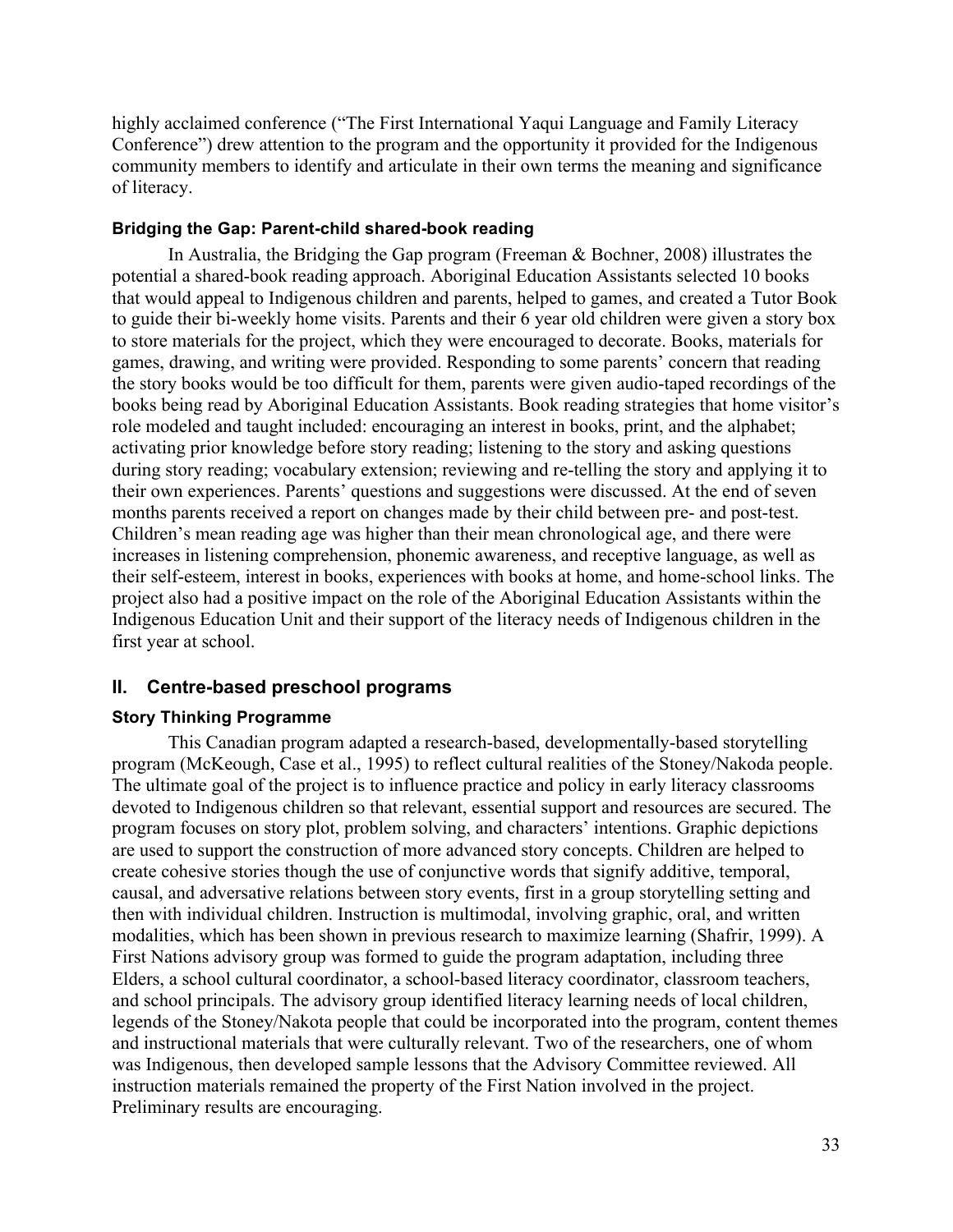#### **Moe the Mouse**

The B.C. Aboriginal Child Care Society (2006) offers a speech and language theme box, called 'Moe the Mouse,' that includes some reading and writing. Activities and Indigenous toys and stories guide parents and educators to provide planned opportunities for children aged 3 to 4 years old to practice language skills in child care, preschool, and home settings. A workshop is also offered entitled "Making the Most of Moe" that demonstrates how to use the theme box in early childhood programs and explains how the activities in the theme box relate to children's speech and language, social skills, and early literacy development. This program is extremely popular in Indigenous early childhood programs and communities in B.C.

#### **Aboriginal Head Start (AHS)**

The federally funded AHS program generally involves Indigenous children aged 3 to 5 years. AHS in Canada is similar to the Head Start approach pioneered in the United States (Zigler & Valentine, 1979) insofar as the program integrates provisions for children's health, nutrition, education, and family development. By comparison, whereas the U.S. program uses a prescribed early learning curriculum with standardized tools for measuring and reporting on children's early learning; the Canadian program uses a holistic approach designed to evoke children's eagerness for learning and cultural pride, as well as parent support and involvement. The programs focus on culturally fitting, community-specific elaborations of six mandated program components: (1) culture and language; (2) education and school readiness; (3) health promotion; (4) nutrition; (5) social support; and (6) parent/family involvement. No standard early learning curriculum for children or training curriculum for staff is required or commonly used across programs. Local control of AHS programs allows for innovation to find the best curricula and staff for each community and child. As well, national and regional workshops and conferences have provided an array of opportunities to AHS staff to consider different kinds of learning objectives, approaches, curricula, and materials that might suit the objectives, needs, and interests of children and families involved in their particular program. The Creative Curriculum package (discussed subsequently) appears to be popular in many areas. AHS programs often involve community members in creating culturally informed learning resources such as stories, songs, books, arts and crafts, science projects, and activities. While most programs use English or French, children receive at least rudimentary exposure to the local Indigenous language.

Research on AHS by the Public Health Agency of Canada (2007) and the Western Arctic AHS Council (2007) indicate that at least one-quarter of the children enrolled in AHS have developmental delays or specific learning difficulties such as FASD and language-related disorders. Detailed findings of a national impact evaluation of AHS programs delivered in urban and northern communities have not been released. However a brief overview of findings obtained using the Work Sampling System indicates that children in 10 participating program sites had low baseline scores on language and literacy when they started the program and showed "moderate proficiency" in these areas after one year (Public Health Agency of Canada, 2007). Children showed greatest proficiency in physical development and health. Parents reported increases in their children's practice of their Indigenous cultural traditions and in Indigenous language acquisition. Evaluation of AHS sites in the Northwest Territories from 1996 to 2006 concluded that many children came to the program with developmental delays in language and social skills, and most children showed some improvement after one year in AHS (Western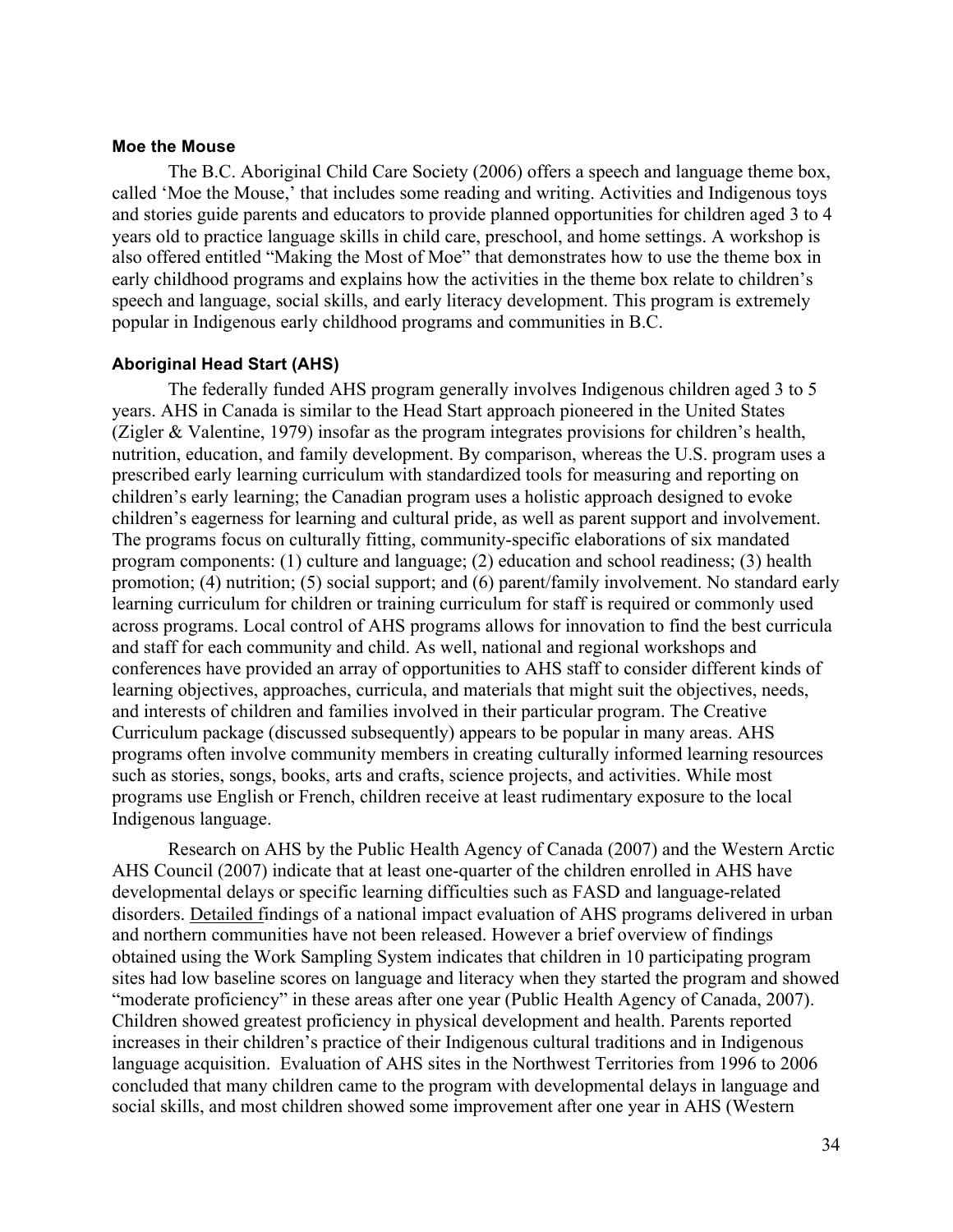Arctic AHS Council, 2007). The most positive findings came from parent and community ratings of the program's culture and language components. Another perspective on the impact of AHS comes from the Regional Health Survey conducted by the First Nations Centre (2005). The findings, based on reports by children's primary caregivers, indicate that AHS helped children to become ready for school as measured by reduced risk of repeating a grade: 11.6% of AHS attendees repeated a grade, compared to 18.7% of non-attendees who repeated a grade. Although there is a lack of detailed knowledge of what practitioners do to support emergent literacy in AHS programs or to what effect, these findings are encouraging.

The AHS model has a number of positive and promising features that are highly congruent with principles advocated by many Indigenous organizations, and it is extremely well received by First Nations, Métis, and Inuit parents and communities. Anecdotally, it has been seen how many AHS programs have become community hubs where additional programs are integrated or co-located to streamline children's access to specialists, including speech-language pathologists, physiotherapists, occupational therapists, dental hygienists, and other services. There is potential for AHS to serve as an entry point to add on early literacy programs through parent education and support, or early intervention programs for children identified by AHS staff or parents as needing extra supports. Alternatively or additionally, AHS would seem to be an accessible program where the education component of the program could be enhanced by introducing explicit, planned literacy activities throughout the curriculum. AHS staff training to increase their skill in planning and delivering early literacy activities would seem to hold significant potential.

#### **Sound Foundations Program**

Sound Foundations Program (Byrne & Fielding-Barnsely, 1991a,b) was used effectively by Whitehurst et al. (1994) to increase the emergent literacy skills of children in the Head Start program in the United States.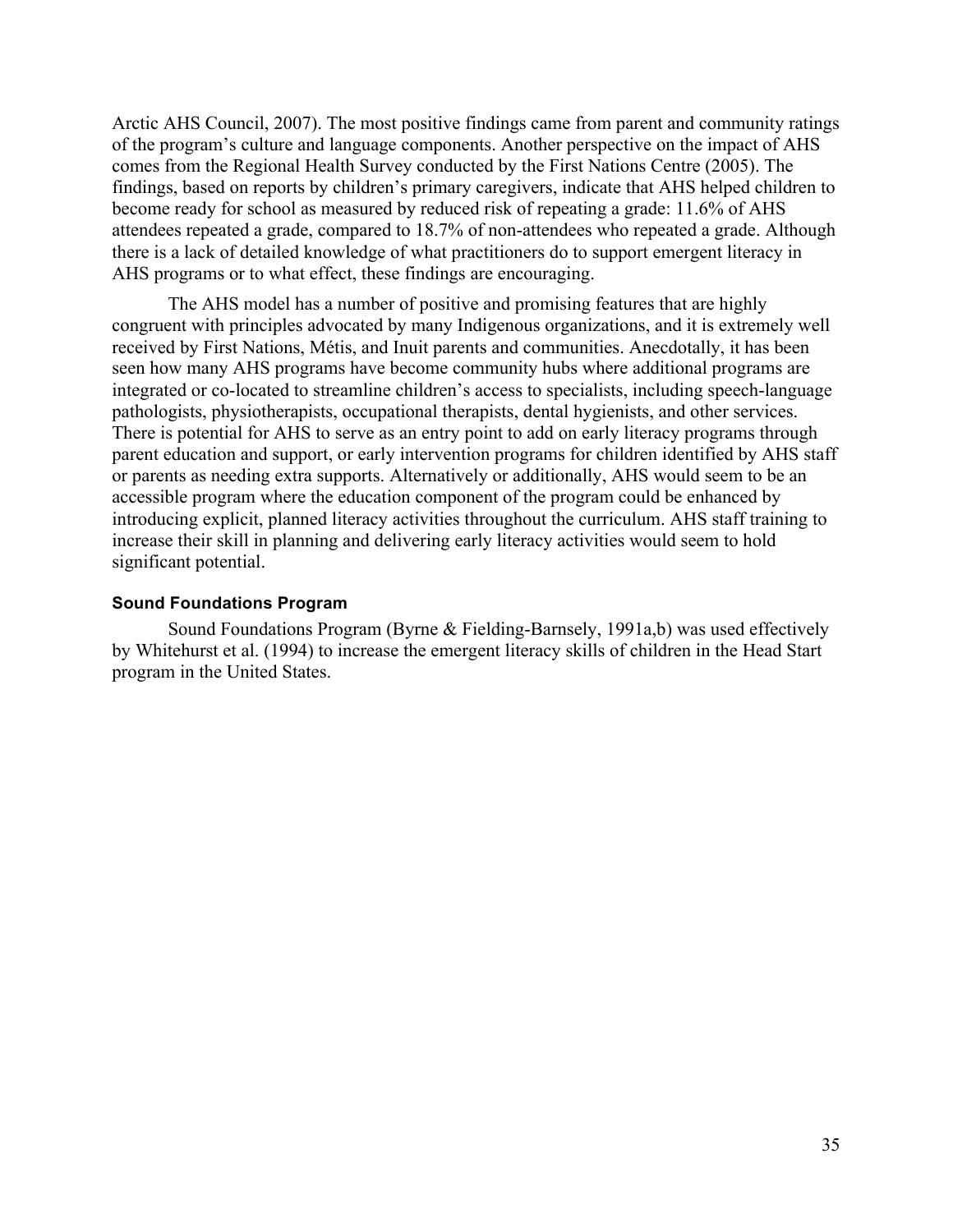### **At Yatx'I Satu Kei Nas.a'x Curriculum**

The Yatx'l Satu Kei Nas.a'x Curriculum was developed by the Central Council Tlingit and Haida Indian Tribes of Alaska (CCTHITA) Head Start program in the U.S. The curriculum, embedded in tribal values and learning goals, is structured around the over-arching theme of 'seasons' and subsistence life style. The Tlingit economic year of hunting, salmon fishing, seaweed gathering, and berry picking are central elements. Activities involve four seasonal 'Gathering Places' with thematic units within each. For example, the Gathering Place for fall is Salmon Ecology. There are several choices for lessons and activities associated with each learning domain, including literacy. All of the lessons reinforce community values of taking care of natural resources, and all include Tlingit words and phrases. A family-based curriculum, called 'Family Feathers,' is tied to what children are learning so that parents and grandparents can further children's learning. This includes videos to help parents and grandparents learn about child development and it is tied to a "Family Time Workbook" (CCTHITA, 2002).

Language promotion strategies identified by CCTHITA and the English Language Learners Focus Group (U.S. Head Start Bureau, 2002) and by CCTHITA (2002) include:

- Learning environments are enhanced with the spoken and, when possible, the written language of the children. Efforts are made to extend the children's home language proficiency.
- Staff receive education and training in language-in-education methods, such as immersion programs and total physical response methods.
- Community Elders and language masters are included among the staff either through paid or volunteer positions. They are trained in language acquisition skills and have a defined role in language teaching.
- Resources are provided for a learning environment rich in culturally relevant and authentic literature, art, music, and studies that are congruent with community activities and values.
- Early literacy skills, including alphabet knowledge and phonemic awareness, are foci in learning activities and are provided using developmentally and culturally appropriate methods.
- Staff establish meaningful relationships with the community and thereby have firsthand experience in the lives of the people they serve.
- Staff work with families to conduct a language and literacy learning inventory (surveys, not assessments) to inform planning the overall program and how to meet the needs of individual children, as well as to encourage family involvement at home and in the centre-based program.
- Family and community stories are documented and shared and appropriately used as learning tools in the program.
- Parents are invited into the programs and for special sessions to help them learn how to extend learning to home environments.
- Parents are provided with resources on loan for early literacy and enhanced family literacy (e.g., kits, books, bags, audio-tapes).
- A summer curriculum development institute brings together parents, practitioners, and local artists, language specialists, and crafts people to create curriculum materials, including books, audiotapes, games, lesson plans, felt board stories, computer program software, and family take-home kits. These materials are reproduced so that resources reach across groups of children and across households.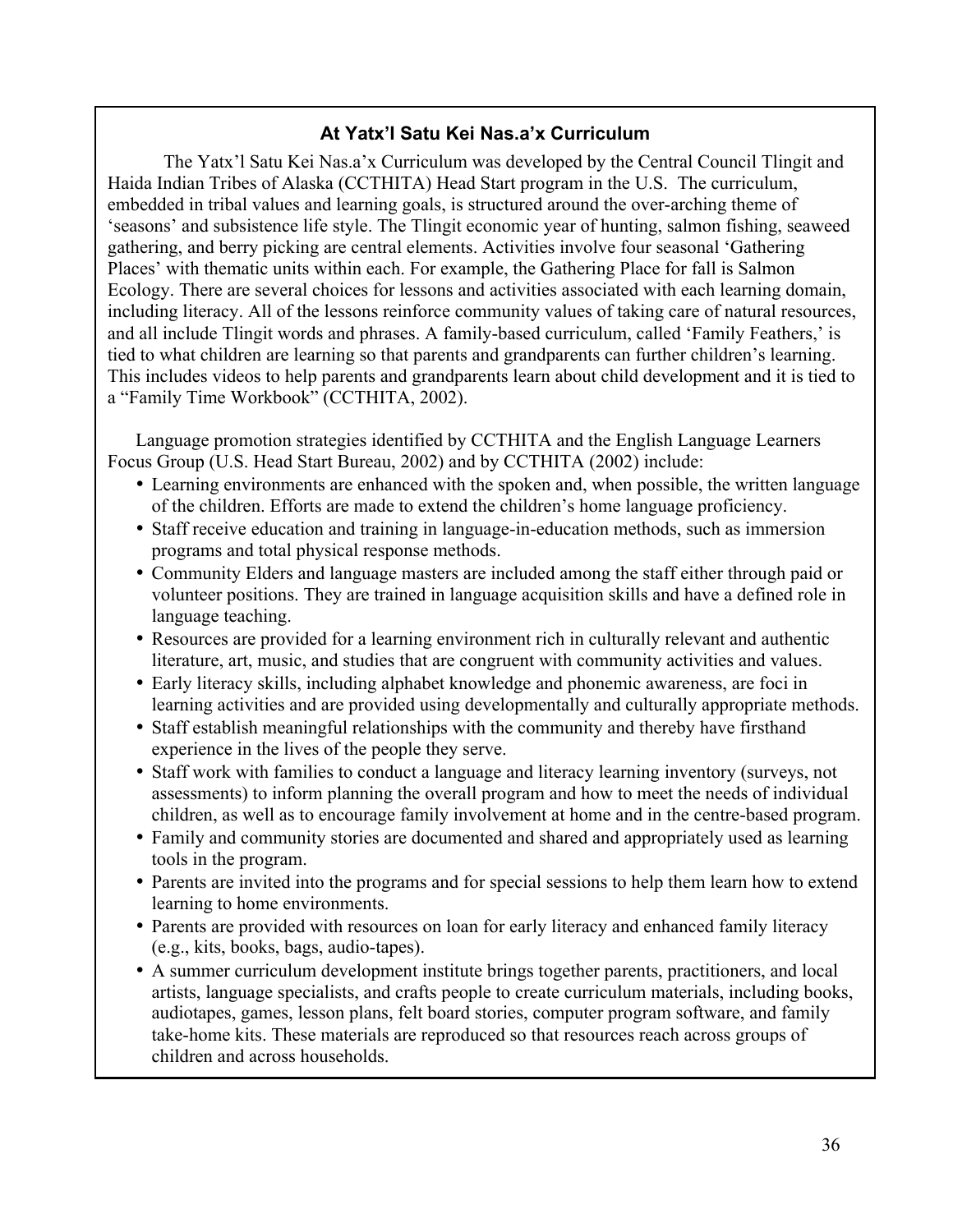#### **Literacy Nest**

Dunn (1999) describes the establishment of a Literacy Nest by the Djannara People of New South Wales in Australia. Drawing on ideas for culturally appropriate Language Nests in Aotearoa/New Zealand, the program uses individual and small group story reading programs for infants and preschoolers, and staff, including Indigenous staff, are trained in assisting literacy development.

### **III. School-based programs**

### **Canadian case study of ten promising school-based approaches**

From 2003 to 2004, Bell (2004) and a research team examined ten schools in Western Canada that appeared to be producing tangible gains for Indigenous students. Subsequently, Fulford (2007) examined ten schools in Quebec, Ontario, and Nunavut. These studies offer clues to language and literacy promotion strategies across the early years of formal schooling. Many of these schools had preschools or Kindergarten programs, but the research did not identify which programs were available to the youngest children or which program elements could account for gains in children's literacy learning.

The schools took a holistic approach to students' development and used the whole school environment in ways that, in varying combinations, appeared to work well to secure students' and parents' participation and students' overall success. Language and cultural programs were seen as making the greatest contribution to students' success. Several schools targeted language development programming ranging from Indigenous language immersion programs from Kindergarten to Grade 4 (e.g., Ahkwesahsne Mohawk Board of Education), to vocabulary building exercises using Total Physical Response (e.g., Chalo School), to parent involvement in daily vocabulary review with their children at home (e.g., Alert Bay).

Most of the schools targeted literacy development using a variety of approaches and literacy resources (see Raham, 2004). Commercially available reading programs were used by many schools, including: SRA, Nelson Benchmarks, Mastery Reading, Corrective Reading, Star Reading, Accelerated Reading; Reading Recovery, Reading 2000, and Scholastic. Several schools emphasized vocabulary learning to overcome English language deficits, such as poor comprehension. One school used instructional strategies tailored to a visual learning style, which was believed to be the learning style of Indigenous students. Some schools compressed or integrated the entire academic curriculum into the reading and writing programs. Four schools involved students in focused reading groups. A common factor was much lower teacher/student ratios (ranging from 1/11 to 1/18) compared to most public schools. Some schools used teaching assistants, student teachers, and other personnel to achieve a low pupil/teacher ratio. Teachers created supportive and comfortable learning environments. They were willing to adapt and experiment to find optimal methods for each student and tutored, coached, and encouraged students. They incorporated the local culture into the curriculum and maintained open communication with parents.

All schools had established programs for children at risk, including priority placement in early childhood programs (nursery, Aboriginal Head Start, preschool, full-day Kindergarten) and programs to support the development of phonemic awareness, sometimes involving one-to-one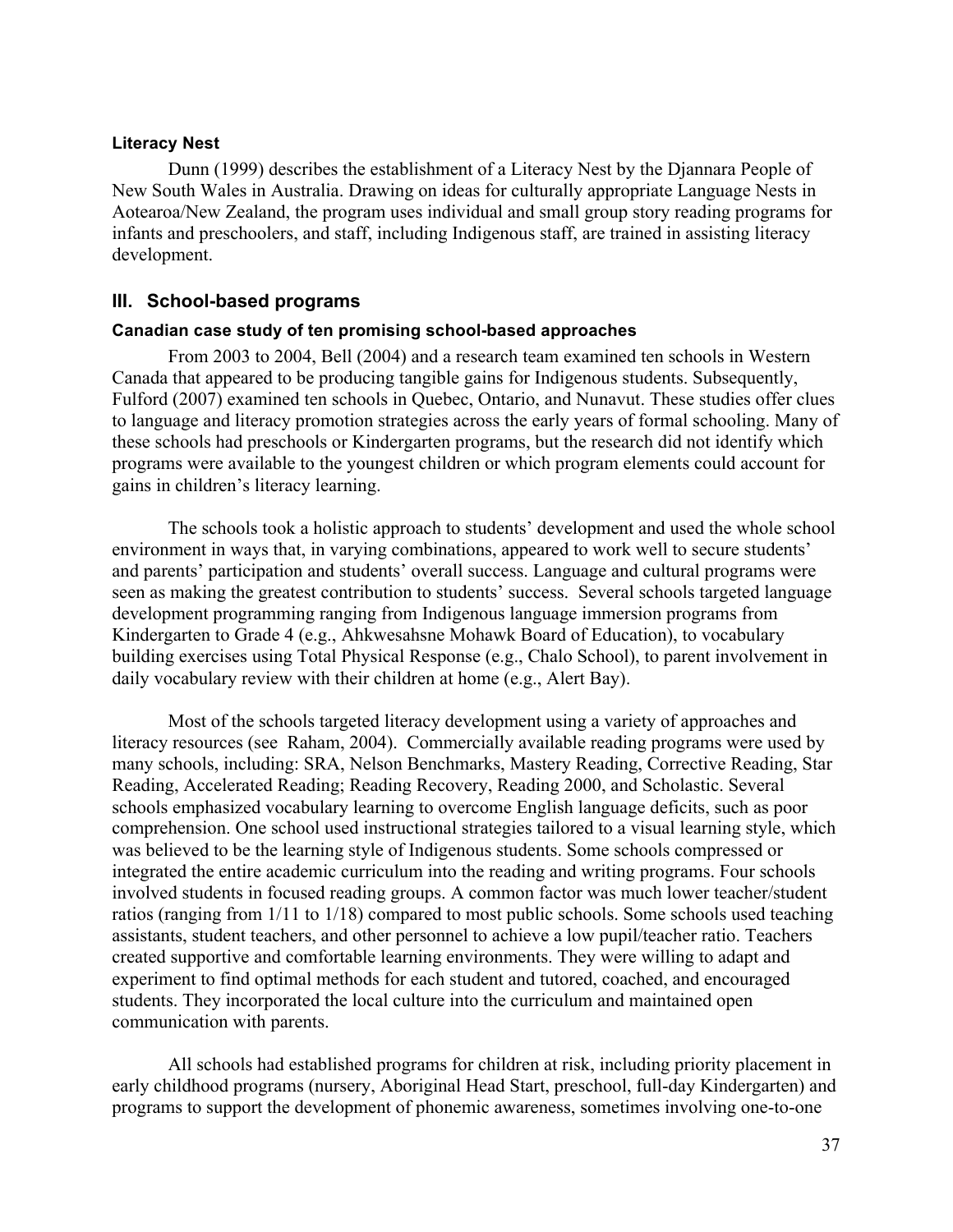coaching. All 20 schools made extraordinary efforts to involve parents in supporting home reading, and they used community workers to assist families.

At all of the schools, there were increasing numbers of students who were assessed as "ready to read" when they started first grade. The gains shown in these case studies may be replicable in other preschools, Kindergartens and schools.

### **Kalelemuku ("Stay the course")**

Kalelemuku was a successful school-wide initiative aimed at improving Indigenous Hawaiian students' success (Arnold, Kishi, & Sing, 2004; Choi, Yamashiro, et al., 2004). Culturally responsive teaching and learning in this initiative drew upon the work of Chun (2004) on traditional Hawaiian ways of teaching and learning, and the concepts of Brentro, Brokenleg, and Van Bockern (1990) on reclaiming youth at risk, centred around the values of membership, mastery, independence, and generosity. The reading program, which was strongly emphasized, included:

- (1) Goals, objectives and priorities: Reading was giving a priority, presence of a coherent reading plan, resources, and practices that support reading instruction.
- (2) Assessment: The reading levels of each student were identified, useful data was generated to inform instruction, progress was monitored frequently, and reports were available in useful formats for teachers.
- (3) Instructional programs and materials: the program employed research-based core reading programs and supplemental materials and instruction.
- (4) Instruction, grouping and scheduling: Flexible, homogeneous groupings of students were formed, with special support for struggling readers, and instruction adjusted to learner performance.
- (5) Administration, organization, and communication: These elements included having a plan for sharing student reading performance, having a school-wide reading action plan, and having special education programs that complemented reading instruction in the general education program.
- (6) Professional development: The staff received sufficient training as well as time allocated to refine reading instruction.
- (7) Kindergarten students, including those identified as being 'at risk', showed remarkable improvement between the beginning and end of the Kindergarten year on the Dynamic Indicators of Basic Early Literacy (DIBELS) (Good & Kaminski, 2002), measuring letter naming, initial sounds, and phonemic segmentation fluency. In Grade 1, scores on nonsense word fluency were better and students in Grades 1 through 5 showed significant gains in oral reading fluency.

### **Learning Connections**

Emergent literacy programs that could be helpful in the Canadian context have been studied in the U.S. state of Hawaii, where 20% of the population is Indigenous. DeBaryshe and Gorecki (2005) report an effective, research-based program called Learning Connections (LC), which was an "add on" program for preschoolers identified as being "at risk", providing an enriched focus on emergent literacy and numeracy as an adjunct to more comprehensive ECCE programs. (In an earlier article, DeBaryshe and Gorecki (2003) describe the use of this program specifically with Native Hawaiian preschoolers.) LC emphasized four main content areas for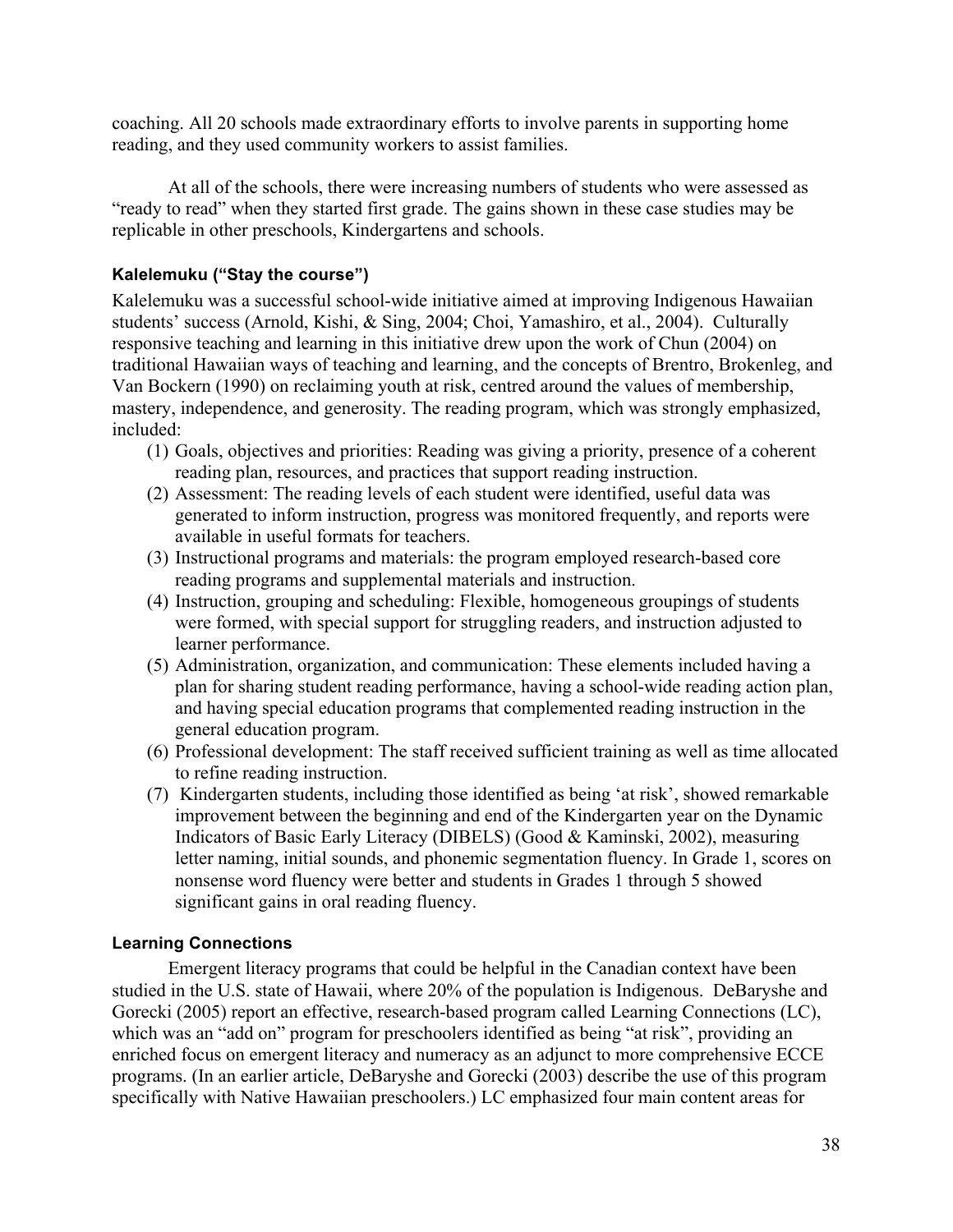literacy instruction: oral language; phonemic awareness; alphabet and print conventions; and emergent writing.

Small group, individualized instruction. Careful sequencing of learning activities to promote successful learning was based on both social learning theory and Montessori teaching methods. Teachers followed a daily lesson plan for an introductory circle time and two or three literacy activities done during learning center rotations. Each activity was conducted with small groups of one to four children, depending on the needs and skills of the children. Teachers were encouraged to keep the composition of learning groups consistent. Literacy curriculum materials were made available to children as free-choice activities as well as in the learning center rotations.

Cultural relevance. Curriculum content (e.g., concepts, vocabulary, materials) used many examples of local culture (e.g., both widely available rhyming books, and Hawai'ian Creole English versions of classic nursery rhymes, local flora and fauna, familiar family events and clothing).

Family involvement. A family curriculum aimed to increase the frequency and quality of parent-child learning interactions. It consisted of 24 weekly home activities that paralleled the lessons children received at school. Parents were given simple written descriptions of the activity and any needed materials. Most activities yielded a product (e.g., a home-made book, a collection of objects obtained on a scavenger hunt) that parents place in their child's classroom portfolio. Parents were also encouraged to borrow books on a weekly basis and to complete ratings and comments on each week's activities. A mentor met informally with parents individually or in small groups as they dropped off their children.

Ongoing teacher mentoring. Teacher mentoring and ongoing technical assistance were integral to the curriculum package. A master's level teacher met two full mornings per month in each classroom. Ongoing curriculum training sessions were held every moth. The small group nature of the ongoing training allowed for interaction, practice, and reflective conversation.

### **Learning Connections: An effective enrichment program**

Significant positive effects of the Learning Connections program were found for three of literacy outcomes: emergent reading, phonemic awareness, and letter-sound correspondence. These gains were significantly greater than for children provided with a program using the Creative Curriculum only. Literacy gains were greatest for English language learners, children with high attendance rates, and children whose families increased their level of home stimulation. DeBaryshe and Gorecki (2005) attributed significant literacy gains of LC compared to the Creative Curriculum alone to:

- literacy learning activities that were more frequent and specific;
- lesson plans that were carefully sequenced and supported by clear instructions, mentoring and support for teachers;
- classroom stability, including using the same groupings of children and having the same teacher over time; and
- an intensive parent curriculum and parent support.

These are dimensions of emergent literacy strategies that are found across many of the programs that have shown promise and could be explored in the Canadian context.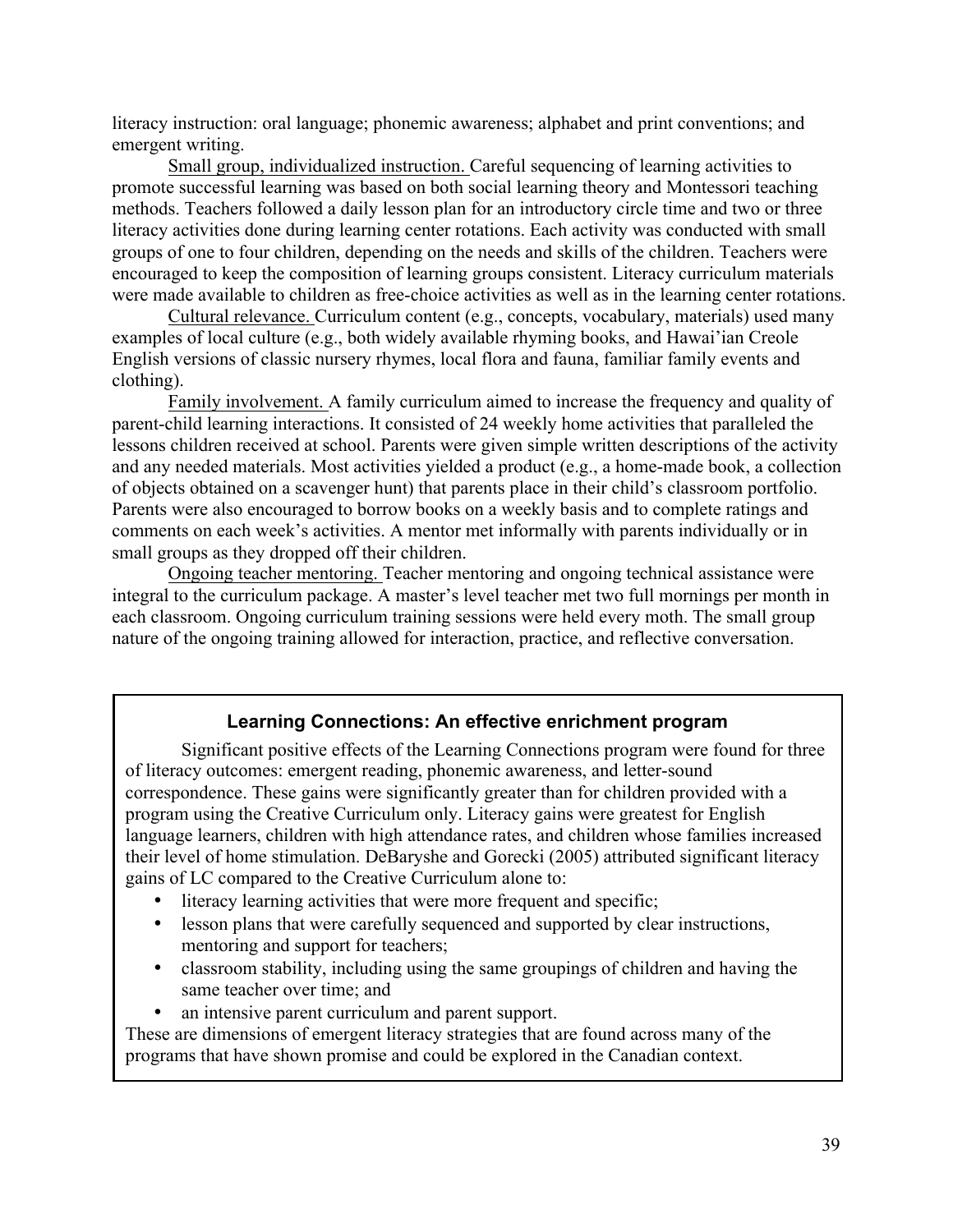## **Early intervention for children needing extra supports**

For a variety of reasons, some children do not respond as well as other children to general program strategies designed to promote emergent literacy skills. Research shows that children with a range of developmental difficulties and circumstances that adversely affect emergent literacy skills benefit most from participating in highly structured, small group, and individualized activities designed deliberately to promote emergent literacy in key areas (see Fey, Catts, & Larrivee, 1995; Layton, Deeny, Upton, & Tall, 1998; Lundberg, Frost, & Petersen, 1988; Majsterek, Shorr, & Erion, 2000; O'Connor, Jenkins, Leicester, & Slocum, 1993; van Kleeck, Gillam, & McFadden, 1998). While these children can benefit from literature-based activities in which literacy goals are implicitly addressed, they are more likely to show widespread, significant gains from additional, explicit, structured tasks targeting key literacy skills. At the same time, it should be noted, especially for evaluation of early interventions, that oral language skills and literacy orientation assessed before an early intervention are likely to predict emergent literacy performance at the end of an intervention (Justice et al., 1999). Early literacy intervention is not a panacea and should be offered in the context of other supports for child health, development, and early learning.

Screening and assessment of children at an early stage in their language and literacy development enables early intervention for children needing extra supports. In this regard, it is important to note that the terms 'at risk,' 'special needs,' 'targeted,' and 'surveillance' can be sensitive for some Indigenous families and communities, potentially connoting that some children are not as treasured as others, or evoking concerns about unwanted government intrusion into child-rearing and family life. Awareness of the devastating history and ongoing concerns about interventions by governments and institutions into Indigenous lives is foundational for good practice with young children and families, and it is essential to be sensitive about the ways that general and specific supports are presented to families and to the children themselves.

Early identification depends upon culturally appropriate assessment strategies as well as practitioners who are able to establish and draw upon positive relationships with children's caregivers. Since there are no formal assessment tools that have been developed specifically for populations of Indigenous children, early identification must rest largely upon the practitioner's ingenuity, adaptation of existing tools, and information gathering from adult caregivers and other practitioners who may be involved with a child (e.g., speech language pathologists, occupational therapists, etc.).

Emergent literacy interventions for young children who are identified as being 'at risk' of poor literacy outcomes are generally framed within the theoretical perspective that emergent literacy knowledge is best acquired through frequent, informal, naturalistic, and meaningful interactions with literacy-related artefacts (e.g., books, writing, instruments) (Watkins & Bunce, 1996; Watson, Layton et al.,1994). School-based interventions can be more limited in scope and impact compared to the play-based, family-involving approaches characteristic of ECCE programs. "Time is of the essence" is a principle to bear in mind in introducing targeted early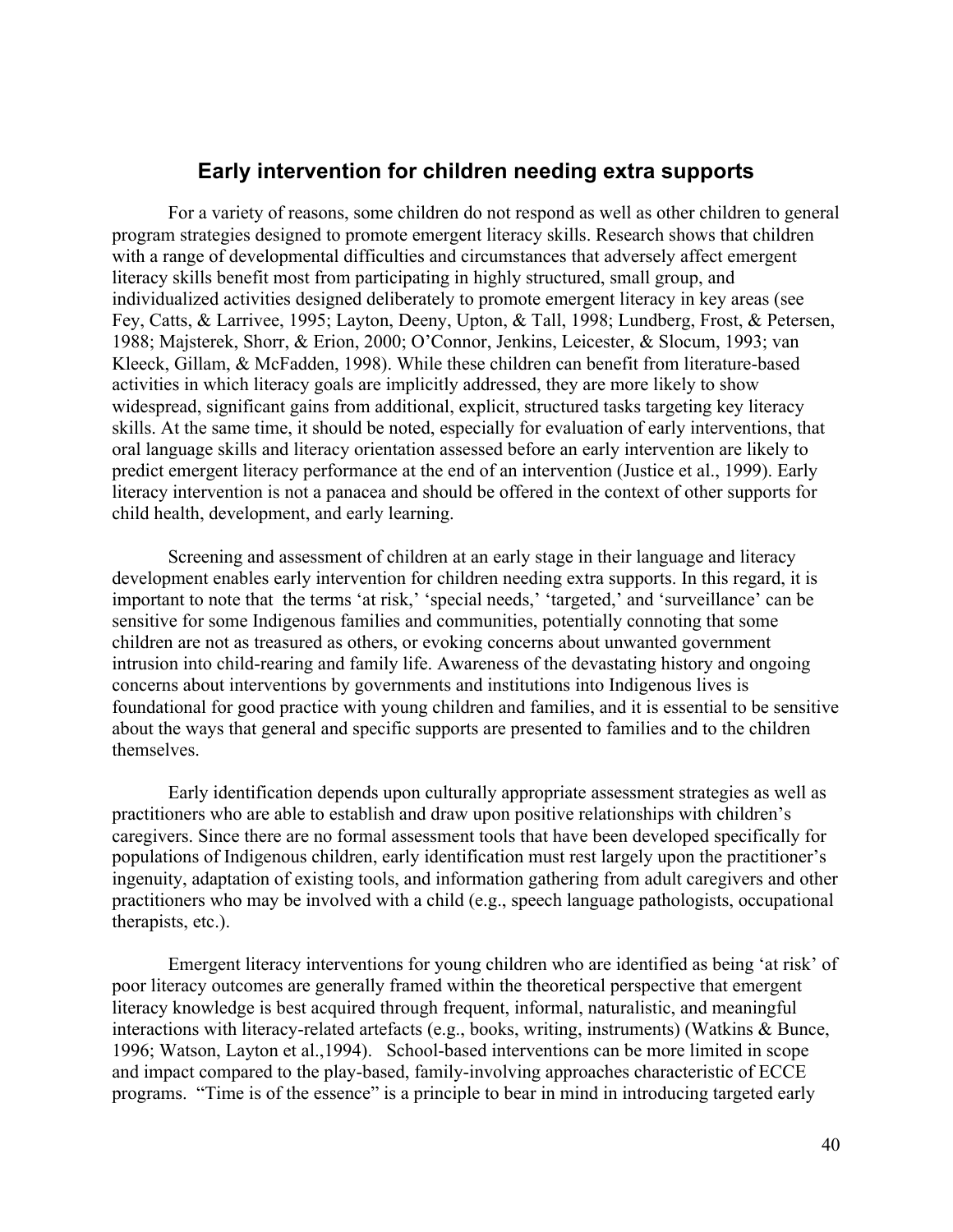intervention programs for children with needs for special supports. Emergent literacy skills are implicated in many of the task demands from the earliest months of formal schooling, and experiences of difficulty in the transition to school can be a powerful disincentive to attendance and/or engagement in learning. Further, literacy problems are more resistant to remediation as children grow older (Juel, 1988; Stanovich, 1986).

Early intervention programs for literacy usually involve a specific, developmentally derived curriculum in which children participate in a set series of structured tasks for a certain amount of time each day or week. Structured tasks are designed to directly target emergent literacy skills. Activities are designed to promote children's attention to the orthographic features of written language and the phonologic features of oral language, typically including letter naming and phonological awareness games. Activities can be designed to target those areas in which children have particular difficulties or areas that are most highly associated with later literacy outcomes (see Lundberg, Frost et al., 1988). Activities that yielded positive outcomes in early intervention studies involving non-Indigenous children are, in fact, many of the same activities reviewed earlier for general program strategies. Those activities that will address the emergent literacy needs and preferences of individual children are offered more frequently, often both through the home and centre-based programs, and children's progress is monitored so that increasingly challenging feedback and new activities can be introduced as the child is ready. For some children, involvement of a speech-language pathologist, occupational therapist, audiologist, nutritionist, dentist, optometrist, psychologist, or other specialists may be needed in order to address underlying or contributory physiological issues.

#### **First Steps**

In contrast to early intervention approaches that pull children out and often involve remedial or learning support teachers, First Steps is an enrichment program delivered in some of the schools in Western Australia that have a high proportion of Indigenous students, referred to as English Language and Numeracy (ELAN) schools (Deschamp, 1995). While some of the students are seen as being 'at risk,' all of the students receive the program, thereby avoiding the often self-fulfilling, stigmatizing effects of remedial pull out approaches. The program includes a variety of strategies for enhancing literacy and numeracy activities in classes, as well as a general pedagogical approach that involves direct instruction in large groups, small group work, and tailoring individual children's work to their own level, teacher modelling of skills, and teaching children to recognize different strategies they can use to approach a literacy or numeracy task.

Case studies of ELAN schools with First Steps have shown that children are happier, more engaged in learning, and have higher self-esteem than children in ELAN schools without First Steps (Deschamp, 1995). Teachers attribute these outcomes in part to the "Have a go" approach used in the program, which create s safety for children to risk learning without fear of failure. Children are more willing to experiment with language and teachers are more conscious of working with language, so they experiment more as well. Program success is also attributed to the individualized approach used within the "whole class" setting, such that children who are struggling can be assisted without it being obvious that they are doing different work from the rest of their class. Also, the First Steps initiative provides ELAN schools with a higher staffing allocation, additional training for ELAN teachers, and more resources than typical schools. Extra staffing means that teachers can offer homework classes, meet with parents, run parent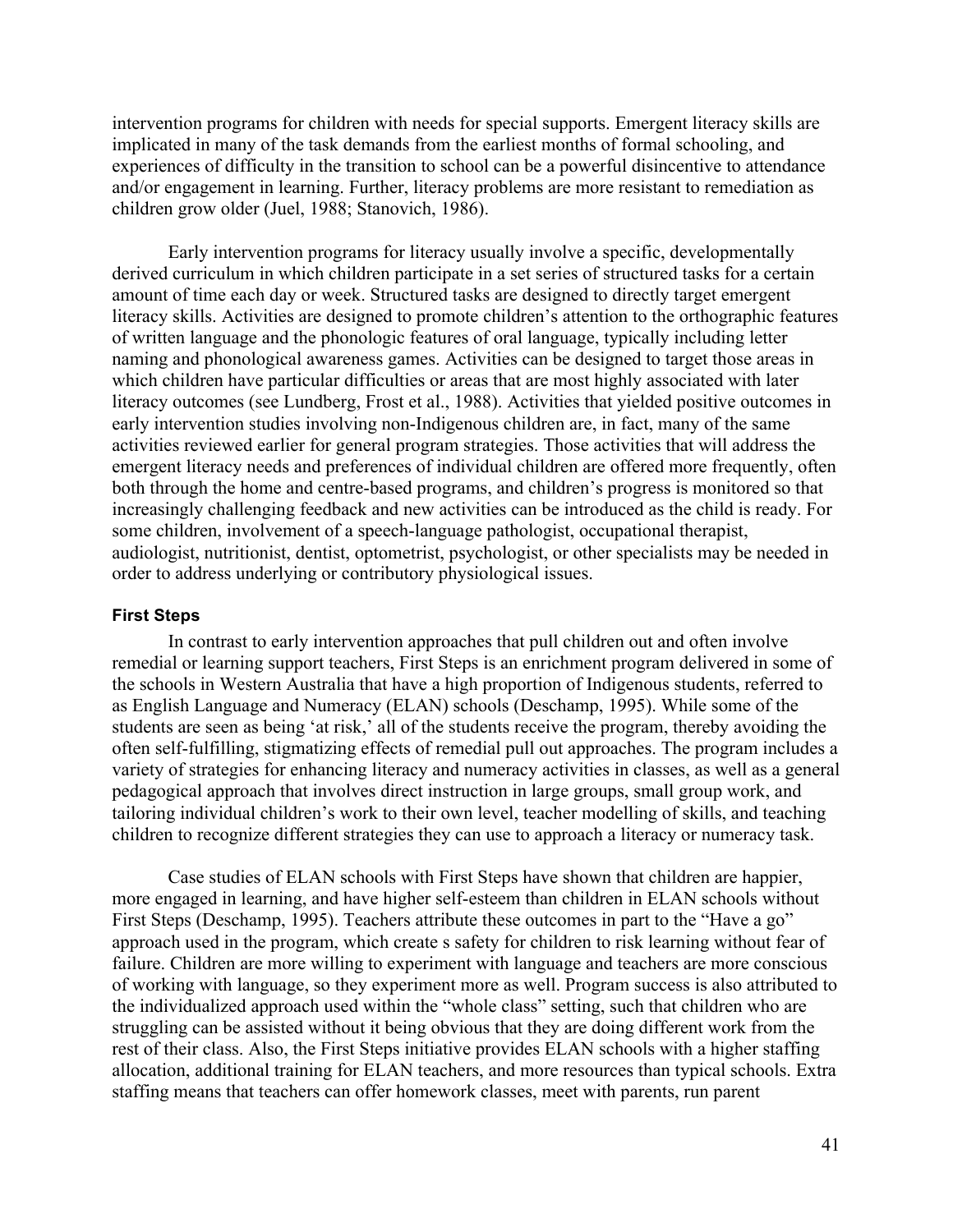workshops, and help to implement health and nutrition programs. , A learning point for the Canadian context is that extra resources may very well be needed in order to implement an early literacy program in a "whole class" context with a high proportion of "at risk" children in a way that practitioners find feasible, that involves parents, and that fully supports the learning needs of individual children.

## **Education and mentoring for practitioners**

The success of any ECCE curriculum depends on the practitioners who implement it. Early childhood educators need to design different types of programs to meet the specific, individual needs of young Indigenous children (Freebody, 2000). They need to be supported to: learn different kinds of pedagogies for promoting oral language and literacy; value their own knowledge and skill in noticing what a child can do in terms of speaking, listening, reading, and writing; work with and from those literacy practices, interests and experiences that children have developed; and design different learning pathways accordingly.

## **Effective training for ECE's**

Summarizing the literature, DeBaryshe and Gorecki (2005) conclude that training for early childhood practitioners to be most effective in promoting emergent literacy is most effective when:

- (1) the training provided is specifically designed for the curriculum to be implemented;
- (2) teachers are given ample opportunity for hands-on practice;
- (3) on-site observation and feedback are provided by a supportive mentor over an extended period of time;
- (4) teachers are encouraged to reflect on and evaluate their new practices; and
- (5) the content of training and supervision activities are matched with each teacher's developmental level (Bowman, Donovan, & Burns, 2001; Malone, Straka, & Logan, 2000; Spodek, 1996).

In addition to developing skill in supporting emergent literacy, an important focus for pre-service and in-service training is to help practitioners to develop cultural competence. learn to build relationships, provide cultural safety for Indigenous families, and support linguistically diverse young children and their families (Ball, 2005; Pewewardy & Hammer, 2003). Also, Rinehart (2005) notes that because staff may be from the community where a program is delivered does not necessarily mean they are able to create a caring environment for young children to explore and develop. Important training components include:

- Learning about the historical contexts and cultures of children and families to be served;
- Learning about one's own beliefs, values, strengths, and needs for learning and support;
- Learning to work across disciplines and with practitioners in other programs in the community;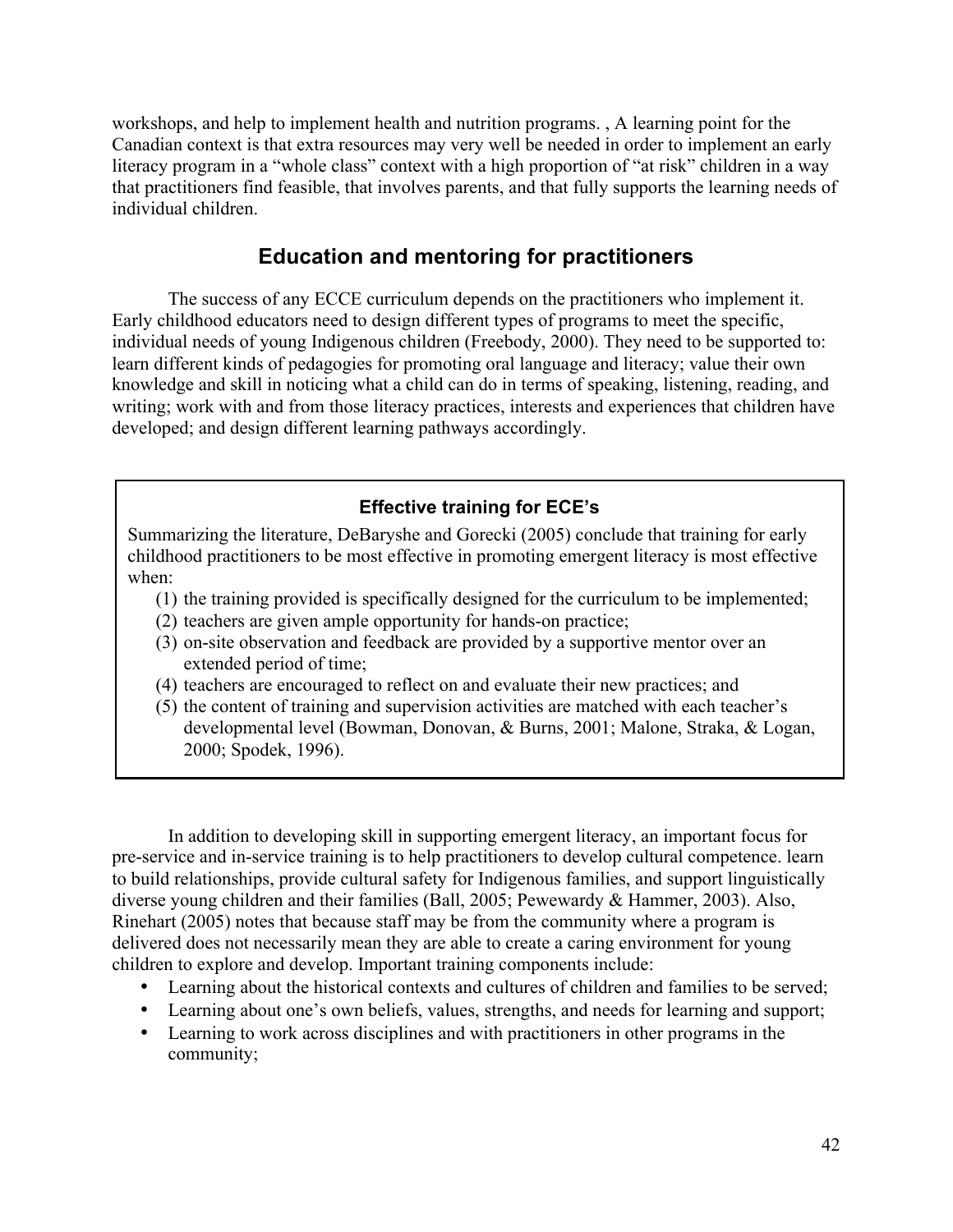• Learning about language acquisition, including bilingual learning, and about ways to support emergent literacy in culturally and linguistically diverse young Indigenous children.

There is also broad agreement that infant and early learning and child care and development practitioners need to be skilled in working with parents and children to facilitate language and literacy skills and to detect difficulties as early as possible (Ball, 2005a). Investments in strengthening the capacity of these front-line workers could be the most effective approach to promoting Indigenous children's language and emerging literacy.

## **Conclusion**

Just as poverty is expensive, so too are the costs of poor early literacy in terms of risks to long-term educational outcomes and life opportunities. Literacy skills increase the probability of school success, opportunities for employment, economic security, and enjoyment in life (Bird  $\&$ Akerman, 2005). Persisting educational inequities among Indigenous children indicate a need for intensified, thoughtful efforts to ensure that children receive culturally meaningful supports for their emergent literacy, starting with collaborations with parents and other caregivers in family as well as community settings.

The foregoing review supplements earlier reports generated by CLLRNet on young Indigenous children's language and literacy development, providing an enhanced focus on emergent literacy and an expanded look at initiatives with Indigenous children in Canada and in other countries. There is a paucity of reports about promising programs to promote emergent literacy among young Indigenous children, and even fewer reports of research evaluating literacy program effectiveness. Exceptions include programs highlighted in the foregoing review, which can be seen as promising practices to inspire adaptations and innovations in collaboration with Indigenous families and communities.

### **Key elements of an emergent literacy strategy**

Literature reviewed for this report lends support for the following seven key elements of a comprehensive strategy to improve literacy development among young Indigenous children:

- (1) Increase provisions for young Indigenous children to have access and to regularly attend quality early learning programs, including home-based, centre-based, and communitybased drop-in programs.
- (2) Increase specialist services to ensure early identification and treatment for hearing, dental, and other health problems that undermine language development and emergent literacy for many young Indigenous children.
- (3) Provide early years practitioners and specialists involved in speech and language, dental, vision, and hearing services, with professional development opportunities to sharpen their insights into how their own culturally-based understandings of early learning and literacies shape their practice, and to enhance their skills in culturally competent collaborations with parents, other caregivers, and other practitioners, to ensure culturally appropriate program designs and cultural safety for Indigenous children and families.
- (4) Provide early years practitioners with training and resources to assess family literacy practices and to design group, parent-child, and individualized early literacy programs and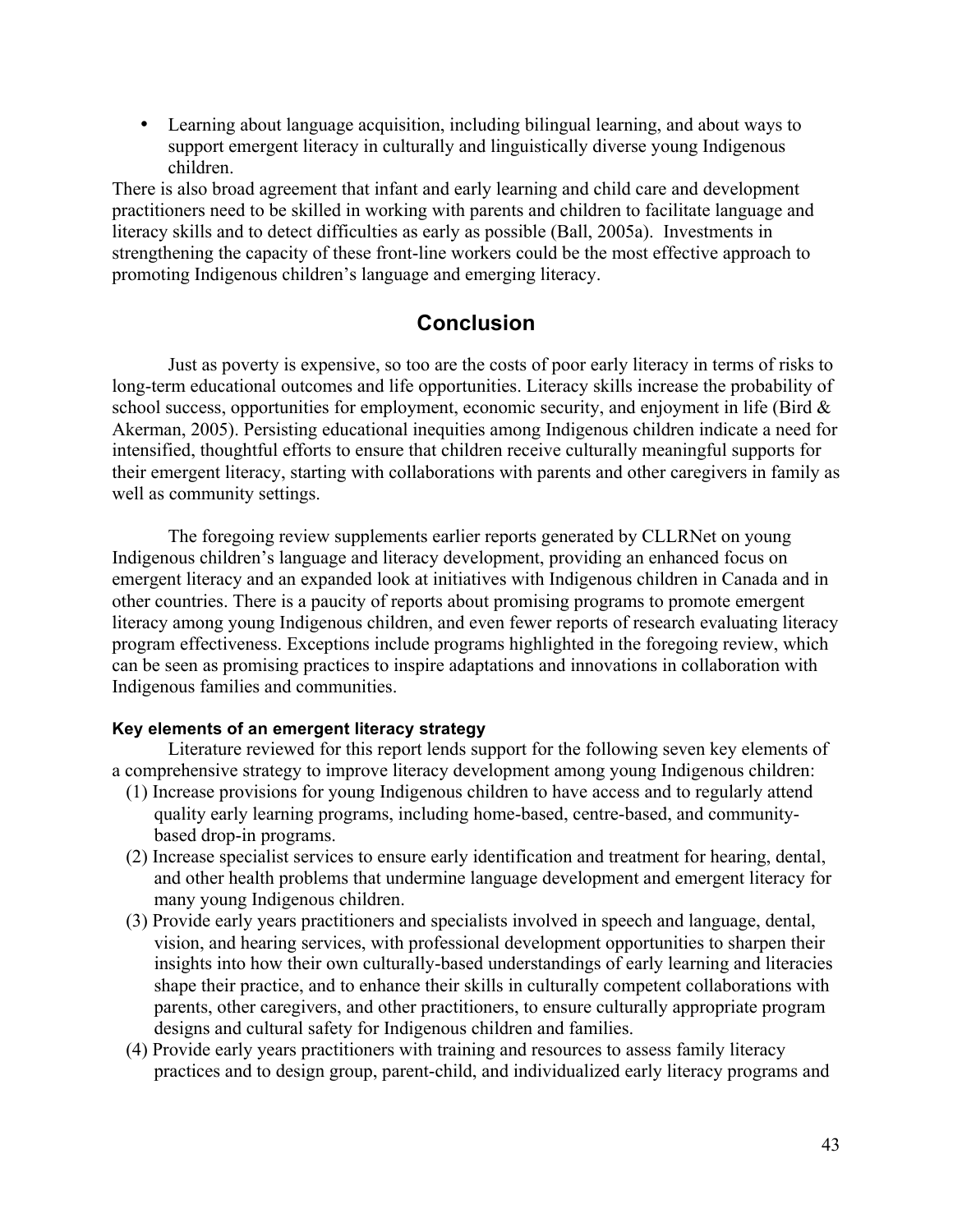early intervention program components for children identified as needing extra supports to develop literacy skills.

- (5) Create books and other print materials, as well as audio-taped story-telling and computerbased literacy materials, through collaboration with Indigenous community members, that:
	- (a) present Indigenous children and families positively and accurately;
	- (b) represent activities and surroundings that are familiar to many young Indigenous children; and
	- (c) reflect the home and community experiences of specific populations of young Inuit, Métis, and First Nations children.
- (6) Involve early childhood services and schools in working together to develop continuity for Indigenous children's literacy development during the critical transition from home to school, focusing especially on enhanced readiness of schools to support these children's holistic development and culturally meaningful learning.
- (7) Institute a collaborative program of research involving Indigenous families, early years practitioners, and researchers to document, evaluate, and share promising practices, solve problems of access, attendance, program implementation and efficacy, and improve outcomes of emergent literacy support initiatives.

### **Guiding principles**

These elements must be delivered within a general framework which recognizes that:

- (1) there is tremendous diversity between and within populations of First Nations, Inuit, and Métis young children and families in Canada and no one approach will be culturally meaningful or effective for all of them;
- (2) young Indigenous children's primary caregivers, including mothers, fathers, grandparents and other carers, are the primary resources for promoting children's language and literacy development, especially in the early years from birth and throughout primary school; and
- (3) any efforts to promote young Indigenous children's health, development, early learning, and eventual success in school and in life requires political will. Structural reforms must improve the quality of life for Indigenous families. Actions must be taken to mitigate the inter-generational effects of the Indian Residential School experience as well as the ongoing disruption of culturally-based lifestyles among some Indigenous populations due to climate change, natural resource depletion, urban migration, and the hyperassimilationist pressures of globalization.

These components are similar to those prioritized in the National Indigenous English Literacy and Numeracy Strategy advanced by the Australian Department of Employment, Education, Training and Youth Affairs (2000).

Improving developmental outcomes for Indigenous children should be a priority of the federal government. This goal will require a large-scale and sustained effort on many fronts. In contrast to "quick fix" innovations rolled out and back with the turning of political tides, for over a decade AHS has established credibility in Aboriginal communities, built a cadre of trained and experienced program staff, accumulated a wealth of anecdotal reports and program examples, and taken some initial steps toward documenting outcomes for children. AHS could be an important portal for delivering holistic emergent literacy programs as well as enrichment programs specifically for children who are struggling with oral language or overall development.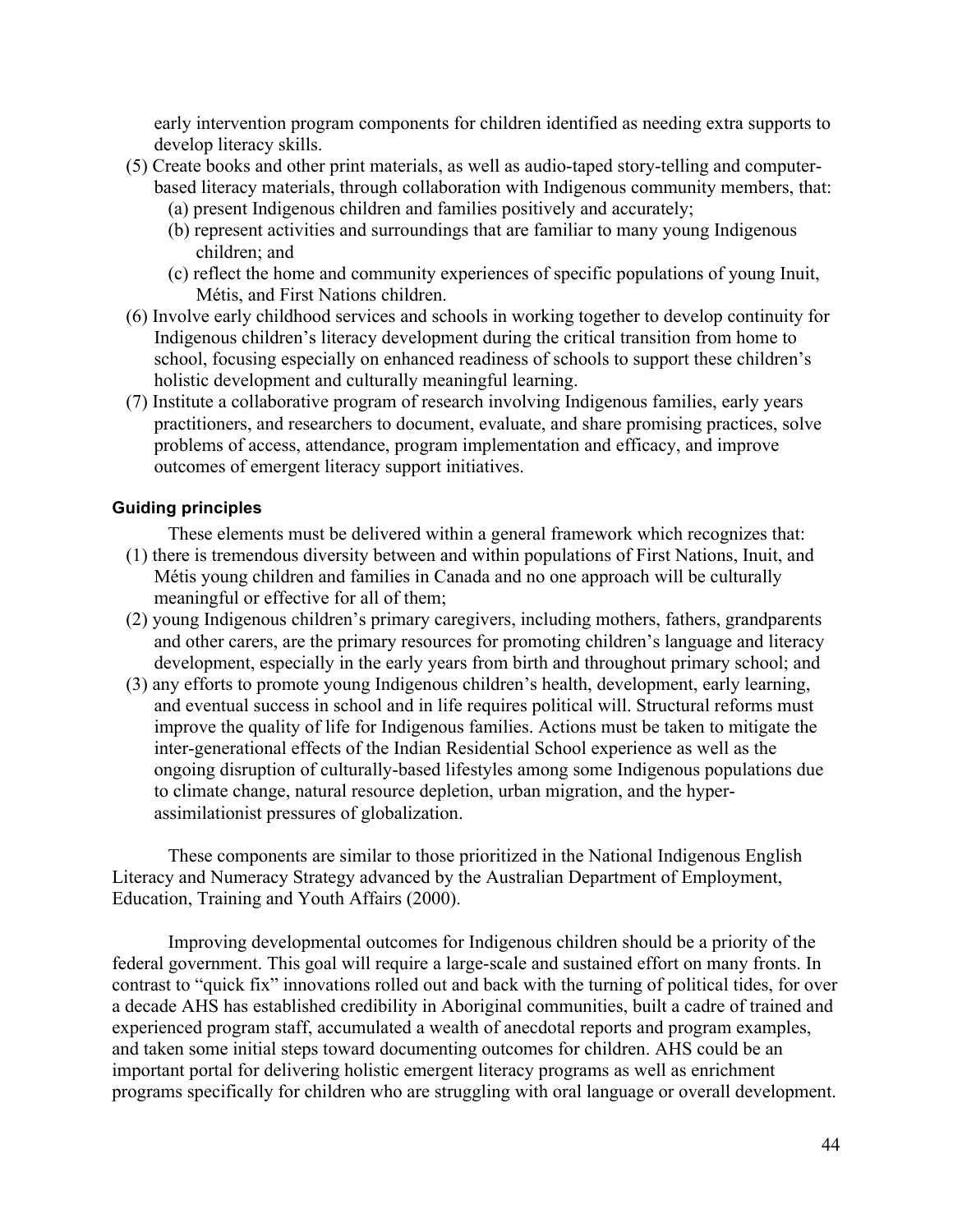Providing equitable resources and supports for Indigenous children to maximize their full potential for literacy in the Standard English or Standard French language of schooling, commerce, and politics in Canada is one important component of a comprehensive strategy.

### **References**

- Adams, M.J. (1994). *Beginning to read: Thinking and learning about print.* Cambridge, MA: MIT Press.
- Adelson, N. (2005). The Embodiment of Inequity: Health Disparities in Aboriginal Canada. *Canadian Journal of Public Health, March-April*, S45-S61.
- Alexander, K. L., & Entwistle, D. R. (1988). Achievement in the first 2 years of school: Patterns and processes. *Monographs of the Society for Research in Child Development*, *53,* 1-157.
- Alexie, S. (1997). Superman and me. In M. Dorris & E. Buchwald (Eds.), *The most wonderful books* (pp. 3-6). Minneapolis, MN: Milkweed Editions.
- Aman, C., & Ungerleider, C. (2008). Aboriginal students and K-12 school change in British Columbia. *Horizons, 10* (1), 31-33.
- Archibald, J. (2008). Indigenous storywork: Educating the heart, mind, body and spirit. Vancouver: UBC Press.
- Assembly of First Nations. (2006). *Royal Commission on Aboriginal People at 10 years: A report card.* Ottawa: Author.
- Australian Department of Employment, Education, Training and Youth Affairs. (2000). National Indigenous English Literacy and Numeracy Strategy, 2000-2004.
- Avataq Cultural Institute (2006). *Unikkaangualaurtaa (Let's tell a story).* Westmount, Quebec: Avataq Cultural Institute.
- Ball, J., & Moselle, K. (2000). *Compendium of language, literacy, and early learning resources for Aboriginal Head Start programs.* Ottawa: Public Health Agency of Canada, AHS-UNC Program.
- Ball, J. (2002). The challenge of creating an optimal learning environment in child care: crosscultural perspectives. In L. Girolometto & E. Weitzman (Eds.), *Enhancing caregiver language facilitation in child care settings* (pp. 1-12). Proceedings from a Symposium of the Canadian Language and Literacy Research Network, Toronto, October 18, 2002.
- Ball, J. (2005). *"Nothing about us without us:"* restorative research partnerships involving Indigenous children and communities in Canada. In A. Farrell (Ed.), *Exploring ethical research with children* (pp. 81-96). Open University Press/McGraw-Hill Education.
- Ball, J. (2007). *Creating cultural safety in speech-language and audiology services.* Paper presented at the Annual Conference of the BC Association of Speech-Language Pathologists and Audiologists, Whistler, October 25. Retrieved from: www.ecdip.org/culturalsafety
- Ball, J. (2008). Promoting equity and dignity for Aboriginal children in Canada. *IRPP Choices, 14*(7), 1–30.
- Ball, J. (2008). Aboriginal young children's language and literacy development: Progress, promising practices, and needs. *Encyclopedia of Language and Literacy Development. London, ON: Canadian Language and Literacy Research Network*, *National Literacy Strategy Initiative*. Retrieved March 10, 2009 from: http://www.literacyencyclopedia.ca/pdfs/topic.php?topld=257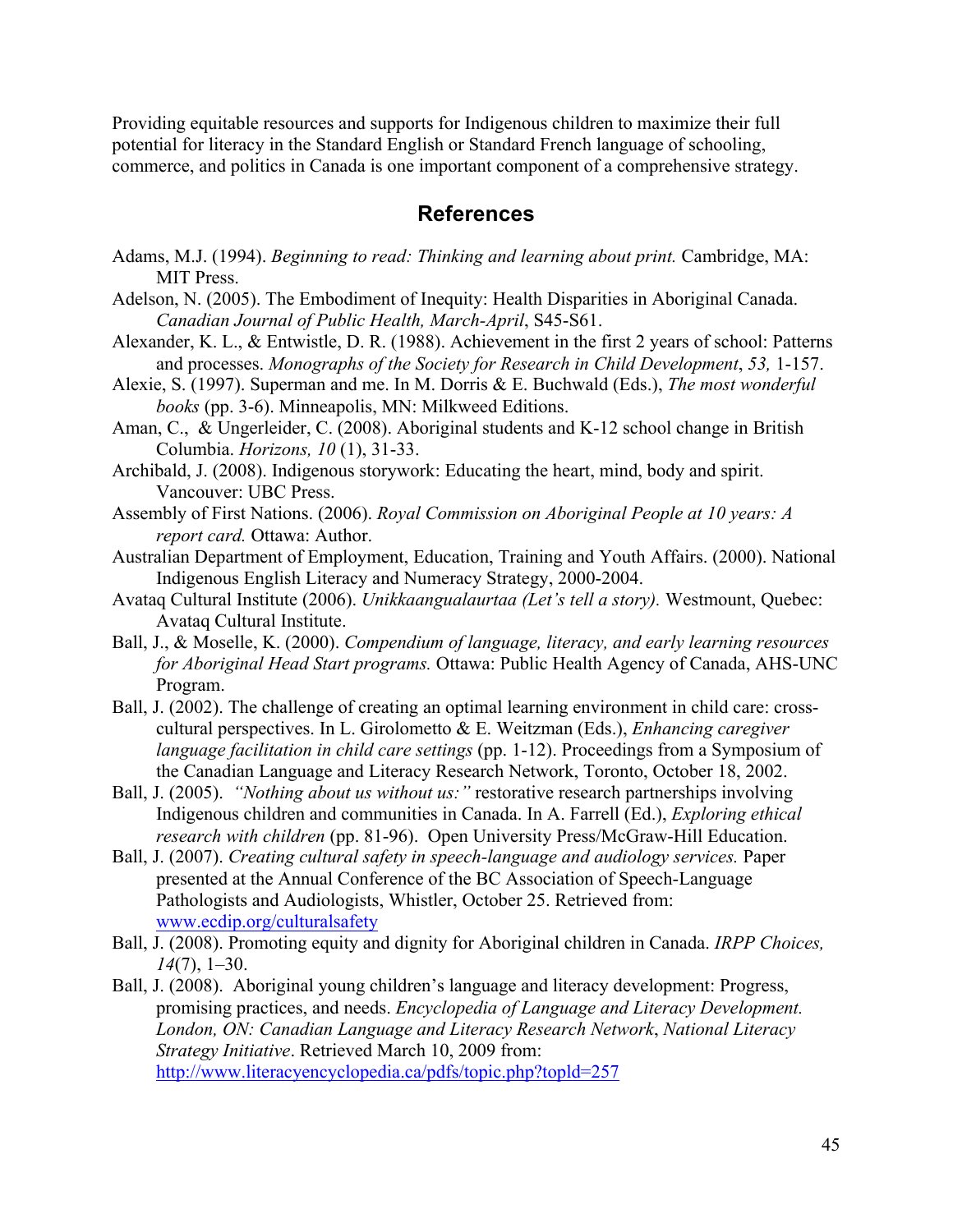- Ball, J. (2010 *Educational equity for children from diverse language backgrounds: Mother tongue-based bilingual or multilingual education in the early years\*.* Paris: UNESCO. Retrieved from: http://unesdoc.unesco.org/images/0018/001869/186961E.pdf
- Summary retrieved from: http://www.ecdip.org/docs/pdf/UNESCO%20Summary%202010.pdf
- Ball, J., & Bernhardt, B. M. (2008). First Nations English dialects in Canada: Implications for speech-language pathology practice. *Clinical Linguistics and Phonetics, 22,* (8), 570-588.
- Ball, J., Bernhardt, B.M., & Deby, J. (2006). *First Nations English dialects: proceedings of an exploratory study in Canada.* University of Victoria. Retrieved November 20, 2007: http://www.ecdip.org
- Ball, J., & Lewis, M. (2006). Aboriginal parents' goals for children's language: what is our role? *IMPrint: The Newsletter of Infant Mental Health Promotion, 46*, 11-16.
- Battiste, M. (1986). Micmac literacy and cognitive assimilation. In J. Barman, Y. Hebeert, & D. McCaskill (Eds.), *Indian education in Canada* (vol 1, pp. 23-44). Vancouver: UBC Press.
- Battiste, M. (2000). Maintaining Aboriginal Identity, Language, and Culture in Modern Society. In M. Battiste (Ed.) *Reclaiming Indigenous Voice and Vision* (pp. 192-208). Vancouver: UBC Press.
- B.C. Aboriginal Child Care Society (2006a). *Many voices, common cause: A report on the aboriginal leadership forum on early childhood development.* Retrieved from http://www.acc-

society.bc.ca/files\_new/pdf\_documents/Addressing%20Training%20Needs%202004.pdf

- B.C. Aboriginal Child Care Society (2006b). *Moe the Mouse and his theme box: speechlanguage and literacy promotion for young children and their families.* Prepared by Margaret Chesterman and Ann Gardiner. Vancouver: Author.
- B.C. Aboriginal Child Care Society (2010). ECE Rotating Curriculum Boxes. Vancouver: Author. Retrieved from: http://www.acc-society.bc.ca/files\_new/promotions.html
- Beatch, M. (2006). *Transformative experiences of Aboriginal home visitors in an early literacy family intervention program.* Unpublished Masters Thesis. Faculty of Education, Simon Fraser University. Author.
- Bell, D., with Anderson, K., Fortin, T., Ottoman, J., Rose, S., Simard, L., & Spencer, K. (2004). *Sharing our success: Ten case studies in Aboriginal schooling.* Kelowna, BC: Society for the Advancement of Excellence in Education. Retrieved from http://www.artssmarts.ca/media/fr/sharingoursuccess.pdf
- Bernhardt, B., Ball, J., & Deby, J. (2007). Cross-cultural issues in assessment of phonology. In S. McLeod (Ed.), *The international guide to speech acquisition.* Delmar Thomson Learning.
- Bird, V., & Akerman, R. (2005). *Every which way we can: a literacy and social inclusion position paper*. London, UK: National Literacy Trust. February, 2005. Retrieved November 15, 2007: http://www.literacytrust.org.uk/socialinclusion/policychallenge.html
- Bissex, G. (1980). *GNYS at work: A child learns to read and write.* Cambridge, MA: Harvard University Press.
- Bowman, B. T., Donovan, M. S., & Burns, M. S. (Eds.). (2001). *Eager to learn: Educating our preschoolers*. Washington, DC: National Academy Press.
- Bradley, L. and Bryant, P. 1985.*Rhyme and Reason in Reading and Spelling*. International Academy for Research in Learning Disabilities Monograph Series, Number 1. Ann Arbor: University of Michigan Press.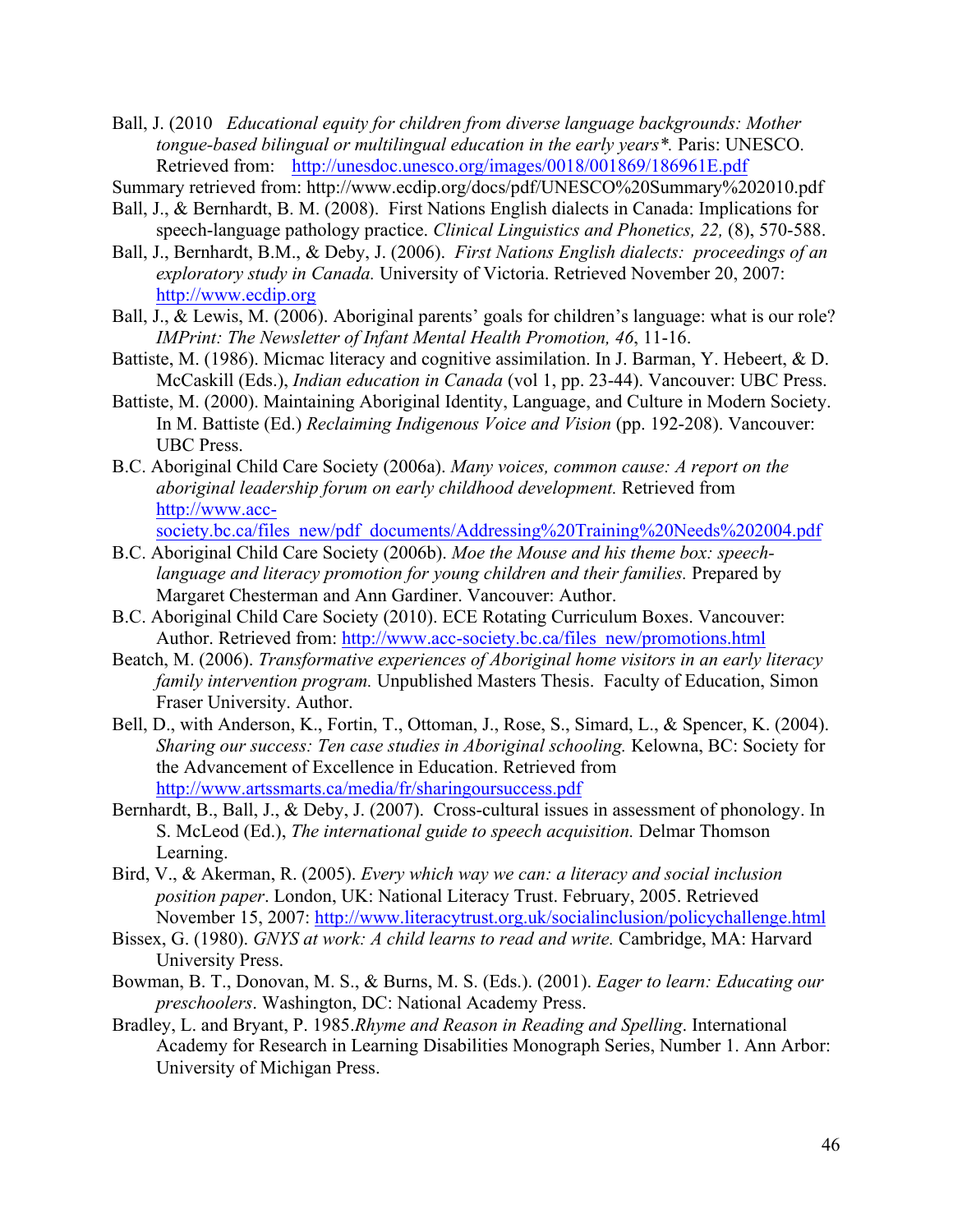- Brendtro, L., Brokenleg, M., Van Bockern, S. (1990). *Reclaiming youth at risk.* Bloomington, IN: National Educational Service.
- British Columbia Aboriginal Network on Disability Society (BCANDS) (1996). *Identification of Barriers to Post-secondary Training and Employment.* Vancouver: Author.
- Bus, A.G. (2001). Joint caregiver-child storybook reading: A route to literacy development. In S.B. Neuman & D.K. Dickinson (Eds.), *Handbook of early literacy research* (pp. 179- 191). New York: Guilford Press.
- Byrne, B. (1997). *The child's acquisition of the alphabetic principle: An experimental analysis.*  Unpublished article. University of New England, Armidale.
- Byrne, B., & Fielding-Barnsley, R. (1991a). *Sound Foundations*. Artamon, Australia: Leyden Educational Publishers.
- Canadian Council on Learning. (2007). *State of learning in Canada: No time for complacency.* Ottawa: Author.
- Capute, A., (1987). Using language to track development. *Patient Care*, *21* (19), 60-70.
- Catts, H., Fey, M., Zhang, X., & Tomblin, B. (1999). Language basis of reading and reading disabilities: evidence from a longitudinal investigation. *Scientific Studies of Reading, 3* (4), 331-361.
- Cazden, C., Cope, B., Fairclough, N., Gee, J., Cress, G., Luke, A., Luke, C., Michaels, S., & Nakata, M. (1996). A pedagogy of multiliteracies: designing social futures. *Harvard Educational Review, 66* (1), 60-92.
- CCTHITA (Central Council Tlingit & Haida Indian Tribes of Alaska Head Start (2002). *Family feathers: Understanding and guiding your preschool child: Tips and tools from parents, professionals, and elders.* (video series). Juneau, AK: Author.
- Choi, C., Yamashiro, D., Kishi, G., Sing, N., Arnold, C., & Nä Mamo, P. (2004). Kälelemuku: Staying on course for school-wide reading improvement. Paper presented at the *Kamemeha Schools 2004 Research Conference on Hawaiian Well-being,* Kea`au, Hawai`i. Retrieved from http://www.ksbe.edu/pase/pdf/KSResearchConference/2004presentations/Choy.pdf
- Christensen, D. (2000). *Ahtahkakoop.* Shell Lake, SK, Canada: Ahtahkakoop Publishing.
- Chun, M. (2004). *A'o: Traditional Hawaiian ways of teaching and learning.* Honolulu, HI: Pihana Na Momo manuscript.
- Clancy, S., & Simpson, L. (2001). Cultural practices of pedagogy: Literacy contexts for young aboriginal students in inner & outer regional australia. *Education in Rural Australia, 11*(2),  $2-9.$
- Clay, M.M. (1998). *By different paths to common outcomes.* York, ME: Stenhouse.
- Cooke, M., Beavon, D., & McHardy, M. (2004). *Measuring the well-being of Aboriginal people: An application of the United Nations' Human Development Index to registered Indians in Canada,* 1981-2001. Ottawa: Strategic Research and Analysis Directorate, Indian and Northern Affairs Canada.
- Coppola, J. (2005). English language learners: Language and literacy development during the preschool years. Journal of the New England Reading Association, 41(2), 18-23.
- Council of Ministers of Education. (2004). *Quality education for all young people: Challenges.* Retrieved from: http://www.cmec.ca/international/ice/47\_ICE\_report.en.pdf
- Crago, M. (1992). Ethnography and language socialization: a cross-cultural perspective. *Topics in Language Disorders*, *12* (3), 28-39.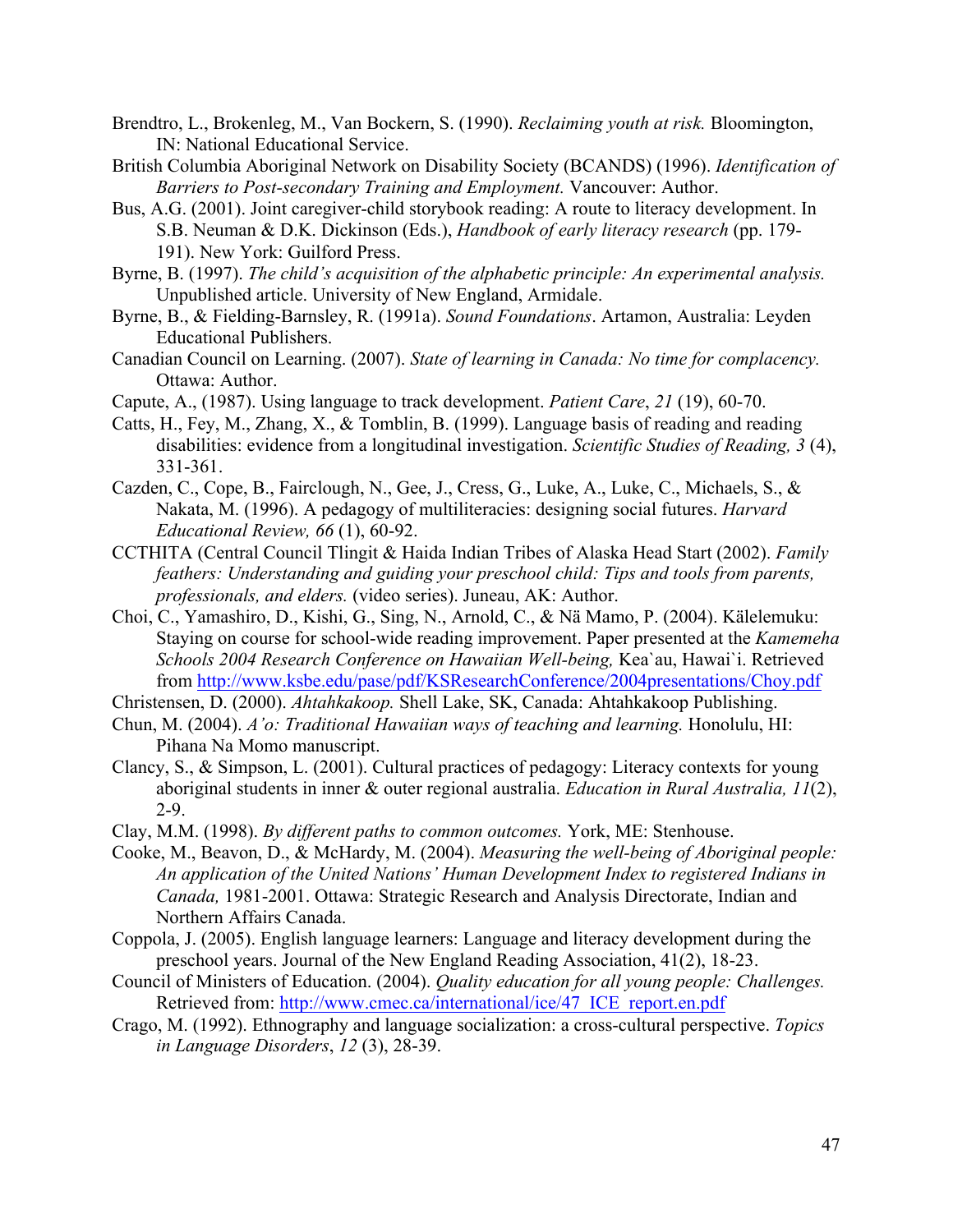- Crago, M. B., Eriks-Brophy, A., Pesco, D., & McAlpine, L. (1997). Culturally-based miscommunication in classroom interaction. *Language, Speech, & Hearing Services in Schools, 28* (3), 245-254.
- Crain-Thoreson, C. & Dale, P. S. (1999). Enhancing linguistic performance: Parents and teachers as book reading partners for children with language delays. *Topics in Early Childhood Special Education 19*, 28-39.
- Cunningham, A., & Stanovich, K. (1990). Assessing print exposure and orthographic skill in children: A quick measure of print experience. *Journal of Educational Psychology, 82,* 733-740.
- Curran, T.M. (2005). Investigating early relationships between language and emergent literacy in three and four year old children. *Dissertation Abstracts International, B: Sciences and Engineering, 65*(7), 3426-B-3427-B
- DeBaryshe, B., & Gorecki, D. (2003). Enhancing emergent literacy & numeracy skills in native hawaiian preschoolers: The learning connections model. Paper presented at the *Kamehameha Schools' Inaugural Research Conference on the Education and Well-being of Hawaiians.* Turtle Bay Resort, Hawaii. Retrieved from http://www.ksbe.edu/pase/pdf/KSResearchConference/presentations/DeBaryshe.pdf
- DeBaryshe, B. D., & Gorecki, D. M. (2005). Learning connections: A home-school partnership to enhance emergent literacy and math skills in at-risk preschoolers. In A. E. Maynard, & M. I. Martini (Eds.), *Learning in cultural context: Family, peers and school* (pp. 175-198). New York: Klewer/Plenum. Retrieved from

http://uhfamily.hawaii.edu/publications/journals/LearningInCulturalContext.pdf

- deLeeuw, S., Fiske, J., & Greenwood, M. (2002). *Rural, remote and north of 51: Service provision and substance abuse related special needs in British Columbia's hinterlands.* Prince George, BC: University of Northern British Columbia Task Force on Substance Abuse.
- Delpit, L. (1988). The silenced dialogue: Power and pedagogy in educating other people's children. *Harvard Educational Review, 58* (3), 280-298.
- Delpit, L. (1995). *Other people's children: Cultural conflict in the classroom.* New York: Press.
- Delpit, L. (1998). What should teachers do? In T. Perry & L. Delpit (Eds.) *The real Ebonics debate: Power, language, and the education of African-American children* (pp. 17-26). Boston: Beacon Press.
- Deschamp, P. (1995). *The implementation of the literacy component of the first steps project in ELAN schools (schools with a high proportion of aboriginal students)*. Perth, Australia: Western Australia Education Department.
- Dickinson, D.K., & Smith, M. (1994). Long-term effects of preschool teachers' book readings on low-income children's vocabulary and story comprehension. *Reading Research Quarterly, 29*, 104-122.
- Disbray, S. (2008). Storytelling styles: A study of adult-child interactions in narrations of a picture book in Tennant Creek. In J. Simpson & G. Wigglesworth (Eds.). *Children's language and multilingualism: Indigenous language use at home and school* (pp. 56-78). London: Continuum.
- Doige, L. A. C. (2001). Literacy in aboriginal education: An historical perspective. *Canadian Journal of Native Education, 25*(2), 117.
- Doige, L. A. C. (2003). A missing link: Between traditional aboriginal education and the western system of education. *Canadian Journal of Native Education, 27*(2), 144-160.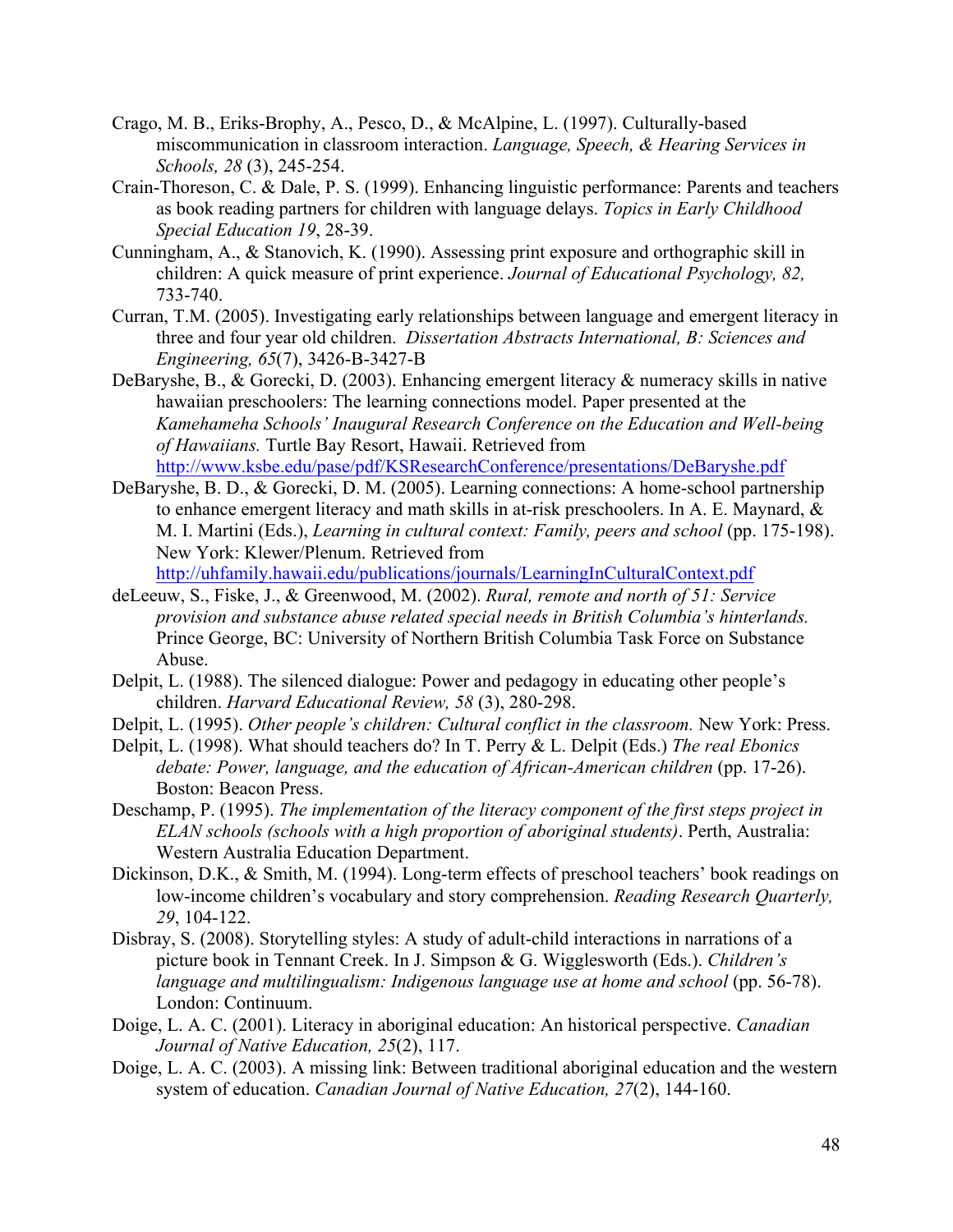Dunn, M. (1999). Tracking literacy development in an aboriginal community: Summary of a research project. *Australian Journal of Language and Literacy, 22*(2), 103-119.

- Dunn, M. (2001). Aboriginal literacy: Reading the tracks. *The Reading Teacher, 54*(7), 678-687.
- Durie, A. (1997). Maori-English bilingual education in New Zealand. In J. Cummins & D. Corson (Eds.), *Encyclopedia of Language and Education, Vol. 5, Bilingual Education* (pp. 15-23). Netherlands: Kluwer Academic Press.
- Doige, L. (2003). A missing link: Between traditional Aboriginal education and the western system of education. *Canadian Journal of Native Education, 27,* 144-160.
- Eades, D. (1995). *Aboriginal English.* Sydney: New South Wales Board of Studies.
- Ehri, L.C., & Wilce, L. (1985). Movement into reading: Is the first stage of printed word learning visual or phonetic? *Reading Research Quarterly, 20,* 163-179.
- Evans, J. (1994). *Oral language developmental continuum.* First Steps Series. Developed by the Education Department of Western Australia. Melbourne: Longman Cheshire.
- Fey, M.E., Catts, H.W., & Larrivee, L.S. (1995). Preparing preschoolers for the academic and social chllenges of school. In M.E. Fey, J. Windsor, & S.F. Warren (Eds.), *Language intervention: Preschool through the elementary years* (pp. 3-38). Baltimore: Paul H.Brookes.
- First Nations Centre. (2005). *First Nations Regional Longitudinal Health Survey 2002/03: Results for adults, youth and children living in First Nations communities.* Ottawa: Assembly of First Nations/First Nations Information Governance Committee. Retrieved from: http://www.naho.ca/firstnations/english/regional\_health.php
- Fixico, D.L., (2003). *The American Indian mind in a linear world: American Indian studies and traditional knowledge.* New York: Routledge.
- Francis, N., & Reyhner, J.A. (2002). *Language and literacy teaching for Indigenous education: A bilingual approach.* Clevedon, UK: Multilingual Matters.
- Freebody, P. (2000, October). Crafting a mix: Program and packages in literacy education. Newsletter of the Australian Literacy Educators' Association. Retrieved from: http://www.alea.edu.au/today.htm
- Freeman, L., & Bochner, S. (2008). Bridging the gap: Improving literacy outcomes for indigenous students. *Australian Journal of Early Childhood, 33*(4), 9-16. Retrieved from http://www.earlychildhoodaustralia.org.au/index2.php?option=com\_content&do\_pdf=1&i  $d=1133$
- Fulford, G., with Daigle, J.M., Stevenson, B., Tolley, C., & Wade, T. (2007). *Sharing our success: more case studies in Aboriginal schooling.* Kelowna, B.C.: Society for the Advancement of Excellence in Education.
- Gee, J. P. (2004). *Situated language and learning: A critique of traditional schooling.* New York: Routledge.
- Good, R., & Kaminski,R. (2002). *Dynamic Indicators of Basic Early Literacy Skills,* DIBELS  $(6<sup>th</sup> Ed.)$ . Eugene, OR: Institute for the Development of Educational Achievement (IDEA).
- Gould, J. (2008). Language difference or language disorder: Discourse sampling in speech pathology assessments for Indigenous children. In J. Simpson & G. Wigglesworth (Eds.) *Children's language and multilingualism: Indigenous language use at home and school* (pp. 194-215). London, Continuum.
- Habermas, T.l, & Bluck, S. (2000). Getting a life: The emergence of the life story in adolescence. *Psychological Bulletin, 26*, 748-769.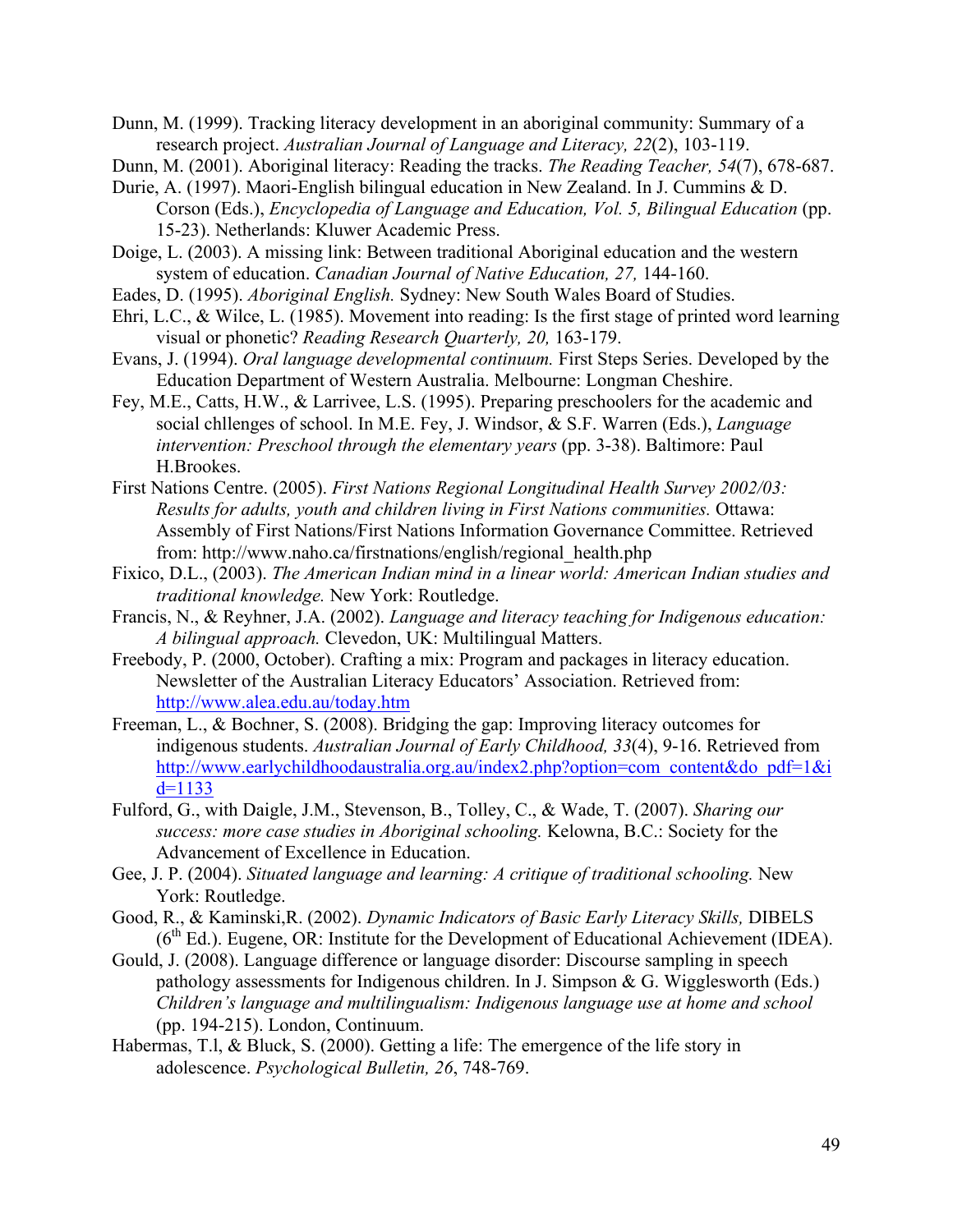- Hackett, P. (2005). From past to present: Understanding First Nations health patterns in a historical context. *Canadian Journal of Public Health, 96,* 17–21.
- Haden, C. (2003). Joint encoding and joint reminiscing: Implications for young children's understadnig and remembering of personal experiences. In R. Fivush & C. Haden (Eds), *Autobiographical memory and the construction of a narrative self* (pp. 49-69). Mahwah, NJ: Erlbaum.
- Hall, N. (1987). *The emergence of literacy.* Seven Oaks, Kent: Hodder & Stoughton.
- Hamston, J., & Scull, J. (2007). Extreme(s) makeover: Countering false dichotomies of literacy education in the Australian context. *Literacy, Teaching and Learning, 12*(1), 1-18. Retrieved from http://www.readingrecovery.org/pdf/Journals/LTL/LTL\_Vol12\_No1-2007/LTL\_12.1-Hamston-Scull.pdf
- Harkins, J. (1994). *Bridging two worlds: Aboriginal English and cross-cultural understanding.* Brisbane: University of Queensland Press.
- Harley, T.A. (1995). *The psychology of language: From data to theory*. Hove, UK: Erlbaum.
- Harste, J., Woodward, V., & Burke, C. (1984). Language stories and literacy lessons. Portsmouth: New Hampshire: Heinemann.
- Hart, B., & Risley, T.R. (1995). *Meaningful differences in the everyday experience of young American children.* Baltimore: Paul H. Brookes.
- Hawai'I DOE Students Information System, (2003).
- Heath, S. (1983). *Ways with words: language, life and work in communities and classrooms.* Cambridge: Cambridge University Press.
- Hebert, Y. (2000). The state of Aboriginal literacy and language education. In M.B. Castellano, L. Davis, & L. Lahache (Eds.). *Aboriginal education: fulfilling the promise* (pp. 55-75). Vancouver: UBC Press.
- Heckman, J.J. (2006). Skill formation and the economics of investing in disadvantaged children. *Science, 312* (5782), 1900-1902.
- Henriksen, J. B. 2009. Foreword. *State of the world's minorities and Indigenous Peoples 2009*, 10–11. London: Minority Rights Group International and UNICEF.
- Hidi, S., & Hildyard, A. (April, 1980). The comparison of oral and written productions of two discourse types. Paper presented at the American Educational Research Association, Boston.
- Hiebert, E. H. (1981). Developmental patterns and interrelationships of preschool children's print awareness. *Reading Research Quarterly, 16,* 236-259.
- Hirst, L., & Slavik, C. (1989). Cooperative approaches to language learning. In J. Reyhner (Ed.), *Effective language education practices and Native American language survival* (pp. 133– 142). Billings, MT: Eastern Montana College Press.
- Holdaway, D. (1980). Shared book experience: Teaching reading using favorite books. *Theory into Practice, 21*(4), 293-300.
- Johnston, J., & Wong, M.-Y. A. (2002). Cultural differences in beliefs and practices concerning talk to children. *Journal of Speech, Language, and Hearing Research, 45,* 916-926*.*
- Joshi, A. (2006). *Parent Child Mother Goose Program Review*. University of British Columbia, Unpublished Manuscript, Author.
- Juel, C. (1988). Learning to read and write: A longitudinal study of 54 children from first through fourth grades. *Journal of Educational Psychology, 80*, 437-447.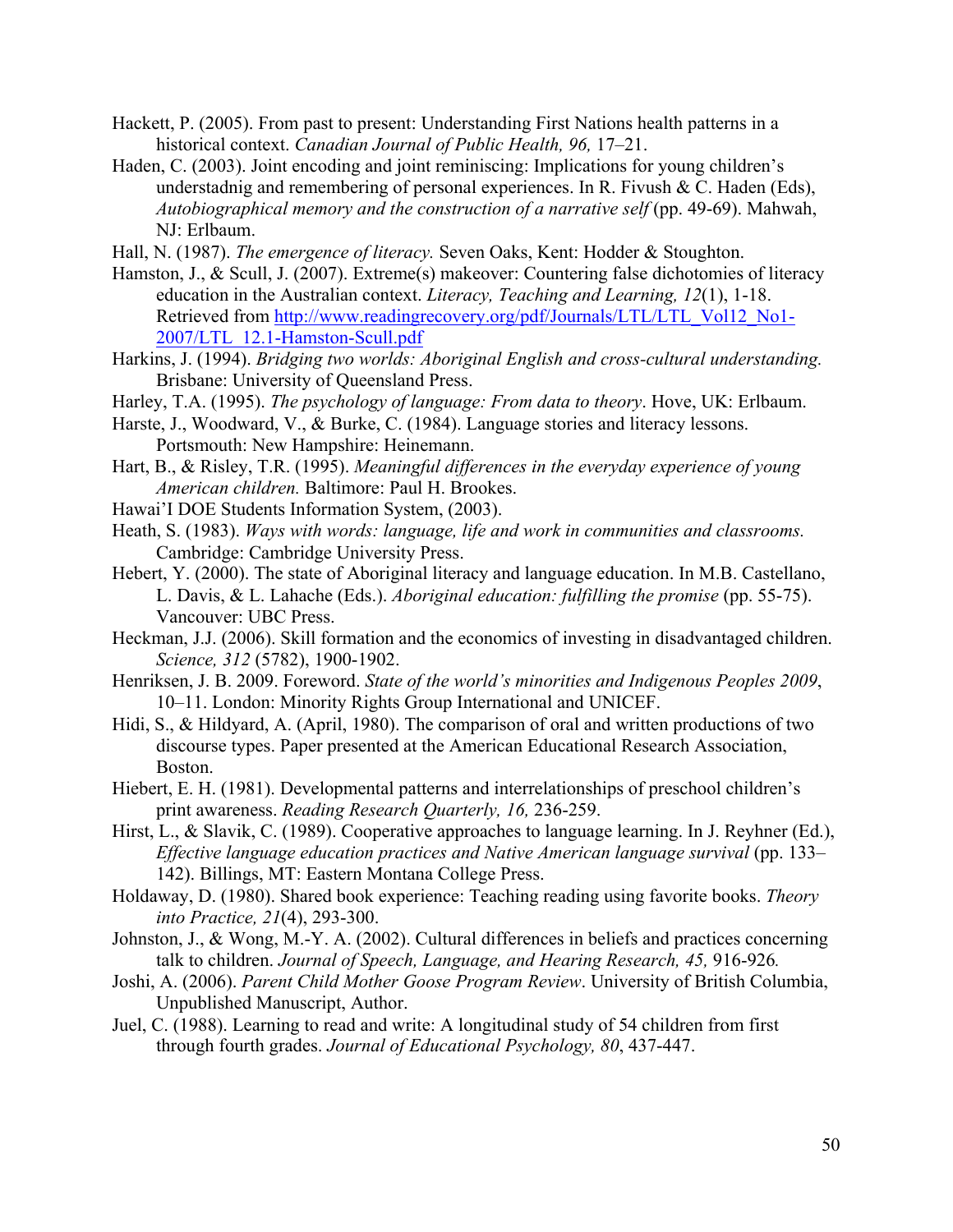- Justice, L.M., & Ezell, H.K. (1999). Vygotskian theory and its application to language assessment: An overview for speech-language pathologists. *Contemporary Issues in Communication Science and Disorders, 26*, 111-118.
- Justice, L. M., & Ezell, H. K. (2000). Enhancing children's print and word awareness through home-based parent intervention. *American Journal of Speech-Language Pathology, 9,*  257–269.
- Justice, L. M., & Ezell, H. K. (2002). Use of storybook reading to increase print awareness in atrisk children. *American Journal of Speech-Language Pathology, 11*, 17–29.
- Kaderavek, J. N., & Sulzby, E. (1998). Parent-child joint book reading: An observational protocol for young children. American Journal of Speech-Language Pathology, 7, 33-47.
- Kantor, R., Miller, S.M., & Fernie, D.E. (1992). Diverse paths to literacy in a preschool classroom: A sociocultural perspective. Reading Research Quarterly, 27, 185-201.
- King, J. (2001). Te Kohanga reo: Maori language revitalization. In L. Hinton & K. Hale (Eds.). *The green book of language revitalization in practice* (pp. 119-128). San Diego, CA: Academic Press.
- Kohen, D., Uppal, S., & Guèvremont, A. (2007). Children with disabilities and the educational system: a provincial perspective. *Education Matters* (Statistics Canada, Catalogue 81-004) 4(1).
- Labov, W. (1972). The logic of non-Standard English. In P.P. Giglioni (Ed.). *Language and social context.* Harmondsworth: Penguin.
- Lankshear, C, Gee, J.P, Knobel, M, & Searle, C. (1997). Changing literacies. Philadelphia: Open University Press.
- Layton, L., Deeny, K., Upton, G., & Tall, G. (1998). A preschool training programme for children with poor phonological awareness: Effects on reading and spelling. *Journal of Research in Reading, 21,* 36-52.
- Leap, W. (1977). The study of American Indian English: An introduction to the issues. In William Leap (Ed.), *Papers in Southwestern English II: Studies in Southwestern Indian English* (pp. 33-41). San Antonio: Trinity University.
- Leitch, K.K. (2008). *Reaching for the top: A report by the advisor on healthy children and youth.*  Ottawa: Health Canada.
- LeMare, L., Harkey, T., & Beatch, M. (2007). *Home Instruction for Parents of Preschool Youngsters (HIPPY) in five Aboriginal communities in B.C.* Paper presented at a meeting of the Consortium for Child Health, Intervention, Learning and Development, ECD Policy Forum, Vancouver, November 19.
- Leroy, C. (1995). *Opposition and literacy among girls in an inner-city classroom.*
- Lester, Y. (1993). *Yami: The autobiography of Yami Lester.* Alice Springs: Institute for Aboriginal Development.
- Lightbown, P. (2008). Easy as pie? Children learning languages. *Concordia Working Papers in Applied Linguistics, 1*, 1-25.
- Lomax, R. G., & McGee, L. M. (1987). Young children's concepts about print and reading: Toward a model of word reading acquisition. *Reading Research Quarterly, 22,* 237-256.
- Lundberg, I., Frost, J., & Peterson, O. (1988). Effects of an extensive program for stimulating phonological awareness in preschool children. *Reading Research Quarterly, 23*, 263-284.
- Majsterek, D.J., Shorr, D.N., & Erion, V.L. (2000). Promoting early literacy through rhyme detection activtieis during Head Start circle time. *Child Study Journal, 30,* 143-151.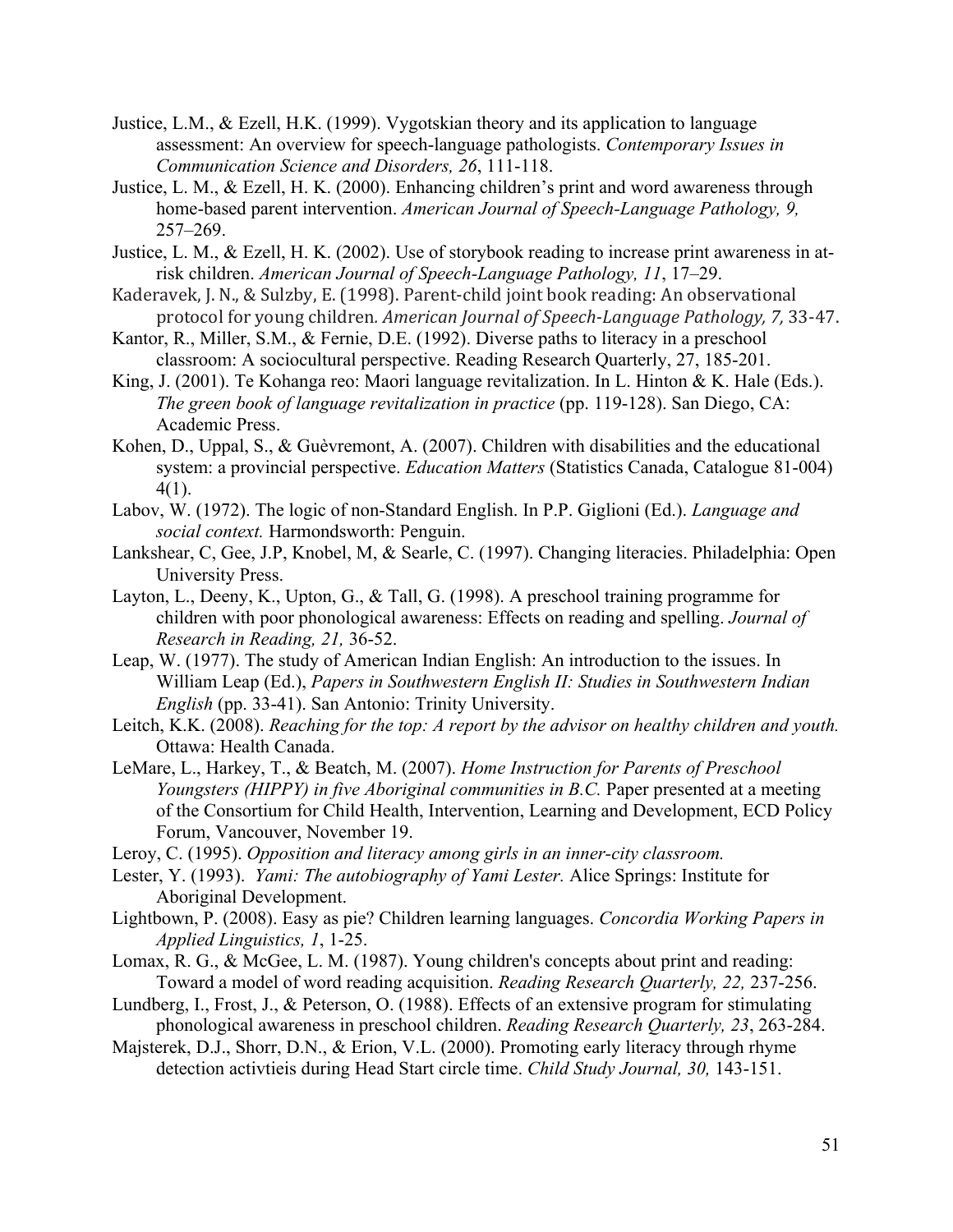- Malcolm, I. G. (2002). *Aboriginal English: A case for the recognition of prior learning.* Paper presented at the Stamford Grand, Glenelg, Australia. Retrieved from http://www.eric.ed.gov/ERICDocs/data/ericdocs2sql/content\_storage\_01/0000019b/80/1a/ 75/35.pdf
- Malcolm, I., Haig, Y., Konigsberg, P., Rochecouste, J., Collard, G., Hill, A., & Cahill, R. (1999). *Towards more user-friendly education for speakers of Aboriginal English.* Perth: Centre for Applied Language and Literacy Research.
- Malcolm, I.G., & Kaldor, S. (1991). Aboriginal English: An overview. In S. Romaine (Ed.), *Language in Australia* (pp. 67-83). Cambridge: Cambridge University Press.
- Malone, D. M., Straka, E., & Logan, K. R. (2000). Professional development in early intervention: Creating effective in-service training opportunities. *Infants and Young Children*, *12*(4), 53–62.
- Mason, J., & Au, K. (1990). *Reading instruction for today.* Second edition. New York: Harper Collins.
- Masters, G. N., & Forster, M. (1997). *Mapping Literacy Achievement: Results of the 1996 National School English Literacy Survey.* Canberra: Department of Employment, Education, Training and Youth Affairs.
- McAdams, D. P. (2006). The problem with narrative coherence. *Journal of Constructivist Psychology, 19,* 109-125.
- McCarty, T., & Watahomigie, L. (2001). Language and literacy in American Indian and Alaska native communities. In E. Cushman, M. Rose, B. Kroll, E.R. Kintgen (Eds.), *Literacy: A critical sourcebook* (pp. 488-507). New York: Bedford/St. Martin's.
- MCEETYA Taskforce on Indigenous Education. (2001). *Effective learning issues for indigenous children aged 0 to 8 years: Discussion paper*. Carlton South, Australia: Ministerial Council on Education, Employment, Training and Youth Affairs. Retrieved from http://www.curriculum.edu.au.proxy1.lib.uwo.ca:2048/verve/\_resources/effectivelearningis sues08 file.pdf
- McKeough, A., Case, R., Bereiter, C., Anderson, V., Adams, M., Hirshberg, J., et al. (1995). *Story thinking.* Chicago: Open Court.
- McKeough, A., Bird, S., Tourigny, E., Romaine, A., Graham, S., Ottmann, J., et al. (2008). Storytelling as a foundation to literacy development for aboriginal children: Culturally and developmentally appropriate practices. *Canadian Psychology, 49*(2), 148-154.
- Mendelson, M. (2006). *Aboriginal peoples and postsecondary education in Canada.* Ottawa: Caledon Institute of Social Policy.
- Minister of Indian Affairs and Northern Development. (1997). *Gathering strength: Canada's Aboriginal action plan.* Ottawa: Public Works and Government Services Canada.
- Ministry of Indian and Northern Affairs (1987). CIRCLE program. Ottawa: Author, Ontario Regional Office.
- Momaday, N.S. (1990). N. Scott Momaday. In L. Coltelli (Ed.), *Winged words: American Indian writers speak* (pp. 89-102). Lincoln: University of Nebraska Press.
- Moomaw, S., & Jones, G. W. (2005). Native Curriculum in Early Childhood Classrooms. *Childhood Education, 82,* 89-95.
- Nakata, M. (1996). *History, cultural diversity and language teaching.* Plenary paper presented to the ACTA-ATESOL 7<sup>th</sup> TESOL in Teacher Education Conference, Darwin.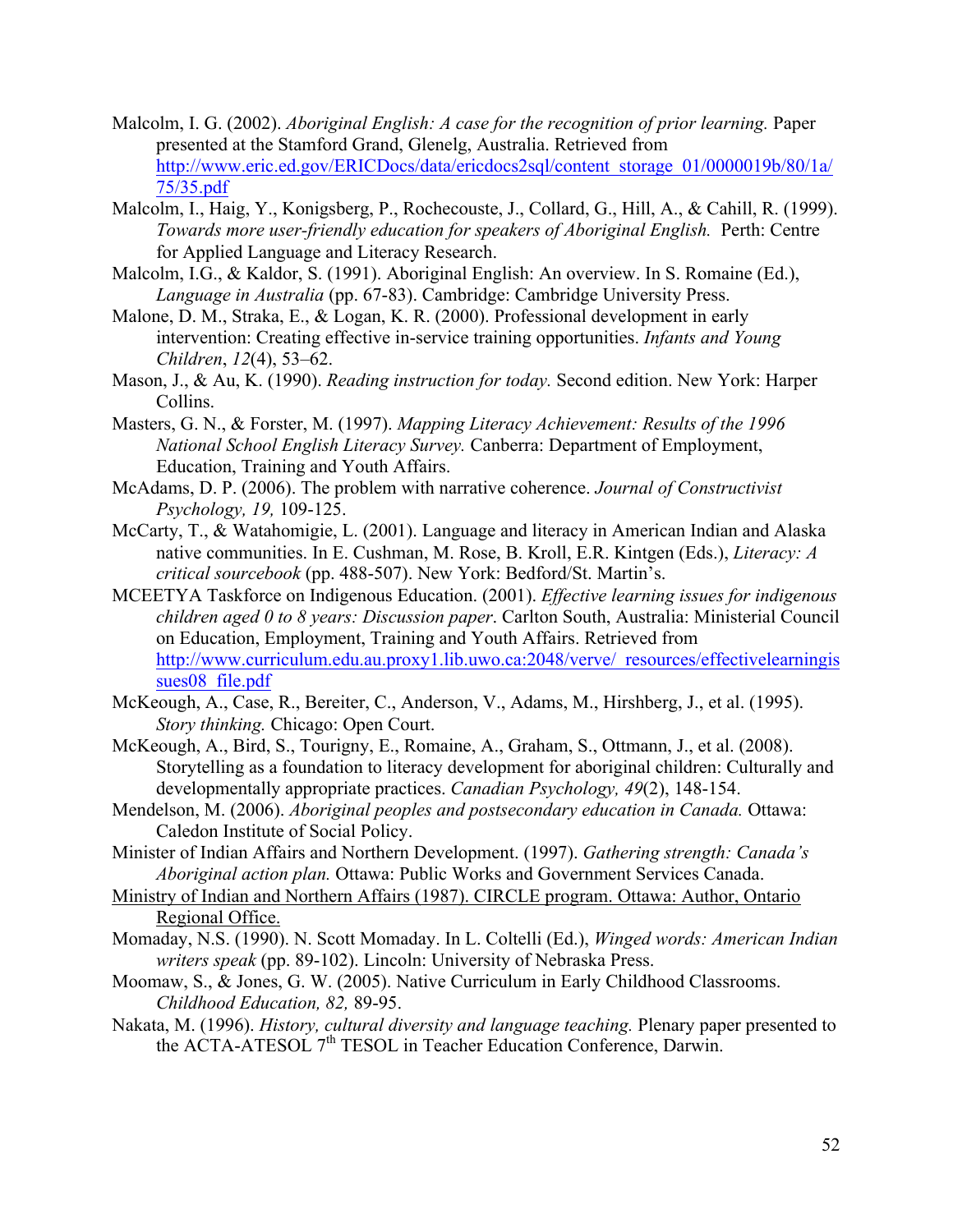- NAEYC (National Association for the Education of Young Children) (1995). *A position statement: Responding to linguistic and cultural diversity recommendations for effective early childhood education.* Washington, DC: Author.
- Neuman, S. B., & Celano, D. (2001). Access to print in middle and low-income communities: An ecological study of four neighborhoods. *Reading Research Quarterly*, *36*, 8–26.
- O'Connor, R., Jenkins, J.R., Leicester, N., & Slocum, T.A. (1993). Teaching phonological awareness to young children with learning disabilities. *Exceptional Children, 59,* 532-546.
- Office of the Prime Minister of Canada (2008). *"Prime Minister offers full apology on behalf of Canadians for the Indian Residential Schools."* Press release, June 11, 2008. Retrieved from: http://pm.gc.ca/eng/media.asp?id+2149
- Ottmann, J., Abel, J., Flynn, H., & Bird, J. (2007). *A survey of the literature on Aboriginal language learning and teaching.* Edmonton, AB: Alberta Education.
- Papps, E., & Ramsden, I. (1996). Cultural safety in nursing: The New Zealand experience. *International Journal for Quality in Health Care, 8* (5), 491-497.
- Partington, G., & Galloway, A. (2005). Effective practices in teaching Indigenous students with conductive hearing loss. *Childhood Education, 82*, 101-106.
- Pesco, D., & Crago, M. (2008). Language socialization in Canadian Aboriginal communities. In P.A. Duff & N.H. Hornberger (Eds.), *Encyclopedia of Language and Education* (2<sup>nd</sup> Ed.). Vol. 8: Language socialization (pp. 273-285). New York: Springer Science & Business Media LLC.
- Peterson, C., & McCabe, A. (2004). Echoing our parents: Parental influences on chidlren's narration. In M.W. Pratt & B.E. Fiese (Eds.), *Family stories and the lifecourse: Across time and generations* (pp. 27-54). New York: Allyn & Bacon.
- Pewewardy, C.D. & Hammer, P.C. (2003). *Culturally responsive teaching for American Indian students* [ERIC Digest]. Charleston, WV: ERIC Clearinghouse on Rural Education and Small Schools.
- Public Health Agency of Canada (2002). *Compendium of resources for Aboriginal Head Start programs: Books, kits, videos and other teaching materials.* Ottawa: Health Canada - Aboriginal Head Start in Urban and Northern Communities.
- Public Health Agency of Canada. (2007, June). *Aboriginal Head Start in urban and northern communities: National impact evaluation.* Paper presented to the International Union for Health Promotion and Education, Vancouver, B.C.
- Purcell-Gates, V. (1996). Stories, coupons, and the TV Guide: Relationships between home literacy experiences and emergent literacy knowledge. *Reading Research Quarterly, 31,* 406-428.
- Raham, H. (2004, October). *Literacy Instruction in Aboriginal Settings.* Society for the Advancement of Excellence in Education. Retrieved March 10, 2010, from www.saee.ca/pdfs/AboriginalBrief.pdf
- Rinehart, N. (2005). Paper presented at the National Center for Rural Early Childhood Learning Initiatives. (2006). *Proceedings of the rural early childhood forum on American Indian and Alaska Native early learning,* Little Rock, Arkansas, July 28-29, 2005.
- Roopnarine, J.L., Suppal, P., Shin, M., & Donovan, B. (1999). Sociocultural contexts of dramatic play: Implications for early education. In J. Christie & K. Roskos (Eds.), *Literacy and play in the early years: cognitive, ecological, and sociocultural perspectives.* Mawah, NJ: Erlbaum.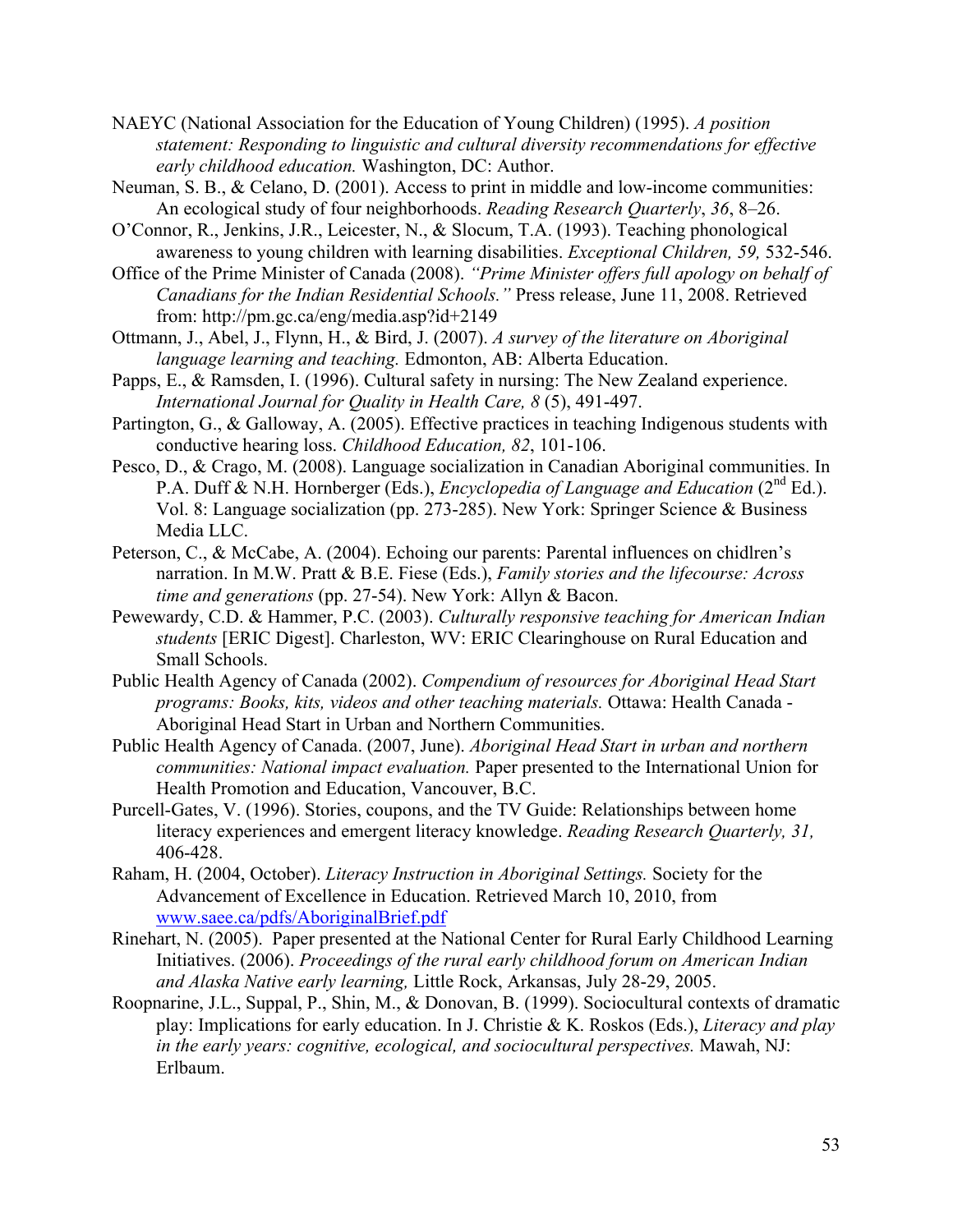- Rose, D. (1999). Culture, competence and schooling: Approaches to literacy teaching in indigenous school children. In F. Christie (Ed.), *Pedagogy and the shaping of consciousness: Linguistic and social processes* (pp. 1-33). London, UK: Cassel.
- Rose, D., Gray, B., & Cowey, W. (1999). Scaffolding reading and writing for Indigenous children in school. In P. Wignell (Ed.). *Double power: English literacy and Indigenous education.* Melbourne, Australia: Language Australia.
- Rowan, M.C. (in press). Disrupting colonial power through literacy: A story about creating Inuttitut language children's books. In A. Pence & J. White (Eds.), *Critical perspectives in child and youth care.* Vancouver: UBC Press.
- Royal Commission on Aboriginal Peoples. (1996). *Report of the Royal Commission on Aboriginal Peoples: Vol. 1 and 3.* Ottawa: Minister of Supply and Services Canada.
- Ruddell, R. B., & Ruddell, M. R. (1994). Language acquisition and literacy processes. In R. B. Ruddell, M. R. Ruddell, & H. Singer (Eds.), *Theoretical models and processes of reading (4th ed.)* (pp. 83-103). Newark, Delaware: International Reading Association.
- Salee, D., with assistance of Newhouse, D. & Levesque, C. (2006). Quality of life of Aboriginal people in Canada: An analysis of current research. *IRPP Choices, 12*(6), 1–38.
- Scarborough, H. S. (1998). Early identification of children at risk for reading difficulties: Phonological awareness and some other promising predictors. In B. K. Shapiro, P. J. Accardo, & A. J. Capute (Eds.), *Specific reading disability: A view of the spectrum* (pp. 75–199). Timonium, MD: York Press.
- Schick, C., & St. Denis, V. (2005). Troubling national discourses in anti-racist curricular planning. *Canadian Journal of Education, 28* (3), 295-317.
- Schieffelin, B. (1990). *The give and take of everyday life*. New York: Cambridge University Press.
- Schieffelin, B. & Ochs, E. (1986). Language Socialization. *Annual Review of Anthropology*, *15*, 163-246.
- Senechal, M., LeFebre, J., Thomas, E.M., & Daley, K.E. (1998). Differential effects of home literacy experiences on the development of oral and written language. *Reading Research Quarterly, 33,* 96-116.
- Shafrir, U. (1999). Representational competence. In I.E. Sigel (Ed.), The development of mental representation: Theory and applications (pp. 371-389). Mahwah, NJ: Erlbaum.
- Shaywitz, S. (2003). *Overcoming dyslexia: A new and complete science-based program for reading problems at any level.* New York: Random House, Inc.
- Shonkoff, J.P., & Phillips, D. (2000). *From neurons to neighborhoods: the science of early childhood development.* Washington: National Academies Press.
- Simpson, L., & Clancy, S. (2001). Context and literacy: Young Aboriginal learners navigating early childhood settings. *Journal for Australian Research in Early Childhood Education, 8*(1), 81-92.
- Simpson, L., & Clancy, S. (2005). Enhancing opportunities for australian aboriginal literacy learners in early childhood settings. *Childhood Education, 81*(6), 327-332.
- Smith-Moran, D. (2005). *A personal readiness curriculum for home visitors to Aboriginal families enrolled in Home Instruction for Parents of Preschool Youngsters (HIPPY).* Unpublished M.A. thesis. University of Victoria, Canada.
- Smye, V., & Browne, A. (2002). 'Cultural safety' and the analysis of health policy affecting Aboriginal people. *Nurse Researcher, 9* (3), 42-56.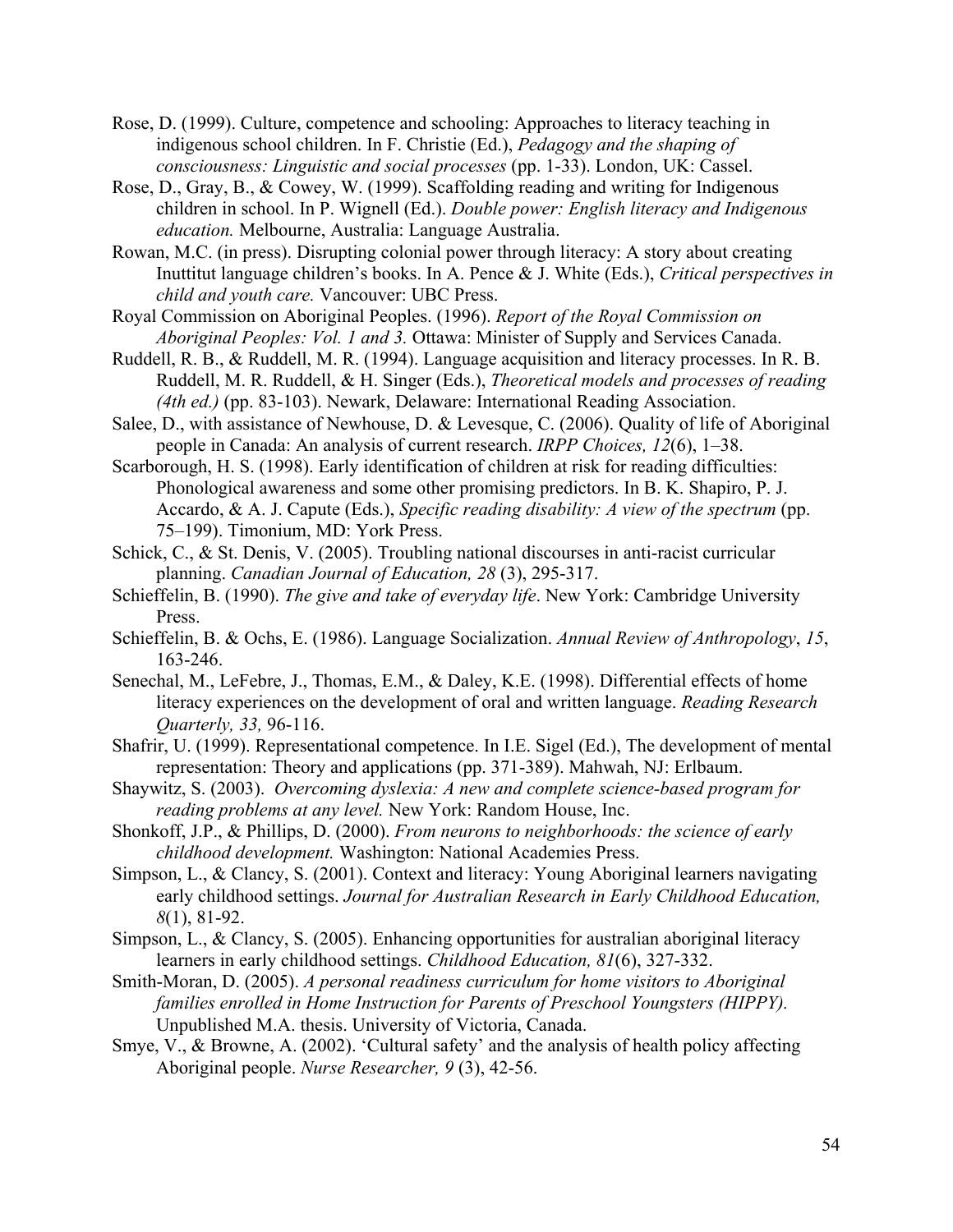Smylie, J., & Adomako, P. (2009). *Indigenous children's health report: Health assessment in action.* Toronto: Saint Michael's Hospital. Retrieved from http://www.stmichaelshospital.com/crich/indigenous childrens health report.php

Snow, C., Burns, M., & Griffin, P. (Eds.). (1998). *Preventing reading difficulties in young children.* Washington, DC: National Academy Press.

Spodek, B. (1996). The professional development of early childhood teachers. *Early*

*Child Development and Care,* January, 115 – 124.

- Stanovich, K. (1996). Matthew effect in reading: Some consequences of individual differences in acquisition of literacy. *Reading Research Quarterly, 21*(4), 360-406.
- Stanovich, K. E., Cunningham, A. E., & Cramer, B. B. (1984). Assessing phonological awareness in kindergarten children: Issues of task comparability. Journal of Experimental Child Psychology, 38, 175-190.

Statistics Canada. (2006). *Census of the population 2006.* Ottawa: ON: Author.

- Steffler, J. (2008). Aboriginal Peoples: A young population for years to come. *Horizons, 10*(1), 12-20.
- Stiles, D. B. (1997). *Four successful indigenous language programs* Retrieved from http://www.eric.ed.gov/ERICDocs/data/ericdocs2sql/content\_storage\_01/0000019b/80/15/ 1e/2c.pdf
- Stuart, M., & Coltheart, M. (1988). Does reading develop in a sequence of stages? *Cognition, 30,* 139-181.
- Sulzby, E., & Teale, W. (1991). Emergent literacy. In R. Barr, M. Kamil, P. Mosenthal, & P. Pearson (Eds.), *Handbook of reading research.* Vol. 2. (pp. 727-757). White Plains, New York: Longman.
- Sulzby, E., & Zecker, L. (1991). The oral monologue as a form of emergent reading. In A.McCabe & C. Peterson (Eds.), *Developing narrative structure* (pp. 15-31). Hillsdale, NJ: Lawrence Erlbaum Associates.
- Tabors, P. (2000). *Bilingualism in early childhood education.* Proceedings of the National Head Start Child Development Institute. Washington, DC: U.S. Department of Health and Human Services, Head Start Bureau.
- Taylor, D., & Dorsey-Gaines, C. (1988). *Growing up literate: Learning from inner-city families.* Portsmouth, New Hampshire: Heinemann.
- Teale, W.H., & Martinez, M.G. (1988). Getting on the right road to reading: Bringing books and young children together in the classroom. *Young Children, 44*, 10-15.
- Teale, W.H., & Sulzby, E. (1989). Emergent literacy: New perspectives. In D. Strickland & L. Morrow (Eds.) *Emerging literacy: Young children learn to read and write* (pp. 1-15). Newark, DE: International Reading Association.
- Timmons, V., Walton, F., O'Keefe, A., & Wagner, M. (2008). Families learning together: A family literacy program with Mi'kmaw communities in atlantic canada. *Canadian Journal of Native Education, 31*(2), 94-109.
- Torgesen, J. K. & Davis, C. (1996). Individual difference variables that predict response to training in phonological awareness [Electronic Version]. *Journal of Experimental Child Psychology, 63,* 1-21.
- Tremblay, R.E., Barr, R.G., Peters, R. DeV. (2006). *Encyclopedia on early childhood development – Language development and literacy* [online]. Montreal, Quebec: Centre of Excellence for Early Childhood Development. Retrieved November 20, 2007: http://www.excellence-earlychildhood.ca/encyclopedia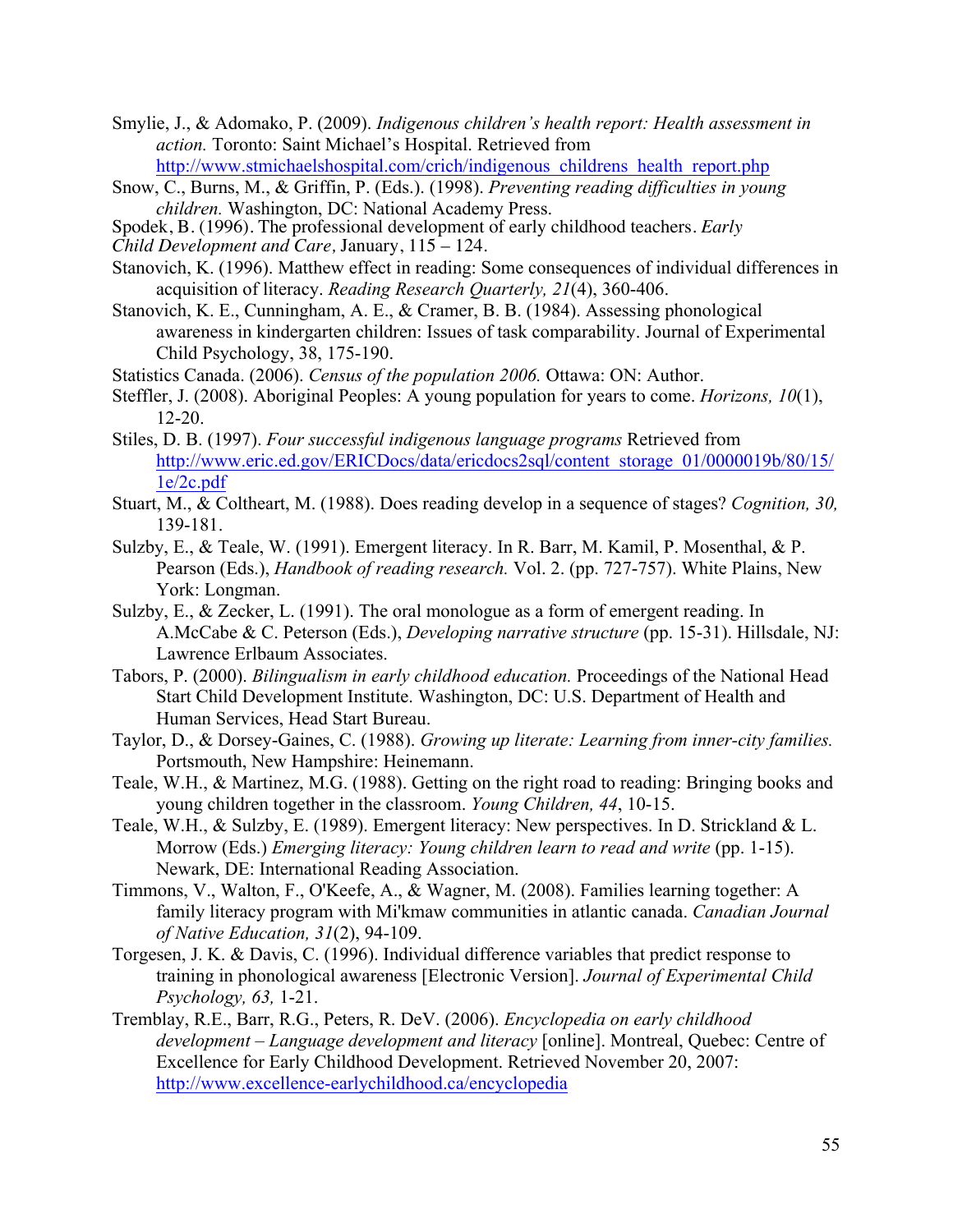- Trujillo, O. V. (1997). *A tribal approach to language and literacy development in a trilingual setting.*
- UNESCO (2008a). *Inclusive dimensions of the right to education: Normative bases*. Concept paper. Eighth and ninth meetings of the Joint Expert Group UNESCO on the monitoring of the right to education. Paris: UNESCO.
- UNESCO (2008b). *Mother tongue instruction in early childhood education: A selected bibliography.* Paris: UNESCO.
- UNESCO (2008c). *Mother Tongue Matters: Local Language as a Key to Effective Learning.*  Paris: UNESCO.
- UNESCO (2009). *EFA global monitoring report. Summary. Overcoming inequality: Why governance matters*. Paris: UNESCO.
- UNESCO (2010). *Indigenous people*. http://www.unesco.org/en/inclusive-education/indigenouspeople/ .
- U.S. Head Start Burea (2002). *English language learners focus group report.* Washington, DC: U.S. Department of Health and Human Services.
- van Kleeck, A,. (1994). Potential cultural bias in training parents as conversational partners with their children who have delays in language development. *American Journal of Speech-Language Pathology*, *3* (1), 67-78.
- Van Kleeck, A., Gillam, R.B., & McFadden. T.U. (1998). A study of classroom-based phonological awareness training for preschoolers with speech and/or language disorders. American Journal of Speech-Language Pathology, 7, 65-76.
- Vygotsky, L.S. (1978). *Mind and society.* Cambridge, MA: Harvard University Press.
- Vygotsky, L.S. (1986). *Thought and language.* Cambridge, MA: MIT Press.
- Walter, E. L. (1994). *A longitudinal study of literacy acquisition in a Native American community: Observation of the 4-year-old classes at Lummi Headstart.* (Report submitted to the Lummi Tribal Council, State of Washington). (ERIC Document Reproduction Service No. ED 366 479).
- Walton, P., Canaday, M., & Dixon, A. (2010). Using songs and movement to teach reading to Aboriginal children. Ottawa: Canadian Council on Learning. Retrieved from: http://www.ccl-cca.ca/pdfs/FundedResearch/Walton-FinalReport.pdf
- Watkins, R.V., & Bunce, B.H. (1996). Natural literacy: Theory and practice for preschool intervention programs. *Topics in Early Childhood Special Education, 16*, 191-212.
- Watson, L.R., Layton, T.L., Pierce, P.L., & Abraham, L.M. (1994). Enhancing emergent literacy in a language preschool. *Language, Speech, and Hearing Services in Schools, 25,* 136-145.
- Western Arctic Aboriginal Head Start Council. (2007). *Ten years of Aboriginal Head Start in the Northwest Territories 1996 to 2006.* Yellowknife, NWT: Author.
- White-Kaulaity, M. (2007). Reflections on Native American reading: A seed, a tool, a weapon. *Journal of Adolescent & Adult Literacy, 50*(7), 560-569.
- Whitehurst, G., & Lonigan, C. (1998). Child development and emergent literacy. *Child Development, 69,* 848-872.
- Whitehurst, G. J., Falco, F. L., Lonigan, C., Fischel, J. E., DeBaryshe, B. D., Valdez-Menchaca, M. C., & Caulfield, M. (1988). Accelerating language development through picture book reading. *Developmental Psychology*, *24*, 552–558.
- Wilson, W. H., & Kamana, K. (2001). Mai loko mai o ka 'i'ni: proceeding from a dream. the 'Aha Punana Leo connection in Hawaiian language revitalization. In: L. Hinton & K. Hale